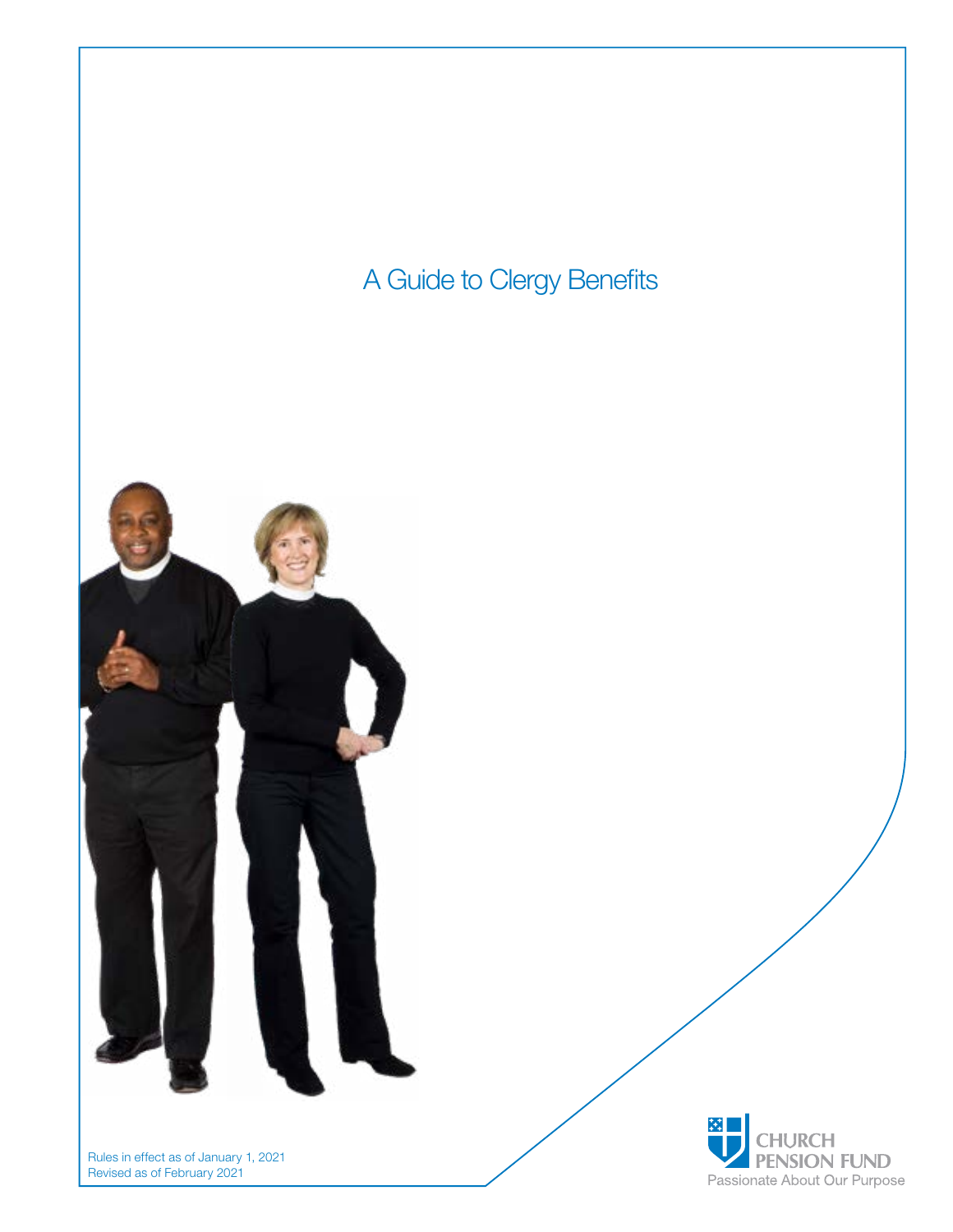### **Table of Contents**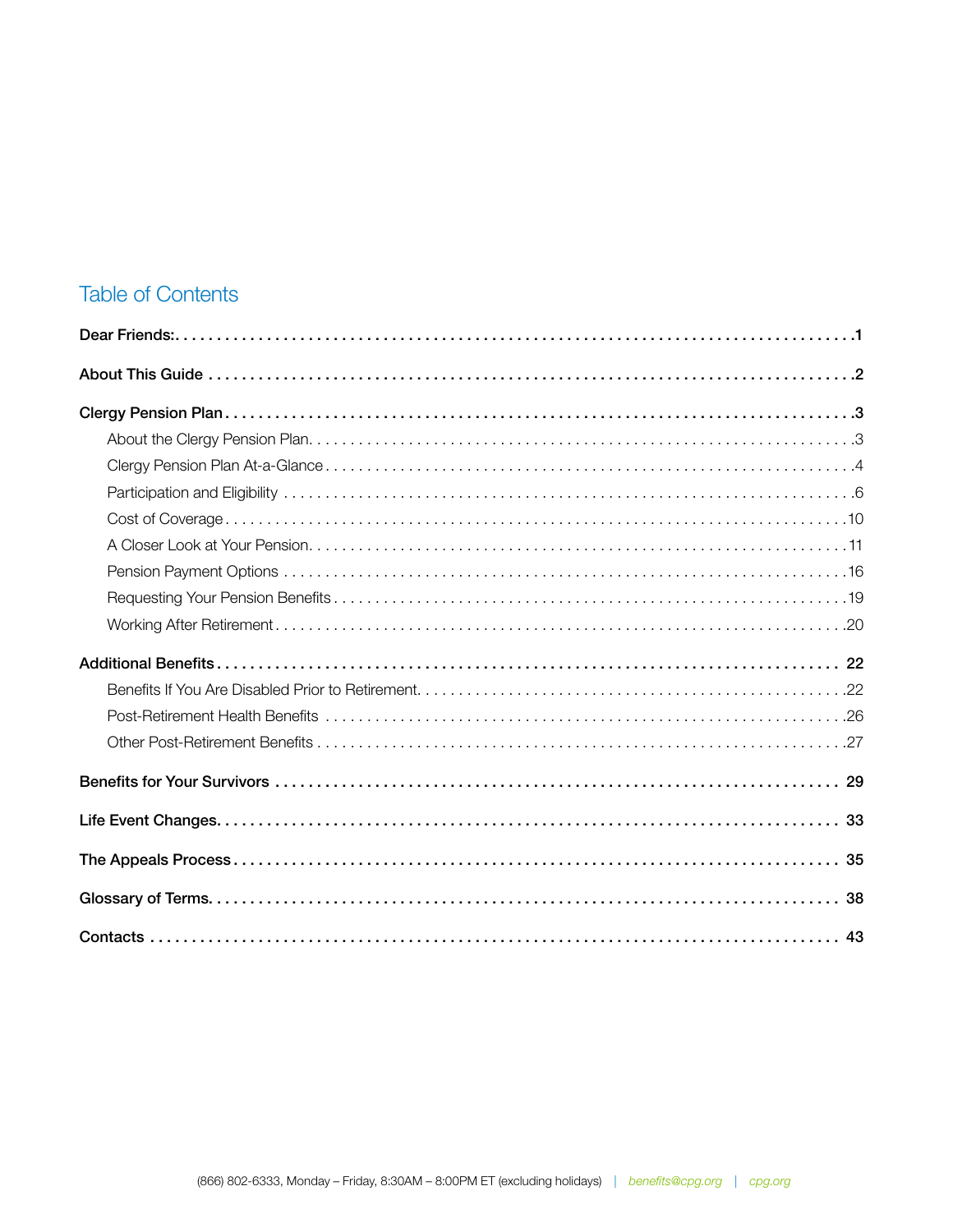<span id="page-2-0"></span>Dear Friends: Whether retirement is a distant dream, a next step, or a pleasant reality, The Church Pension Fund (CPF) is here to help you achieve financial security throughout your ministry and in retirement.

> Reaching that goal requires both planning and partnership. We can help you plan. When we work actively together, CPF can be your informed and caring partner because we know the complex ins and outs of your benefits package, and we have your best interests at heart.

> As this Guide makes clear, your participation in The Church Pension Fund Clergy Pension Plan (Clergy Pension Plan) offers you much more than a pension benefit. It also ensures that you will have access to financial resources to help you and your family navigate different life events.

> During the 2015-2018 triennium, with input from more than 1,500 individuals, we undertook a comprehensive revision of the Clergy Pension Plan and related plans. The goal of our work was to adapt the plans to better suit the evolving needs of The Episcopal Church without reducing the overall value of your benefits. The feedback that we have received so far gives us confidence that we have accomplished our goal.

We hope you find this overview of the Clergy Pension Plan and related plans useful. As questions arise, please contact us or visit our offices. You can reach us at (866) 802-6333, Monday – Friday, 8:30AM – 8:00PM ET (excluding holidays) or at *[benefits@cpg.org](mailto:benefits%40cpg.org?subject=)*. We are here to help.

Faithfully,

Mary Kate Wold

Mary Kate Wold CEO and President The Church Pension Fund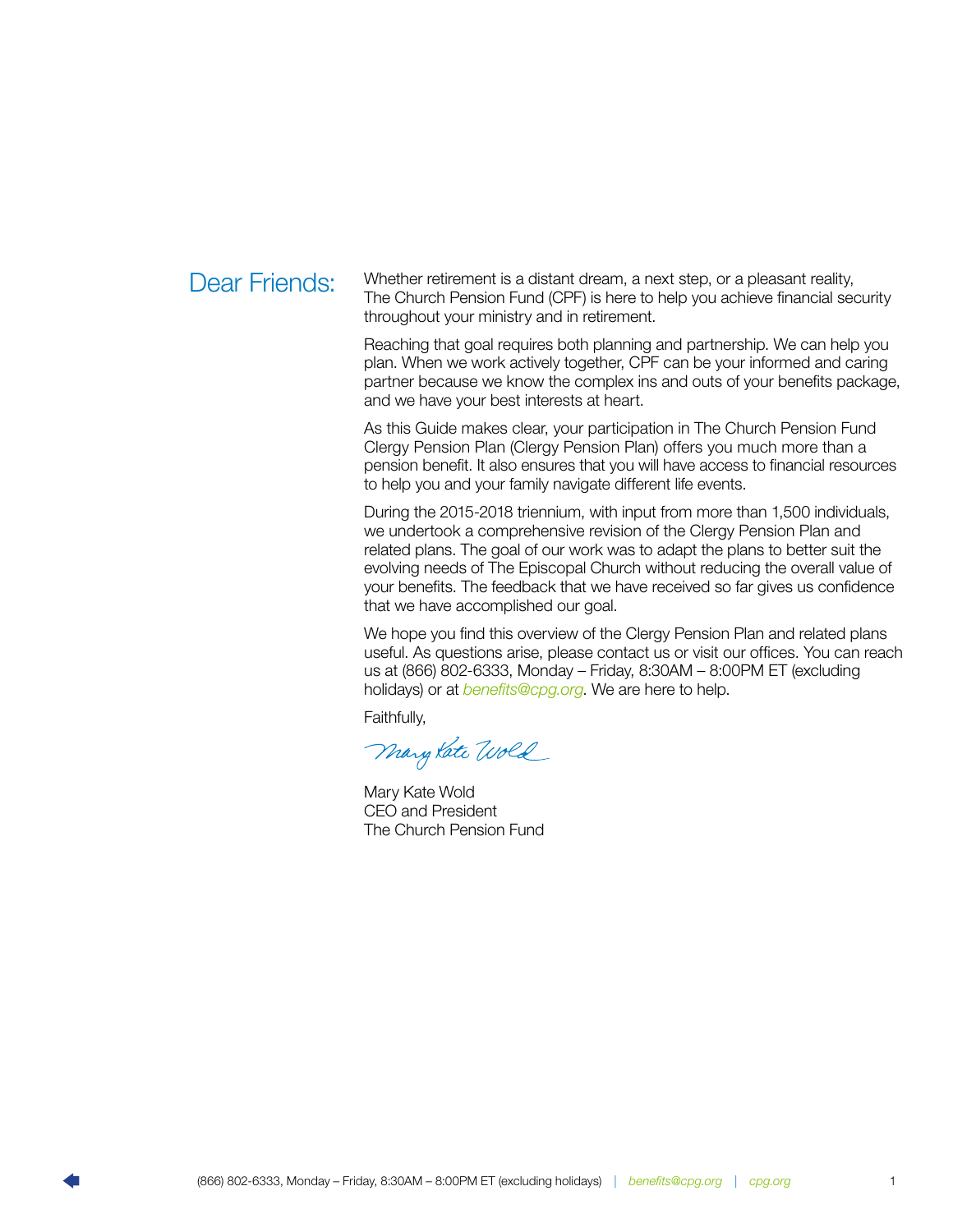- <span id="page-3-0"></span>About This Guide • The following Guide to Clergy Benefits (Guide) is designed to help you understand the provisions of The Church Pension Fund Clergy Pension Plan (Clergy Pension Plan) and other related benefit plans available as of January 1, 2021. Please keep in mind that this is intended to be a summary document only, and it should not be viewed as investment, tax, or other advice. To request a guide describing plan provisions in effect prior to January 1, 2021, please contact our *[Client Services](#page-44-0)* group.
	- You will note that certain terms are capitalized throughout this Guide, which means they are proper names or are defined in our *[Glossary of Terms](#page-39-0)*. Other more commonly used terms, such as eligible spouse or eligible child, also appear in our Glossary of Terms because they have a very specific definition under the Clergy Pension Plan and/or other benefit plans.
	- This Guide uses "you" and "your" when referencing an Episcopal cleric who is eligible to participate in the Clergy Pension Plan and the other related benefit plans described throughout.
	- This Guide describes the benefits available to eligible Episcopal clergy who work their entire career in a domestic diocese of The Episcopal Church. Episcopal clergy who serve in both domestic and non-domestic dioceses should contact our *[Client Services](#page-44-0)* group for information about their benefits as different rules apply.
	- The official plan documents will govern the Clergy Pension Plan and all other related benefits provided by The Church Pension Fund (CPF). In the event of a conflict between this Guide and the official plan documents, the terms of the official plan documents will apply. Please be advised that CPF's benefit plans are church plans and are not subject to the Employee Retirement Income Security Act of 1974, as amended.
	- Individual situations may differ from those described in this Guide. If you would like to discuss your specific circumstances, please contact our *[Client Services](#page-44-0)* group.
	- Note that information on the medical and dental coverages available to active employees is not covered in this Guide. Please refer to *[www.cpg.org](http://www.cpg.org)*  and the Plan Document Handbooks for that information.

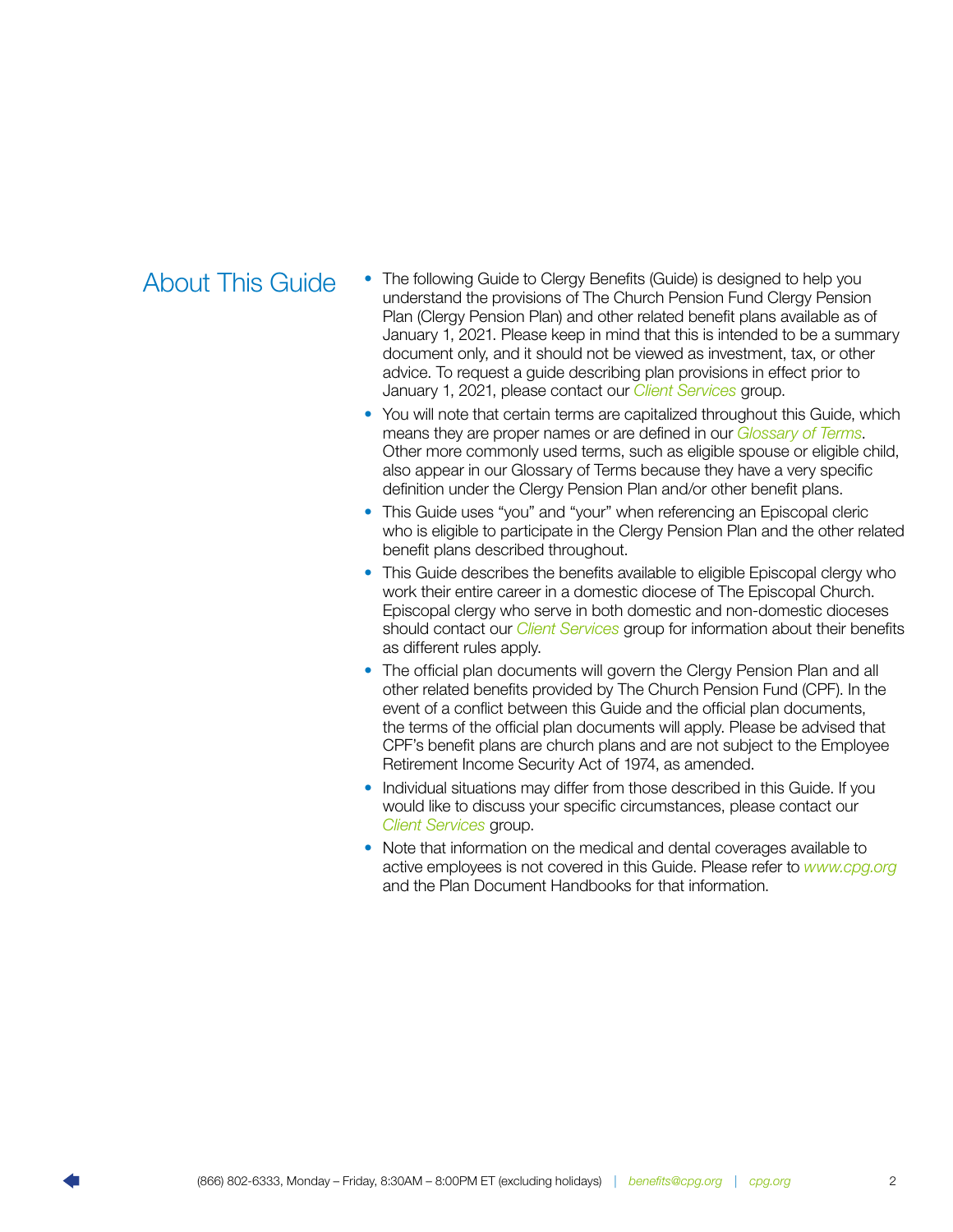# <span id="page-4-0"></span>Clergy Pension Plan

### About the Clergy Pension Plan

The Clergy Pension Plan is provided to eligible Episcopal clergy serving in a domestic diocese of The Episcopal Church; their eligible surviving spouses or other named beneficiaries; and their eligible children. The plan is designed to offer a dependable source of income replacement in retirement.

This is a defined benefit pension plan, which provides a benefit based on a predefined formula that takes into account your years of service with The Episcopal Church and compensation history. Benefits are funded by employer contributions called *[Assessments](#page-11-0)* (although there are certain limited circumstances when you may contribute yourself).

If you participate in the Clergy Pension Plan, you, your eligible spouse, eligible children, or other eligible designated beneficiaries may also receive benefits provided by CPF under the following related plans:

- Post-Retirement Medical Assistance Plan (Medicare Subsidy Plan)
- Short-Term Disability Plan
- Long-Term Disability Plan
- Life Insurance Plan
- Child Benefit Plan

Episcopal clergy serving in a non-domestic diocese of the Church participate in a different pension plan called the International Clergy Pension Plan.

If you are a cleric serving in the Diocese of Puerto Rico, you participate in the International Clergy Pension Plan for tax reasons. However, the benefits that you receive are identical to the benefits described in this Guide, and you can use this Guide as your reference.

If you are a cleric serving in another non-domestic diocese of The Episcopal Church, or if you have service in both domestic and non-domestic dioceses, please contact our *[Client Services](#page-44-0)* group for details about your benefits.

### Sources of Retirement Income

Your pension can help you build a secure future. When planning for retirement, it is important that you look at all of the sources that may be available to you, including these:

- Social Security
- Personal resources, such as individual savings and investments
- Other retirement benefits you or your spouse may have earned in other professions
- Income you receive if you choose to continue working in accordance with the Clergy Pension Plan's *[Working While](#page-23-0)  [Pensioned](#page-23-0)* rules

#### Need Help Planning?

To find out how we can help you take control of your financial future, please contact our *[financial](#page-44-0)  [education specialists](#page-44-0)*.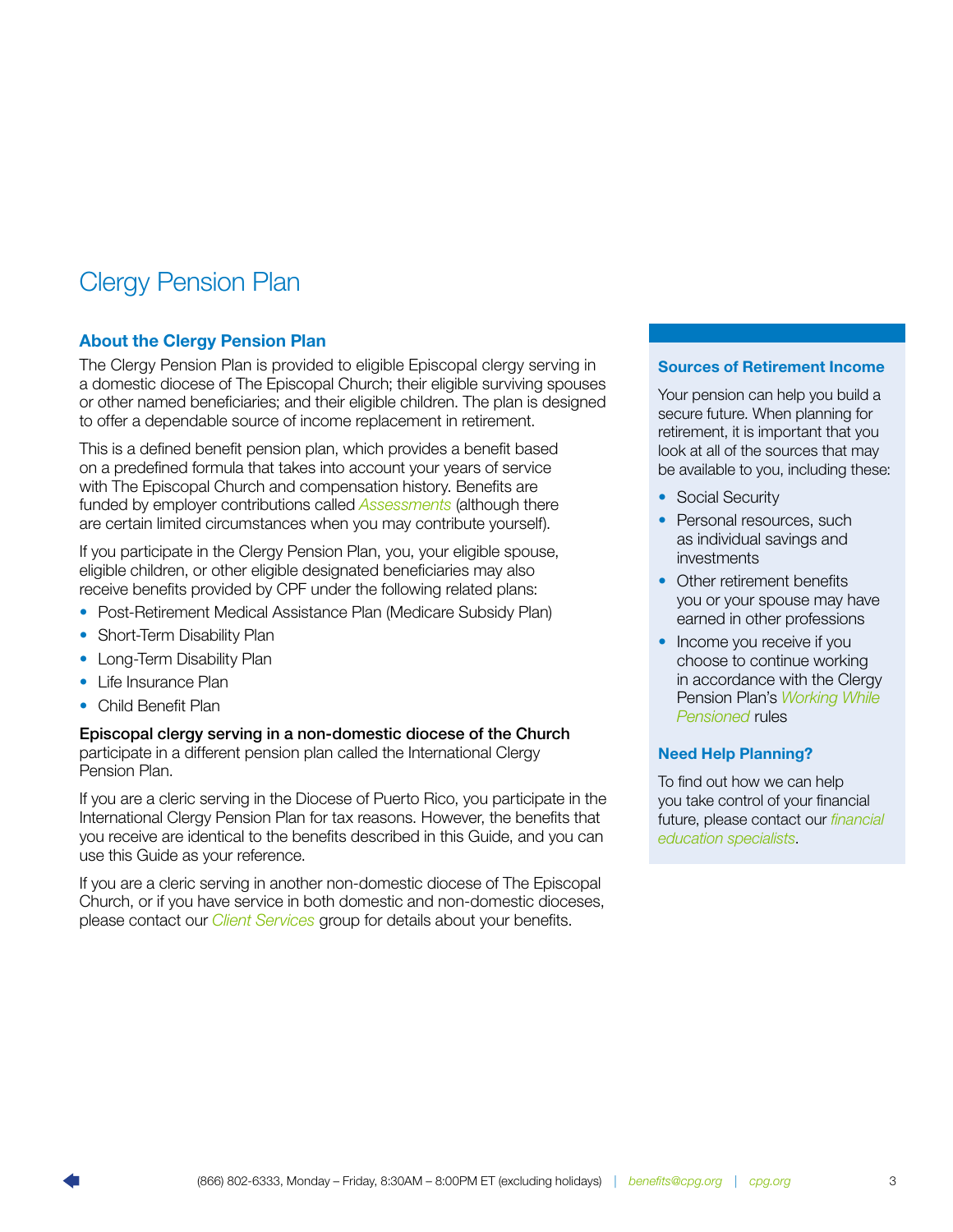### <span id="page-5-0"></span>Clergy Pension Plan At-a-Glance

CPF is pleased to offer a comprehensive pension plan for eligible clergy of The Episcopal Church. This Guide offers highlights of the Clergy Pension Plan and related benefit plans. It provides details about the Clergy Pension Plan and other related benefits provided by CPF to eligible clergy and their families.

### **Participation**

If you are an ordained Episcopal cleric, you automatically participate in the Clergy Pension Plan if you are compensated, regularly employed, expected to work five or more consecutive months for the same Episcopal employer, and your employer pays *[Assessments](#page-11-0)* to CPF. If your position is expected to last for less than five months, and you have a letter of agreement directing the payment of Assessments by your employer for the services that you will provide, you have the option to participate in the Clergy Pension Plan.

Learn more about when participation begins and eligibility for benefits *[here](#page-7-0)*.

### How Benefits Are Calculated

Your pension benefits are calculated using a formula that takes into account various factors, including:

|                                      | What is it?                                                                                                                                                                                                                                                                                  | Why is it important?                                                                                                                                                                                                                                                                    |  |  |  |
|--------------------------------------|----------------------------------------------------------------------------------------------------------------------------------------------------------------------------------------------------------------------------------------------------------------------------------------------|-----------------------------------------------------------------------------------------------------------------------------------------------------------------------------------------------------------------------------------------------------------------------------------------|--|--|--|
| <b>Credited Service</b>              | The period of years and months<br>that your employer has paid<br>full <b>Assessments</b> on your Total<br>Assessable Compensation and,<br>if applicable, for which you have<br>personally paid Assessments.                                                                                  | Credited Service is used to<br>calculate your pension amount.                                                                                                                                                                                                                           |  |  |  |
| <b>Highest Average Compensation</b>  | If you earn Credited Service on<br>or after January 1, 2018, your<br>Highest Average Compensation is<br>generally the average of the seven<br>highest-paid, non-overlapping,<br>12-month periods during which<br>you earned Credited Service<br>over your entire career.                     | <b>Highest Average</b><br>Compensation is used to<br>calculate your pension amount.                                                                                                                                                                                                     |  |  |  |
| <b>Total Assessable Compensation</b> | The basis for the amount your<br>employer pays in Assessments.<br>Specifically, your employer must<br>pay 18% of your Total Assessable<br>Compensation, which is the sum of<br>the following annualized amounts.*                                                                            | <b>Both Highest Average Compensation</b><br>and Credited Service are dependent<br>on your Total Assessable<br>Compensation. For each month<br>that your employer pays the full<br>Assessment due, you will earn                                                                         |  |  |  |
|                                      | base salary (excluding housing)<br>$\bullet$<br>and scheduled taxable cash<br>payments, plus<br>• cash housing allowance and/or<br>utilities, plus<br>employer contributions to a<br>qualified and/or non-qualified<br>plan, plus<br>one-time payments (applies<br>to month when paid), plus | one month of Credited Service<br>toward your pension, and your Total<br>Assessable Compensation for that<br>month may be counted toward your<br>Highest Average Compensation.<br>(Credited Service toward the<br><b>Medicare Supplement Health Plan</b><br>Subsidy also may be earned.) |  |  |  |

*\* Any form of severance (including pay continuation following a termination of employment) should be excluded in all cases. In addition, employer-paid tuition for dependents is not assessable unless it is taxable, and imputed income is not assessable.*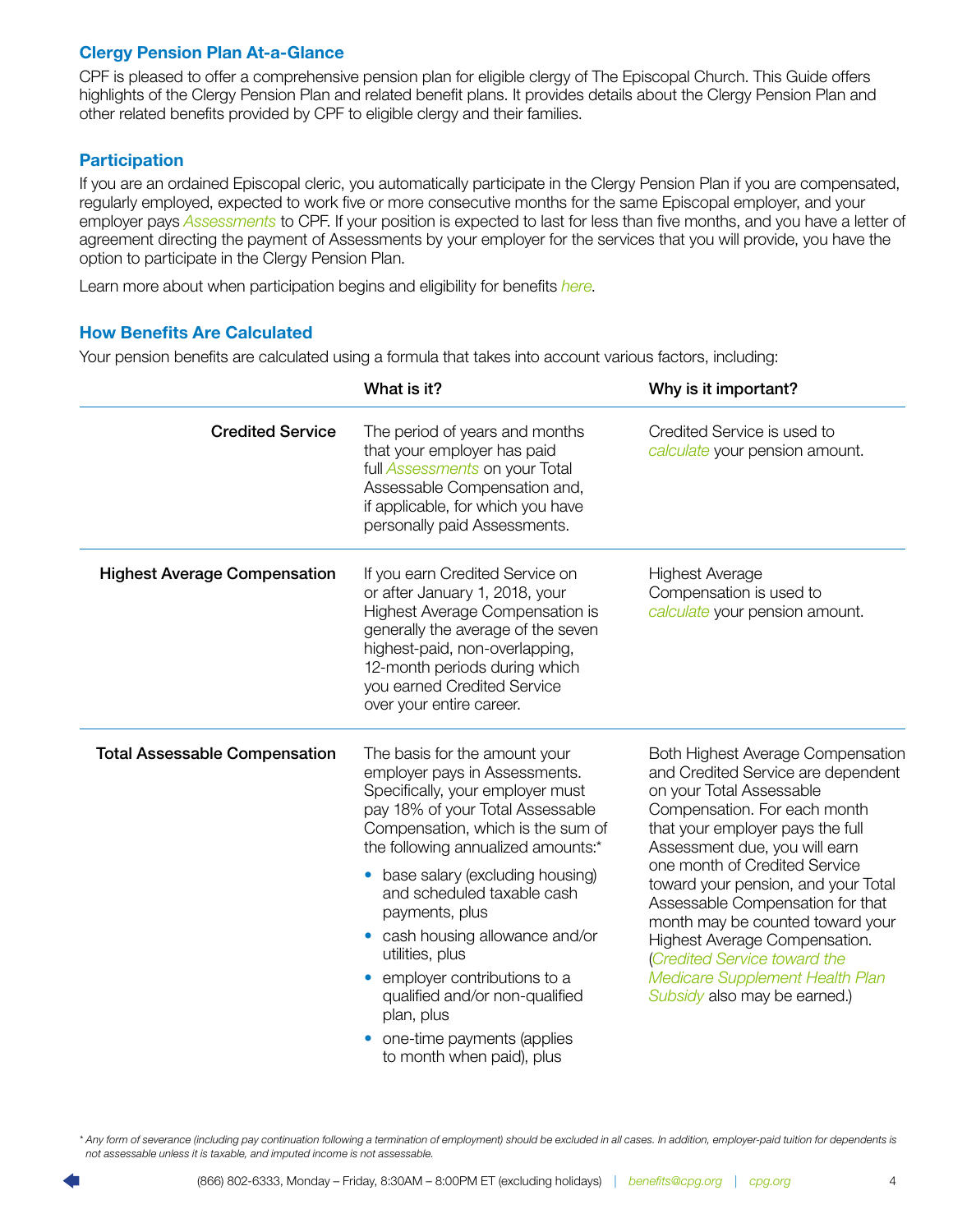<span id="page-6-0"></span>

|                                                     | What is it?                                                                                                                                                                                                                                                                                                                        | Why is it important? |
|-----------------------------------------------------|------------------------------------------------------------------------------------------------------------------------------------------------------------------------------------------------------------------------------------------------------------------------------------------------------------------------------------|----------------------|
| <b>Total Assessable Compensation</b><br>(continued) | • the value of employer-provided<br>housing, which equals 30%<br>of the sum of the four bullets<br>above. (However, if the sum of<br>the four bullets above is less<br>than the <i>Hypothetical Minimum</i><br>Compensation, the value of<br>employer-provided housing equals<br>30% of the Hypothetical Minimum<br>Compensation.) |                      |
|                                                     | Note that if the only type of<br>compensation that your employer<br>provides is housing, then your Total<br>Assessable Compensation equals<br>30% of the Hypothetical Minimum<br>Compensation.                                                                                                                                     |                      |

### Please note:

- Your Total Assessable Compensation is taken into consideration when determining your Highest Average Compensation only if and when Assessments are paid in full.
- If you personally pay for *[Assessments](#page-12-0)*, the compensation level on which you pay personal Assessments in full also will be taken into consideration when determining your Highest Average Compensation.
- CPF reserves the right to request documentation, such as a Form W-2 or a letter of agreement, at any time to support the amount of an individual's Total Assessable Compensation that is reported to us.

### **Vesting**

Vesting means you are entitled to receive a pension benefit from the Clergy Pension Plan upon your retirement. You become vested when you earn five years of Credited Service or are age 65 or older while an *[Active](#page-9-0)* participant. (For example, if you find your first employment in the Church when you are age 67, you will be fully vested under the Clergy Pension Plan after your employer makes the first *[Assessment](#page-11-0)* payment on your behalf.)

If you participated in The Episcopal Church Lay Employees' Retirement Plan or the Staff Retirement Plan of The Church Pension Fund and Affiliates, your vesting service under those plans will count for vesting purposes under the Clergy Pension Plan. You must provide a written request to CPF, along with any required supporting documentation, in order to receive vesting credit.

### When You Can Begin Receiving Benefits

You can begin receiving your vested pension benefit at the following point in time:

| <b>Early Retirement</b>                          | At or after age 55 |
|--------------------------------------------------|--------------------|
| <b>Normal Retirement</b>                         | At or after age 65 |
| <b>Mandatory Church</b><br><b>Retirement Age</b> | At age $72^*$      |

*\* If you turned age 70½ prior to January 1, 2020, you may have been required to start receiving your pension by no later than April 1 of the year following the year in which you turned age 70½ (or, if later, by April 1 of the year following the year in which you stopped working in the Church).*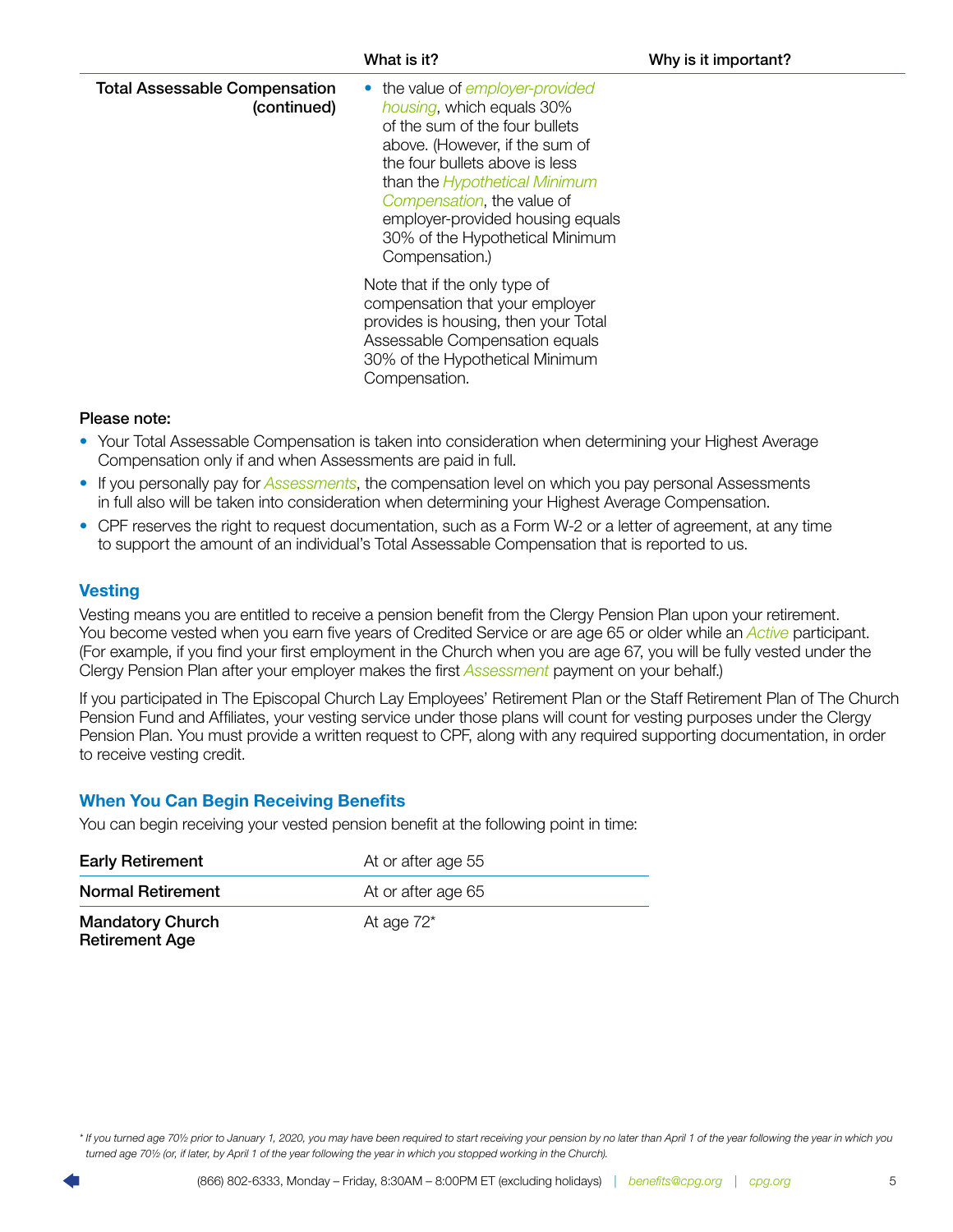### <span id="page-7-0"></span>Participation and Eligibility

### Types of Participation

There are two types of participation in the Clergy Pension Plan: mandatory and optional.

### Mandatory Participation

If (1) you are a deacon, priest, or bishop who is canonically resident in any diocese of The Episcopal Church, (2) your employer is subject to the authority of the Church (or is associated with the Church and has elected to participate in the Clergy Pension Plan), and (3) your employer is located in a domestic diocese of the Church, you **must** participate in the Clergy Pension Plan if you are

- expected to be regularly employed (as explained below) for five or more consecutive months by the same employer, and
- compensated\* by your employer.

You will be treated as regularly employed if you meet one of the following requirements:

- You have a letter of agreement (or other contract of employment) with your employer
- You are duly called to your position by your bishop, vestry, or rector
- Your position has a formal title (for example, rector or priest-in-charge) indicating an ongoing substantial relationship with your employer
- Your employer issues you a Form W-2 (or equivalent)
- You are scheduled to work at least 20 hours per week

**Please note:** If you are expected to be regularly employed for less than five consecutive months, but actually work for five or more consecutive months, your participation in the Clergy Pension Plan will be mandatory retroactive to your date of hire. Please see *[When Enrollment Begins](#page-8-0)  [\(and Ends\)](#page-8-0)* for additional details. Please report any changes to your employment status to our *[Client Services](#page-44-0)* group.

### Optional Participation

There are three types of optional participation:

### Religious Orders

If you are a member of a religious order, you cannot participate in the Clergy Pension Plan unless and until your order elects to participate and has all of its eligible clergy members enrolled in the Clergy Pension Plan. In addition, your order must agree to pay Assessments on behalf of all eligible clergy members. Assessments are based on each member's *[Total Assessable](#page-43-0)  [Compensation](#page-43-0)*. Please see *[Cost of](#page-11-0)  [Coverage](#page-11-0)* for details on Assessments.

### Two-clergy families

If both you and your spouse are ordained, each of you will participate in the Clergy Pension Plan independently and will receive benefits based on your own service to the Church.

| If You Are Expected to<br><b>Work Less Than Five</b><br><b>Consecutive Months</b> | If you would otherwise meet the criteria for mandatory participation except<br>that you are expected to be regularly employed for less than five consecutive<br>months, you and your employer may choose to participate in the Clergy Pension<br>Plan if you have a letter of agreement (or other contract of employment) that<br>provides for the payment of Assessments on your behalf by your employer.                                                                                                                                                                                                                                                                                                                                                                                                                                                                                     |
|-----------------------------------------------------------------------------------|------------------------------------------------------------------------------------------------------------------------------------------------------------------------------------------------------------------------------------------------------------------------------------------------------------------------------------------------------------------------------------------------------------------------------------------------------------------------------------------------------------------------------------------------------------------------------------------------------------------------------------------------------------------------------------------------------------------------------------------------------------------------------------------------------------------------------------------------------------------------------------------------|
| <b>Extension of Ministry</b>                                                      | If you are regularly employed by a non-Episcopal organization, or any<br>society, organization, or body associated with The Episcopal Church that<br>has not elected to participate in the Clergy Pension Plan, you may choose<br>to participate in the Clergy Pension Plan through an Extension of Ministry.<br>To qualify, you must be exercising active ordained ministry in pastoral,<br>educational, or social work that will advance the mission of The Episcopal<br>Church and that will not violate the Constitution and Canons. Please refer to<br>the <i>Extension of Ministry application</i> for more information. If CPF approves<br>your Extension of Ministry application, it will be for up to two years. For<br>another extension beyond the two years, you must submit a renewal request<br>to CPF (at the <i>Client Services</i> address listed in the back of this Guide). |

*\* Effective January 1, 2018, if your only compensation consists of ad hoc, one-time payment(s) -- that is, you have no regularly scheduled compensation -- enrollment in the Clergy Pension Plan is not permitted.*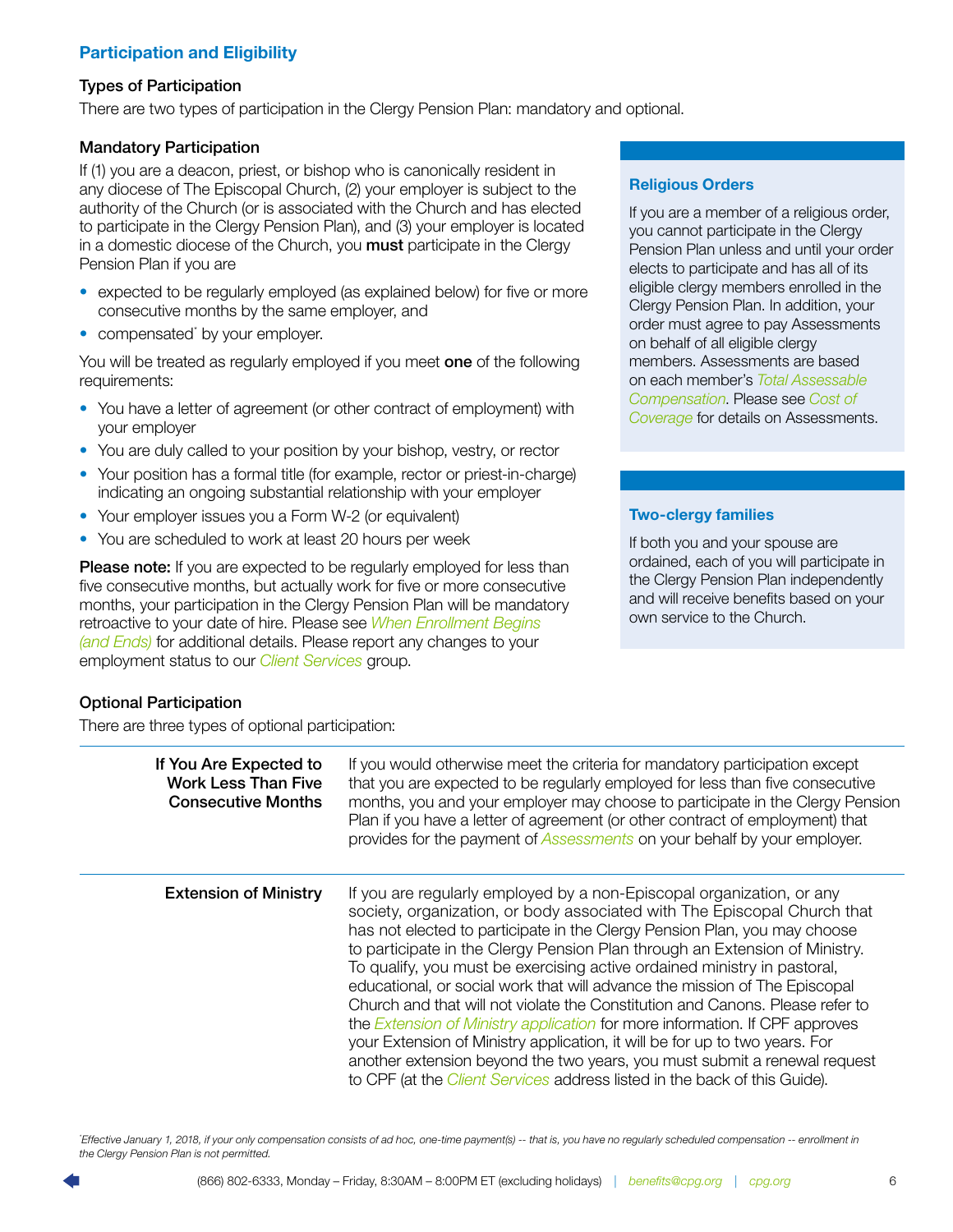<span id="page-8-0"></span>

|                         | This request should be completed at least 60 days prior to the expiration of<br>the approved period. There is no limit on the number of renewals that may be<br>granted.                                                                                                  |  |  |  |  |
|-------------------------|---------------------------------------------------------------------------------------------------------------------------------------------------------------------------------------------------------------------------------------------------------------------------|--|--|--|--|
|                         | Keep in mind that full Assessments must be paid on your Total Assessable<br>Compensation to earn Credited Service under the Clergy Pension Plan for<br>your Extension of Ministry, and CPF maintains the right to request supporting<br>documentation.                    |  |  |  |  |
| <b>Military Service</b> | CPF has special agreements with the Bishop Suffragan for Armed Forces and<br>Federal Ministries covering Episcopal clergy who                                                                                                                                             |  |  |  |  |
|                         | • serve as full-time chaplains in the Armed Forces of the United States, the<br>United States Department of Veterans Affairs, or the United States Federal<br>Bureau of Prisons, or                                                                                       |  |  |  |  |
|                         | serve as Reserve and National Guard members who are called to active<br>military duty and, as a consequence, must leave their employment in the<br>Church in order to serve. In certain cases, continued participation in the<br>Clergy Pension Plan is legally required. |  |  |  |  |
|                         | For details about these agreements, please contact our <i>Client Services</i> group.                                                                                                                                                                                      |  |  |  |  |

### When Enrollment Begins (and Ends)

Your enrollment in the Clergy Pension Plan will begin on the first day of the month coinciding with or immediately following your date of hire once your employer makes the first *[Assessment](#page-39-0)* payment on your behalf. For example, if your employment begins on March 15, 2018, your enrollment in the Clergy Pension Plan will begin on April 1, 2018, but only after your employer pays the full Assessment due for April.

Your enrollment in the Clergy Pension Plan will end on the last day of the month in which your employment ends. For example, if your last day of work is October 15, 2020, your enrollment in the Clergy Pension Plan will end as of October 31, 2020, and your employer must pay the full Assessment due for October.

### Eligibility for Benefits

Eligibility for the benefits described in this Guide is based on your participant status under the Clergy Pension Plan as follows:

| You Will Be | If                                                                                                                                                                                                                                                                                          |
|-------------|---------------------------------------------------------------------------------------------------------------------------------------------------------------------------------------------------------------------------------------------------------------------------------------------|
| Active      | • you are regularly employed and enrolled in the Clergy Pension Plan, have<br>earned at least one month of <i>Credited Services</i> , and <i>Assessments</i> are no<br>more than 24 months past due, or                                                                                     |
|             | • your enrollment in the Clergy Pension Plan has ended because you are<br>no longer employed and no more than six calendar months have passed<br>following your last day of employment (referred to as a "six-month grace<br>period"), or                                                   |
|             | • your six-month grace period is over, and you have paid <i>personal</i><br>Assessments for each month following your last day of employment up to<br>the current month, or                                                                                                                 |
|             | • you have earned 25 or more years of Credited Service, or                                                                                                                                                                                                                                  |
|             | you were classified as Deemed Active as of December 31, 2017. (In general,<br>to be Deemed Active means that you were eligible to retire at the time you<br>stopped earning Credited Service. As of January 1, 2018, Deemed Active<br>is no longer a status under the Clergy Pension Plan.) |
|             | In addition, if you are approved for short- or long-term disability benefits,<br>you will be considered Active under the Clergy Pension Plan as long as you<br>are receiving disability benefits.                                                                                           |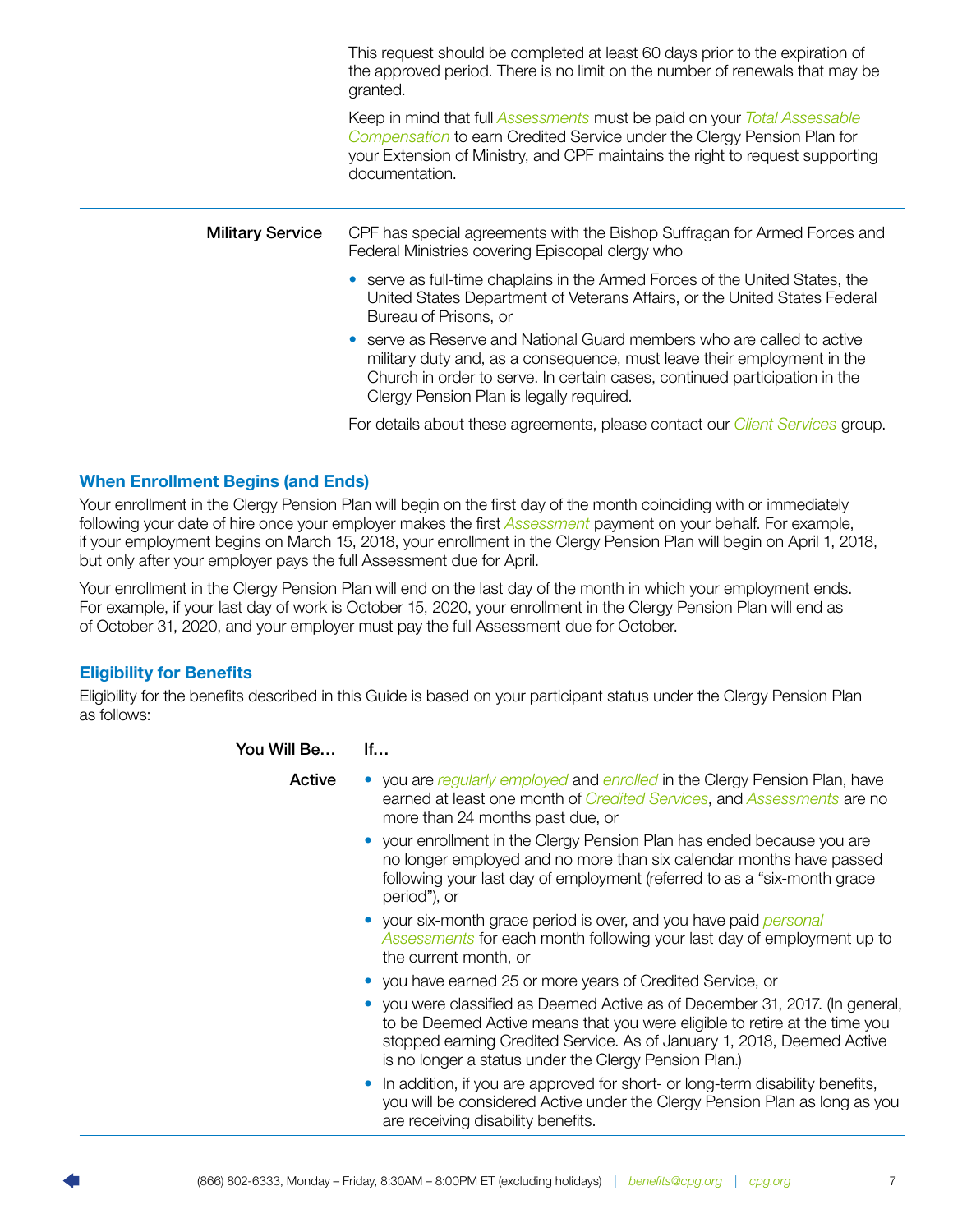<span id="page-9-0"></span>

| You Will Be     | If                                                                                                                                                                                                                                                              |
|-----------------|-----------------------------------------------------------------------------------------------------------------------------------------------------------------------------------------------------------------------------------------------------------------|
| <b>Inactive</b> | your <i>enrollment</i> in the Clergy Pension Plan has ended because you are<br>no longer employed, your six-month grace period (as described above)<br>has ended, and you have not paid personal Assessments (or your personal<br>Assessments are past due), or |
|                 | you are regularly employed and enrolled in the Clergy Pension Plan, but<br>your employer has not paid <b>Assessments</b> for more than 24 months, or<br>• you are not otherwise Active.                                                                         |
|                 |                                                                                                                                                                                                                                                                 |
| Retired         | • you have initiated retirement and started to receive your pension benefits<br>and have not subsequently returned to active ministry.                                                                                                                          |
|                 | (If you previously retired under the Clergy Pension Plan and then later return<br>to active ministry, your pension may be suspended unless you meet the<br>Working While Pensioned criteria or apply for an exception.)                                         |

### If You Are Deposed or Removed

Notwithstanding the rules above, if you are deposed or removed in accordance with the Constitution and Canons, you generally will be considered Inactive as of the first day of the month following your deposition or removal unless you have earned 25 or more years of Credited Service or were classified as Deemed Active as of December 31, 2017.

The chart below shows the benefits you are eligible for based on your participant status under the Clergy Pension Plan. Please note that this is a high-level overview; other eligibility requirements and conditions apply. You will find summaries of these benefits in this Guide.

|                   | <b>Benefit</b>                                             | Active                                                                      | Inactive                                                           | <b>Retired</b>                                       |
|-------------------|------------------------------------------------------------|-----------------------------------------------------------------------------|--------------------------------------------------------------------|------------------------------------------------------|
| <b>Disability</b> | Short-Term<br><b>Disability Benefit</b>                    | Yes                                                                         | No                                                                 | No                                                   |
|                   | Long-Term<br><b>Disability Benefit</b>                     | Yes                                                                         | <b>No</b>                                                          | <b>No</b>                                            |
| Death             | Preretirement<br><b>Survivor Benefit</b>                   | Yes (benefit may be<br>based on Credited<br>Service projected<br>to age 65) | Yes, if vested (benefit<br>is based on actual<br>Credited Service) | N/A                                                  |
|                   | <b>Resettlement Benefit</b><br>Upon Preretirement<br>Death | Yes                                                                         | <b>No</b>                                                          | N/A                                                  |
|                   | Life Insurance Benefit<br>(Pre- and Post-Retirement)       | Yes                                                                         | <b>No</b>                                                          | Yes, if Active<br>immediately prior<br>to retirement |
|                   | Child Benefit (Pre-<br>and Post-Retirement)                | Yes                                                                         | Yes, if vested                                                     | Yes                                                  |
|                   | Post-Retirement<br><b>Survivor Benefit</b>                 | N/A                                                                         | N/A                                                                | Yes, if elected<br>at retirement                     |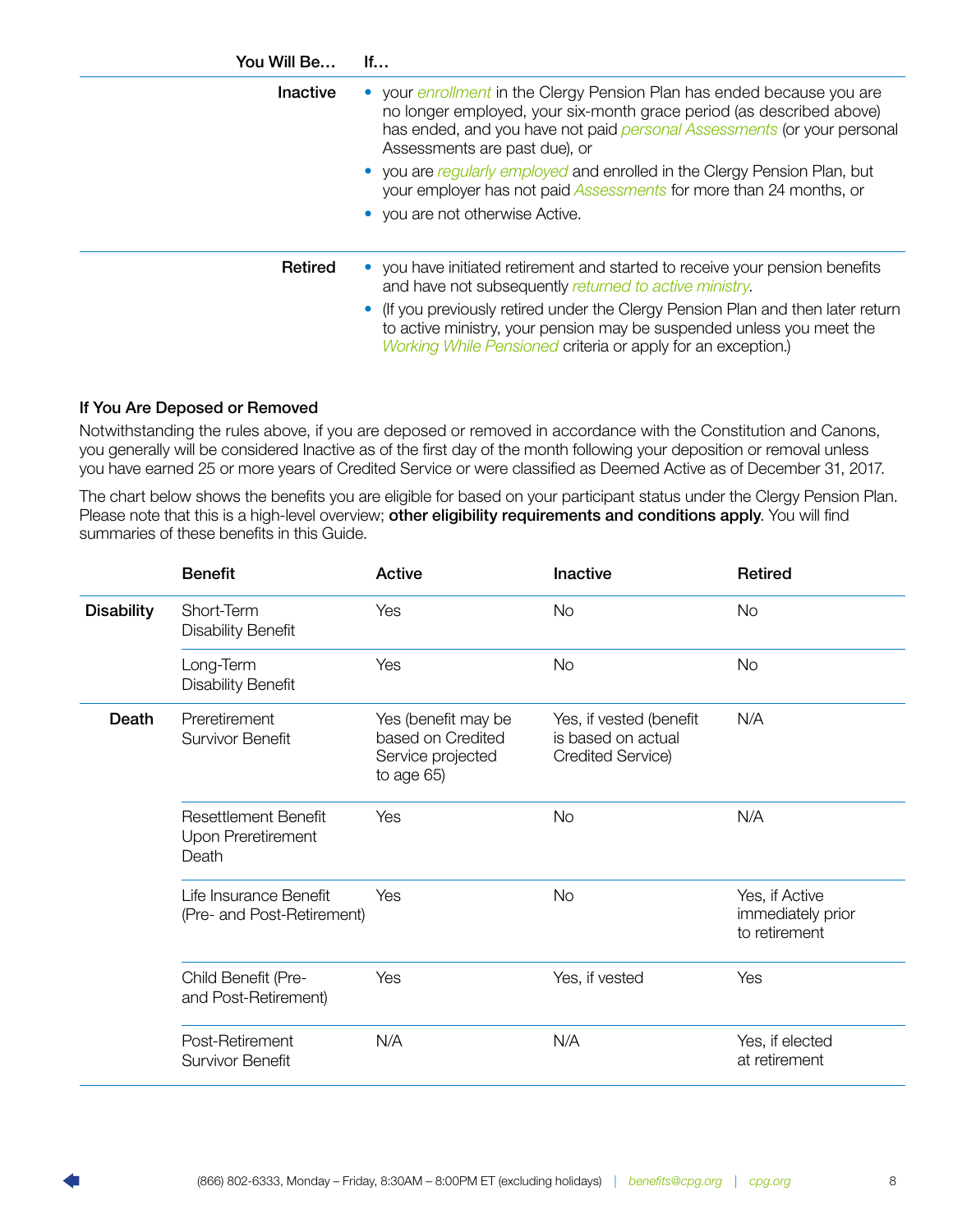<span id="page-10-0"></span>

|            | <b>Benefit</b>                                                                                 | Active                                                                      | Inactive | Retired                                                                                                      |
|------------|------------------------------------------------------------------------------------------------|-----------------------------------------------------------------------------|----------|--------------------------------------------------------------------------------------------------------------|
| Retirement | <b>Resettlement Benefit</b>                                                                    | N/A (unless you receive<br>long-term disability<br>benefits for six months) | N/A      | Yes, if Active<br>immediately prior to<br>your first retirement<br>(and you have not<br>already received it) |
|            | <b>Monthly Pension</b>                                                                         | N/A                                                                         | N/A      | Yes                                                                                                          |
|            | Christmas Benefit                                                                              | N/A                                                                         | N/A      | Yes                                                                                                          |
|            | Discretionary Cost-of-<br>Living Adjustments                                                   | N/A                                                                         | N/A      | Yes                                                                                                          |
|            | Post-Retirement Health<br>Subsidy (that is, the<br>Medicare Supplement<br>Health Plan Subsidy) | N/A                                                                         | N/A      | Yes, if Credited Service<br>requirement is met                                                               |

### If You Have an Eligible Spouse

Your eligible spouse may receive certain benefits described in this Guide. An eligible spouse is an individual to whom you are legally married (1) both on the date you stop earning Credited Service and on your retirement date or (2) on the date of your death, whichever occurs first. In addition, you must earn at least 12 months of Credited Service while married. Please note that unless all of these requirements are met, your spouse will not be eligible for the spousal benefits described in this Guide.

Important note: Documentation is required. CPF requires a copy of your marriage certificate to determine eligibility for spousal benefits. If you cannot provide a marriage certificate, then your marriage must be evidenced by a written court order.

### What Happens if I Marry Later in life?

If you are planning to retire shortly after you get married, or if you married after you had already stopped earning Credited Service under the Clergy Pension Plan, your spouse may not be eligible for benefits. We strongly recommend that you carefully consider whether to retire if you have not earned at least 12 months of Credited Service while married.

### If You Have an Eligible Child or Children

Your eligible child(ren) may receive certain benefits described in this Guide. Eligible children include these:

A legal child who was living on the date that you stopped earning Credited Service or was born or adopted within 12 months thereafter, or

A stepchild, foster child, or legal ward who was your tax dependent both in the calendar year in which you stopped earning Credited Service (or in the calendar year immediately following the year in which you stopped earning Credited Service) and in the calendar year of your death

In addition, an eligible child must be under the age of 25 at the time of your death or must be disabled. If disabled, the eligible child must have become disabled prior to reaching the age of 25. (CPF will consider a child to be disabled if he or she is receiving Social Security disability benefits or has been determined to be disabled by CPF's Medical Board, designated as *[Aflac Incorporated \(Aflac\), formerly known as Zurich American](#page-39-1)  [Life Insurance Company.\)](#page-39-1)*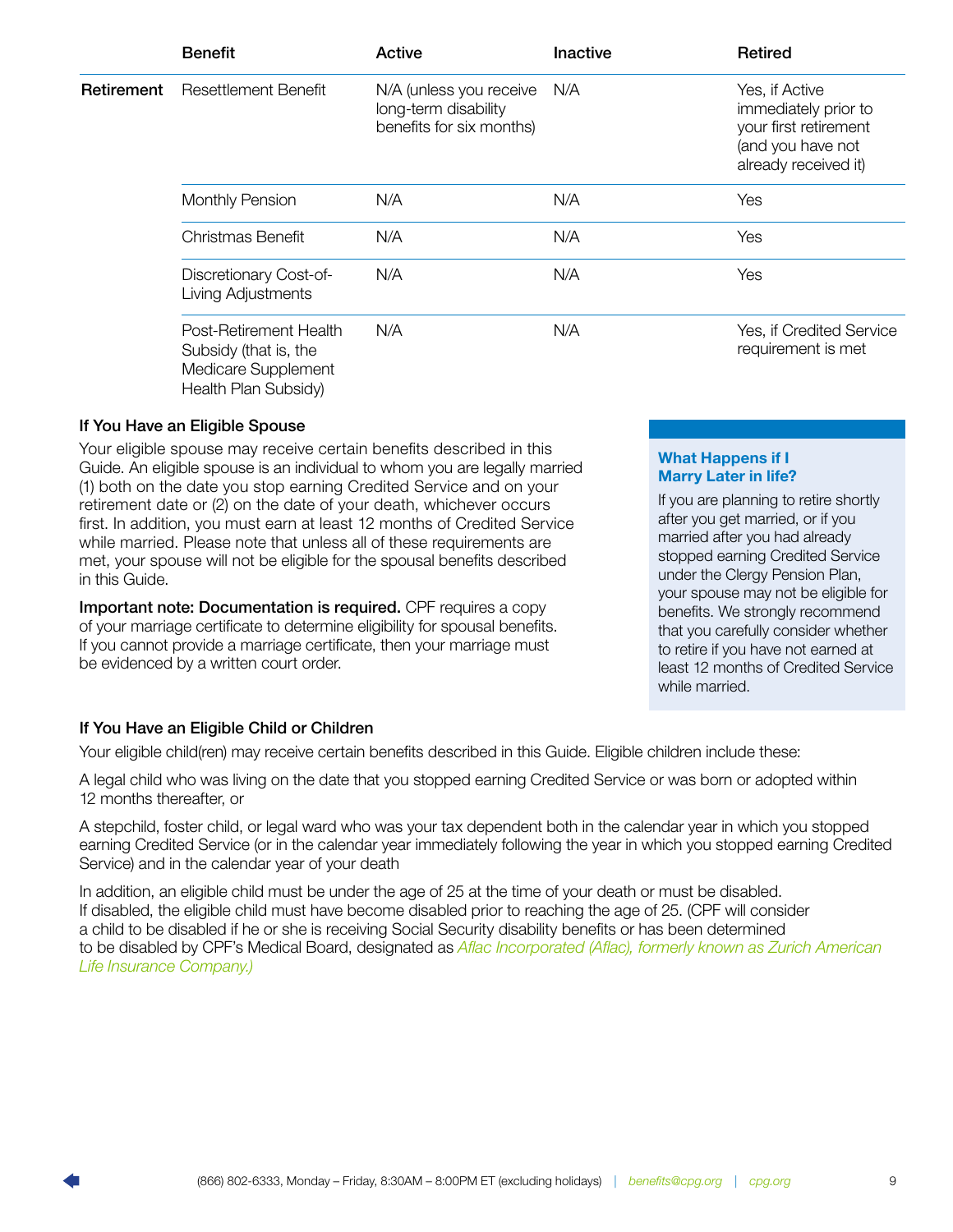### <span id="page-11-0"></span>Cost of Coverage

### Employer Assessments

Your employer funds the Clergy Pension Plan and all other related benefits provided by CPF through *[Assessments.](#page-39-0)* However, there are certain situations when you may *[personally pay Assessments](#page-12-0)*.

The CPF Board of Trustees sets the Assessment rate, which is 18% of your *[Total Assessable Compensation](#page-43-0)*. This means that every month, your employer is required to pay 18% of 1/12 of your projected annual Total Assessable Compensation. If you have multiple employers, each one is billed based on the portion of your Total Assessable Compensation that it pays or provides to you.

### Interest

All Assessments are due on the last day of the month for which they are billed. If your employer does not pay the full Assessment when it is due, interest will be applied as follows:

- Prior to January 1, 2019, interest was charged on Assessments that were overdue by more than two calendar years. The annual rate used to calculate interest was the Clergy Pension Plan's discount rate, which – as of April 1, 2018 – was 3.875%.
- Beginning on January 1, 2019, interest will be charged on Assessments that are three months or more overdue. The annual rate used to calculate interest increased to 4%. The rate is subject to periodic review.

Please note that CPF will not accept late Assessment payments unless the accrued interest is also paid. Once you retire under the Clergy Pension Plan, no Assessments will be accepted other than in the ordinary course of your retirement processing.

### A Word About Funding\*

The timely payment of *[Assessments](#page-39-0)* is critical since they fund the benefits that CPF provides to eligible clergy and their beneficiaries. All Assessments (contributed by employers and clergy) are pooled together and invested by CPF. When you retire, you generally will receive a monthly pension benefit for the rest of your life. After you die, the Clergy Pension Plan may also provide ongoing benefits for your eligible surviving family members. Since pension benefits are based on a formula, the amount of your benefit will not be affected by CPF's investment performance.

**Important note:** We strongly encourage you to monitor whether your employer is paying Assessments in a timely manner. Late Assessment payments may accrue interest, and mean that you will not

- earn Credited Service unless and until Assessments are paid in full, and
- receive all the benefits for which you and your family may be eligible because your status (*[Active/](#page-9-0) [Inactive](#page-9-0)*) under the Clergy Pension Plan may be affected.

*\* The Constitution and Canons mandate that employers that are subject to the authority of the Church, or employers that are associated with the Church and that elect to participate in the Clergy Pension Plan, make Assessment payments to CPF on behalf of eligible Episcopal clergy.*

### Personal Assessments

- You may choose to pay Assessments yourself when you have a break in service. This means you can pay Assessments to maintain your eligibility for benefits if you are
- currently between cures, or
- not receiving compensation from your employer for any reason (for example, an unpaid leave of absence), or
- suspended or restricted from exercising ministry in the Church.

Personal Assessments may be paid for up to 24 months and must begin on the first day of the month immediately following the last month in which you were employed and/or earned compensation. However, if you are deposed or removed before the end of the 24-month period, personal Assessments must stop by the end of the month in which your deposition or removal occurs.

Personal Assessments equal 18% of the *[Hypothetical Minimum Compensation](#page-41-0)*\* or your *[Highest Average Compensation](#page-13-0)* (you decide which one) and are billed monthly. Once you make a choice and have paid the personal Assessment owed, you cannot retroactively change your choice if it would decrease the amount on which you personally paid Assessments. (You may, however, retroactively "buy-up" to the higher amount.)

*\* As of January 1, 2018, the Hypothetical Minimum Compensation used under the Clergy Pension Plan is \$18,000 per year (or \$1,500 per month) and is subject to periodic review.*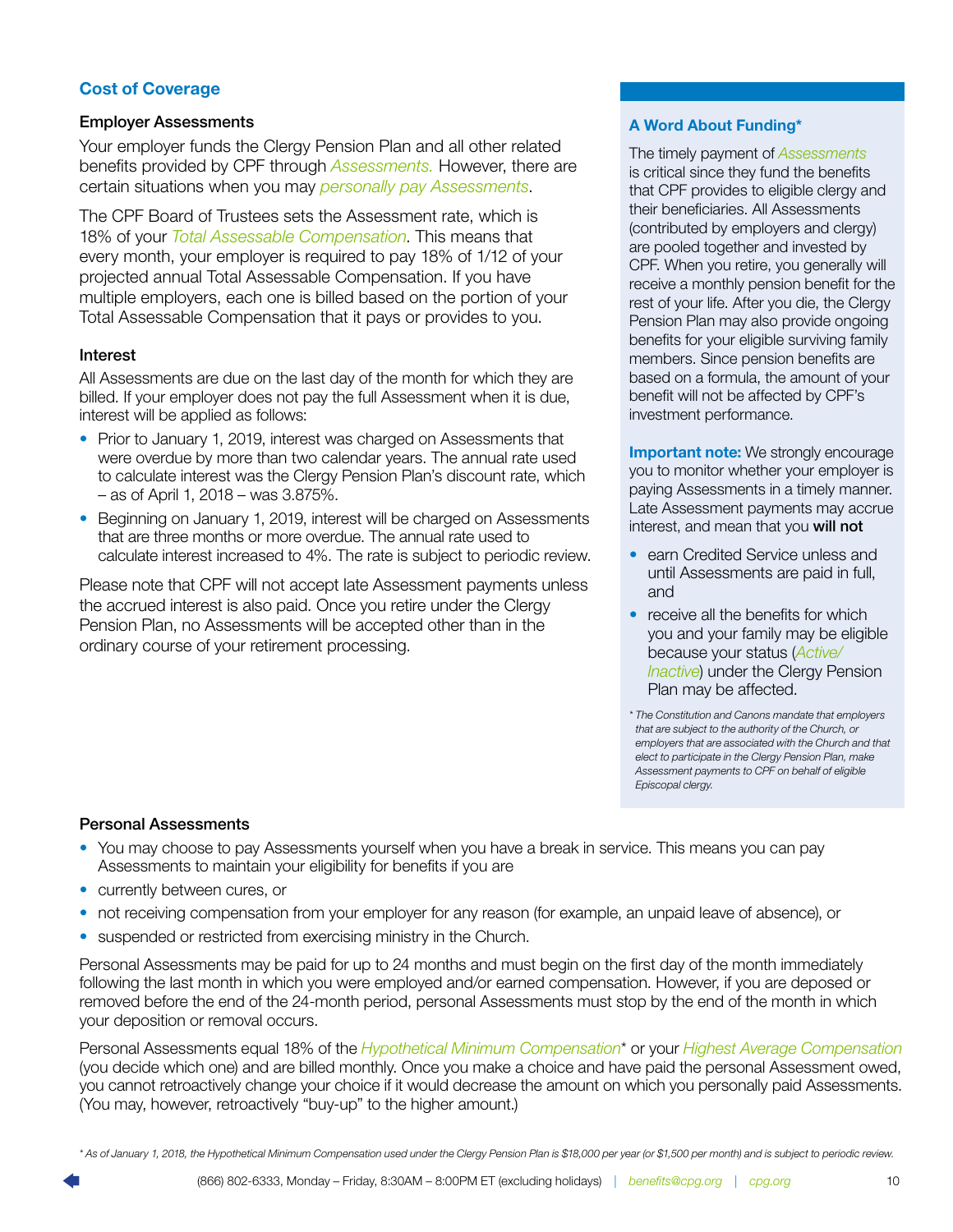<span id="page-12-0"></span>Personal Assessments are due by the end of the month for which they are billed. If you do not pay the full Assessment when due, *interest* may be applied.

### Important to know:

- If you are not currently employed and enrolled in the Clergy Pension Plan and more than six calendar months have passed following your last day of employment (please refer to the definition of *[Active](#page-39-0)*), your status under the Clergy Pension Plan will become *[Inactive](#page-42-0)* if each month's Assessment is not paid in full when due. In other words, in order to remain Active once the six-month grace period following a termination of employment ends, you must pay personal Assessments beginning with the month immediately following your termination of employment through the current month.
- If you experience a break in service and do not pay Assessments yourself, you and your family may lose *[eligibility](#page-10-0)  [for benefits](#page-10-0)* in the event of your disability or death. This is because personal Assessments generally will not be accepted by CPF **after** you become disabled or following your death. If you have a break in service, you are strongly encouraged to pay personal Assessments when they are due.

Please contact our *[Client Services](#page-44-0)* group to discuss your personal situation.

### A Closer Look at Your Pension

The following section will help you understand the key components of the Clergy Pension Plan and how your pension benefits are calculated.

### Highest Average Compensation

Highest Average Compensation is generally the average of the seven highest-paid, non-overlapping, 12-month periods during which you have earned Credited Service over your entire career.

To calculate your Highest Average Compensation, the compensation that you have earned for pension purposes (that is, on which Assessments have been paid in full and for which you have earned Credited Service) over your **entire** career is taken into consideration. Please note:

- 12 consecutive months comprise one 12-month period. (Months in which no compensation is earned are dropped.)
- The seven 12-month periods do not need to be consecutive; however, they cannot overlap.
- If you have less than seven years of compensated employment during which you earned Credited Service, then all of the months in which you earned compensation and Credited Service will be used to determine your "career average."

### The Definition of Highest Average Compensation May Vary

The definition described here is used only if Credited Service is earned under the Clergy Pension Plan on or after January 1, 2018. Please note that prior to January 1, 2018, the Clergy Pension Plan used other definitions to determine your Highest Average Compensation. If you established a Highest Average Compensation on or before December 31, 2017, then it can never be lower than the Highest Average Compensation determined by the definitions in effect prior to January 1, 2018.

### How Credited Service Works

### Earning Credited Service for Your Pension

As long as your *[Total Assessable Compensation](#page-43-0)* is greater than \$0, you will earn one month of Credited Service under the Clergy Pension Plan for each month that your employer pays the monthly Assessment (including interest, if applicable) in full. If your employer only partially pays (or does not pay) the Assessment due, you will not earn any Credited Service for that month.

If you are employed by multiple employers, you will earn one month of Credited Service if any one of your employers pays its applicable Assessment in full for the month. Please note that you cannot earn more than one month of Credited Service for any particular month.

The longer you serve in compensated positions in the Church, the more Credited Service you will earn and the greater your pension benefit will be, provided all Assessments are paid in full.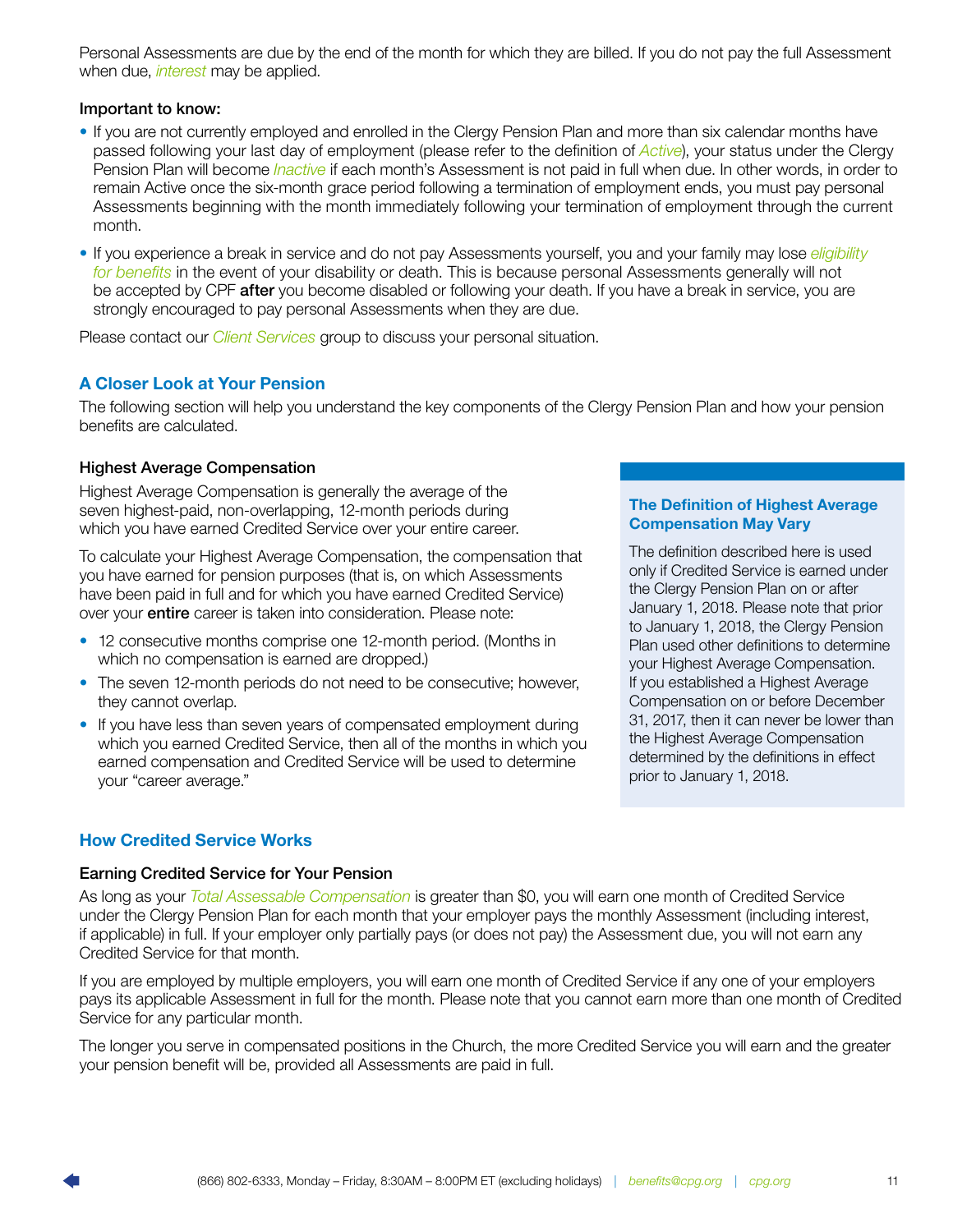### <span id="page-13-0"></span>Earning Credited Service for the Post-Retirement Health Subsidy

The Credited Service that you earn under the Clergy Pension Plan is also used to determine your eligibility for, and the amount of, the *[Medicare Supplement Health Plan Subsidy](#page-27-0)*. CPF provides this post-retirement health subsidy to eligible retired clergy and their eligible spouses or surviving spouses.

Beginning January 1, 2018, only Credited Service earned based on monthly compensation that is equal to or greater than 1/12 of the *[Hypothetical Minimum Compensation](#page-41-0)* will count toward the Medicare Supplement Health Plan Subsidy. In other words, your monthly *[Total Assessable Compensation](#page-43-0)* must equal at least \$1,500 (based on the current Hypothetical Minimum Compensation of \$18,000 per year) for the Credited Service that you earn under the Clergy Pension Plan to count as Credited Service toward the Medicare Supplement Health Plan Subsidy. One-time payments are credited only for the month in which they are paid.

If your monthly Total Assessable Compensation is less than 1/12 of the Hypothetical Minimum Compensation, the Credited Service that you earn will count toward your pension but not the Medicare Supplement Health Plan Subsidy. However, you can personally pay Assessments to a *[make-up account](#page-14-1)* to earn Credited Service toward the Medicare Supplement Health Plan Subsidy.

If you experience a break in service and are personally paying Assessments, you must pay Assessments on at least 1/12 of the Hypothetical Minimum Compensation in order to earn Credited Service toward the Medicare Supplement Health Plan Subsidy.

Please see the *[Post-Retirement Health Benefits](#page-27-0)* section for more information about the Medicare Supplement Health Plan Subsidy.

### Make-Up Account for the Medicare Supplement Health Plan Subsidy

If your monthly *[Total Assessable Compensation](#page-43-0)* is below 1/12 of the current Hypothetical Minimum Compensation (\$18,000 / 12 = \$1,500) and you would like to earn Credited Service toward the Medicare Supplement Health Plan Subsidy, you may open a make-up account to pay Assessments on the difference between \$1,500 and your monthly Total Assessable Compensation. You may personally pay a make-up Assessment (including *[interest](#page-12-0)*, if applicable) for any or all months in which your Total Assessable Compensation is less than \$1,500.

The following is an example of how this works based on the current Hypothetical Minimum Compensation of \$18,000:

- The Rev. John Smith's Total Assessable Compensation for January through December is shown in the following page.
- If all Assessments are fully paid on time, Father Smith will earn 12 months of Credited Service toward his pension and only nine months of Credited Service toward the Medicare Supplement Health Plan Subsidy because the Assessments paid in January, February, and March are based on monthly Total Assessable Compensation that is below \$1,500. However, if he personally pays Assessments to a make-up account for those three months, he will receive Credited Service toward the Medicare Supplement Health Plan Subsidy.

### Make-Up Account Not Necessary in Some Cases

If you have 20 or more years of Credited Service toward the Medicare Supplement Health Plan Subsidy, it is not necessary to open a make-up account as you will receive the full subsidy. If you marry after retirement and subsequently return to active ministry, however, you may need to open a make-up account in order for your spouse to be eligible for the subsidy.

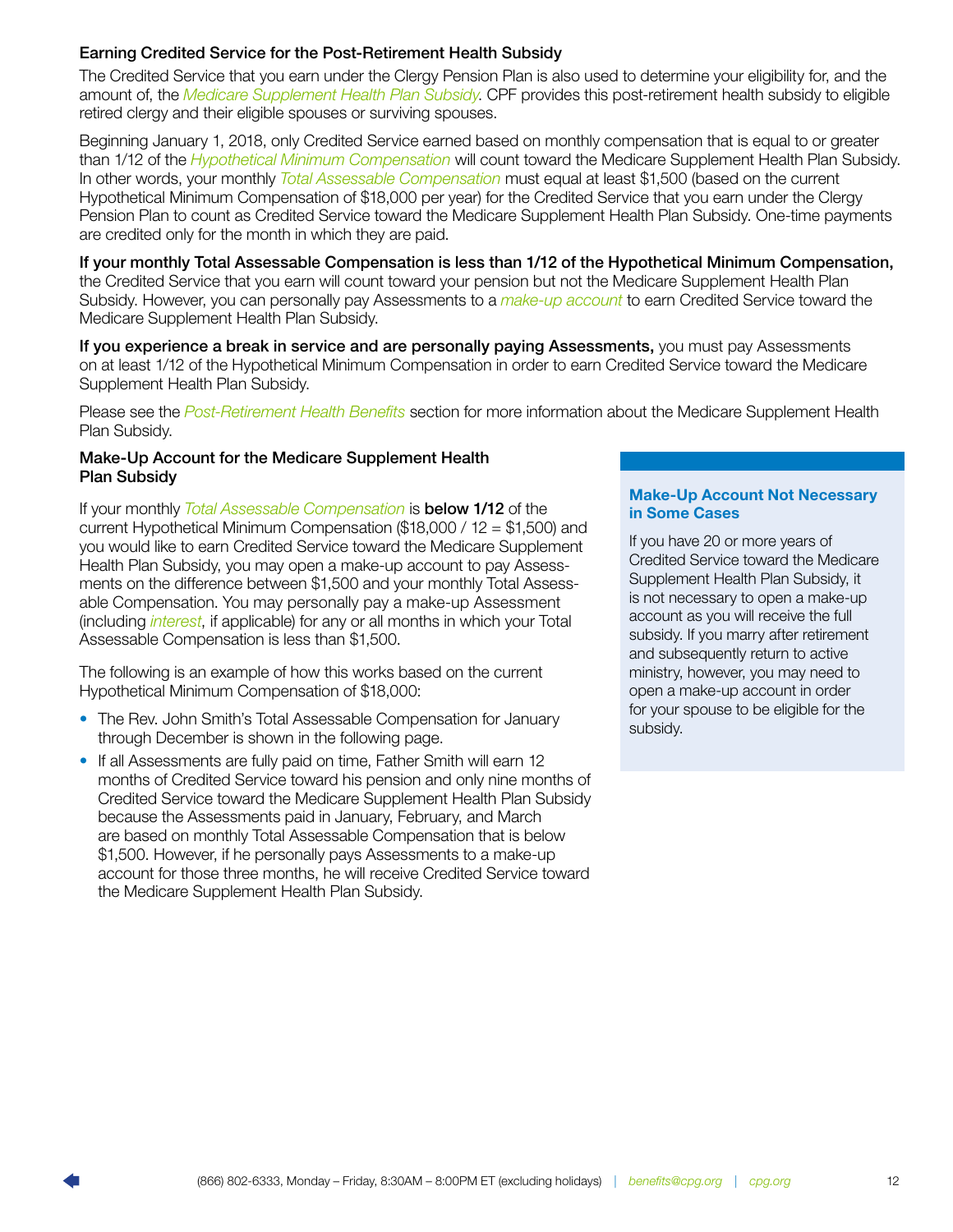<span id="page-14-1"></span>

|                                                                                        | Jan      | <b>Feb</b> | <b>Mar</b> | Apr     | <b>May</b> | Jun     | Jul     | Aug     | <b>Sept</b> | <b>Oct</b> | <b>Nov</b> | <b>Dec</b> | <b>Total</b>  |
|----------------------------------------------------------------------------------------|----------|------------|------------|---------|------------|---------|---------|---------|-------------|------------|------------|------------|---------------|
| Total Assessable<br>Compensation                                                       | \$1,000  | \$1,000    | \$1,000    | \$1,500 | \$1,550    | \$2,000 | \$2,000 | \$2,000 | \$2,000     | \$2,000    | \$2,000    | \$2,000    | \$20,050*     |
| <b>Credited Service</b><br>for Pension                                                 | month    | month      | month      | month   | month      | month   | month   | month   | month       | month      | month      | month      | 12<br>months  |
| <b>Credited Service</b><br>for Medicare<br>Supplement<br><b>Health Plan</b><br>Subsidy | $\bf{0}$ | 0          | 0          | month   | month      | month   | month   | month   | month       | month      | month      | month      | 9<br>months** |

Important note: To earn monthly Credited Service toward your pension and the Medicare Supplement Health Plan Subsidy, both you and your employer must fully pay your share of the Assessments due for that month. If you pay Assessments to a make-up account for a particular month, but your employer does not pay, you will not earn Credited Service for that month for your pension or the Medicare Supplement Health Plan Subsidy until your employer pays in full.

No guarantee: CPF plans to continue to provide the Medicare Supplement Health Plan Subsidy. However, CPF must maintain sufficient liquidity and assets to pay its pension and other benefit plan obligations. Given uncertain financial markets and their impact on assets, CPF has reserved the right, in its discretion, to change or discontinue providing a Medicare Supplement Health Plan Subsidy.

Your eligibility for other benefits provided outside of the Clergy Pension Plan (please see *[About the Clergy Pension Plan](#page-4-0)* for a complete list of plans) is based on your status (*[Active/Inactive](#page-9-0)*) and/or vesting status under the Clergy Pension Plan rather than the compensation on which your Credited Service is earned. The amount of those other benefits, however, may be affected by your compensation. Please see *Benefits if You Are Disabled Prior to Retirement* and *[Benefits for](#page-31-0)  [Your Survivors](#page-31-0)* for more information.

### When Your Pension Benefits Begin

If you are *[vested](#page-6-0)* under the Clergy Pension Plan, there are three instances when you can or must retire and start to receive your pension benefits:

| <b>Early Retirement</b>                          | At or after age 55 |
|--------------------------------------------------|--------------------|
| Normal Retirement                                | At or after age 65 |
| <b>Mandatory Church</b><br><b>Retirement Age</b> | At age 72***       |

### <span id="page-14-0"></span>How Your Pension Benefit Is Calculated

### At Early Retirement with Less Than 30 Years of Credited Service

If you retire at or after the early retirement age of 55 with less than 30 years of Credited Service, your annual pension benefit is subject to reduction and calculated as follows:

*<sup>\*</sup> Note that Father Smith's annual Total Assessable Compensation is actually above the Hypothetical Minimum Compensation of \$18,000 per year. However, whether his Credited Service counts toward the Medicare Supplement Health Plan Subsidy is based on whether his monthly Total Assessable Compensation is equal to or above 1/12 of the Hypothetical Minimum Compensation.*

<sup>\*\*</sup> If Father Smith would like the Credited Service that he earns for January, February, and March to count toward the Medicare Supplement Health Plan Subsidy, then he can *personally pay a make-up Assessment for any of those months. In this example, the monthly make-up Assessment he would have to pay would be 18% of \$500 (\$1,500 - \$1,000), or \$90 per month.*

*<sup>\*\*\*</sup> If you turned age 70½ prior to January 1, 2020, you may have been required to start receiving your pension by no later than April 1 of the year following the year in which you turned age 70½ (or, if later, by April 1 of the year following the year in which you stopped working in the Church).*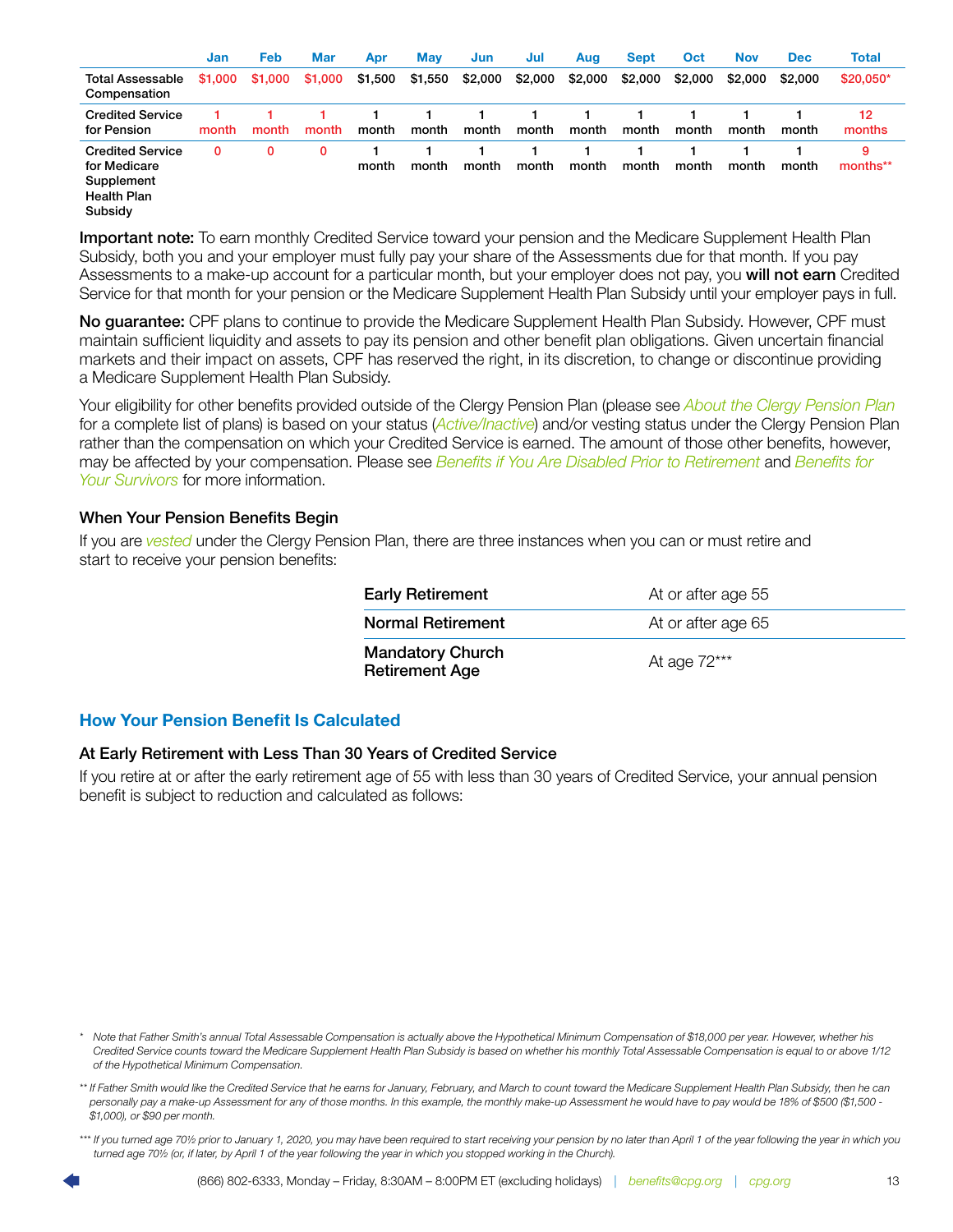Highest Average Compensation x 1.6% x Credited Service

Plus

Up to the first \$10,000 of Highest Average Compensation x 1.15% x Credited Service

= Your Total Annual Normal Retirement Benefit

Less

5% x each year (approximately 0.4167% per month) your early retirement date is short of age 65

= Your Total Annual Early Retirement Benefit with Less Than 30 Years of Credited Service

<span id="page-15-0"></span>Special Transition Rule for Grandfathered Participants: If you were age 55 or older as of December 31, 2017, and you retire at or after age 60 and prior to age 65, your pension benefit will be reduced by 0.2% for each month that your early retirement date precedes age 65. If you retire before age 60, however, the reduction of 5% per year (approximately 0.4167% per month) will apply.

### At Early Retirement with 30 or More Years of Credited Service

If you retire at or after the early retirement age of 55 with 30 or more years of Credited Service, you will receive the normal retirement benefit (unreduced for early commencement). Your annual pension benefit is calculated as follows:

Highest Average Compensation x 1.6% x Credited Service

Plus

Up to the first \$10,000 of Highest Average Compensation x 1.15% x Credited Service

= Your Total Annual Early Retirement Benefit with 30 or More Years of Credited Service

In addition, you will receive a monthly bridge benefit until you reach age 65. The monthly bridge benefit is provided to help you with the cost of healthcare and ends when you reach age 65. It is payable only to you (not to your spouse, surviving spouse, or other survivor beneficiary) and is calculated as follows:

\$17.50 x Credited Service

### At Normal Retirement

Here is how your annual pension benefit is calculated if you retire at or after the normal retirement age of 65:

Highest Average Compensation x 1.6% x Credited Service

Plus

Up to the first \$10,000 of Highest Average Compensation x 1.15% x Credited Service

### = Your Total Annual Normal Retirement Benefit

### Minimum Pension

As long as you are *[vested](#page-6-0)* and *[eligible to retire](#page-6-0)*, the Clergy Pension Plan provides a minimum pension benefit based on your Credited Service. Your status at retirement (*[Active/Inactive](#page-9-0)*) does not affect the amount of the minimum pension.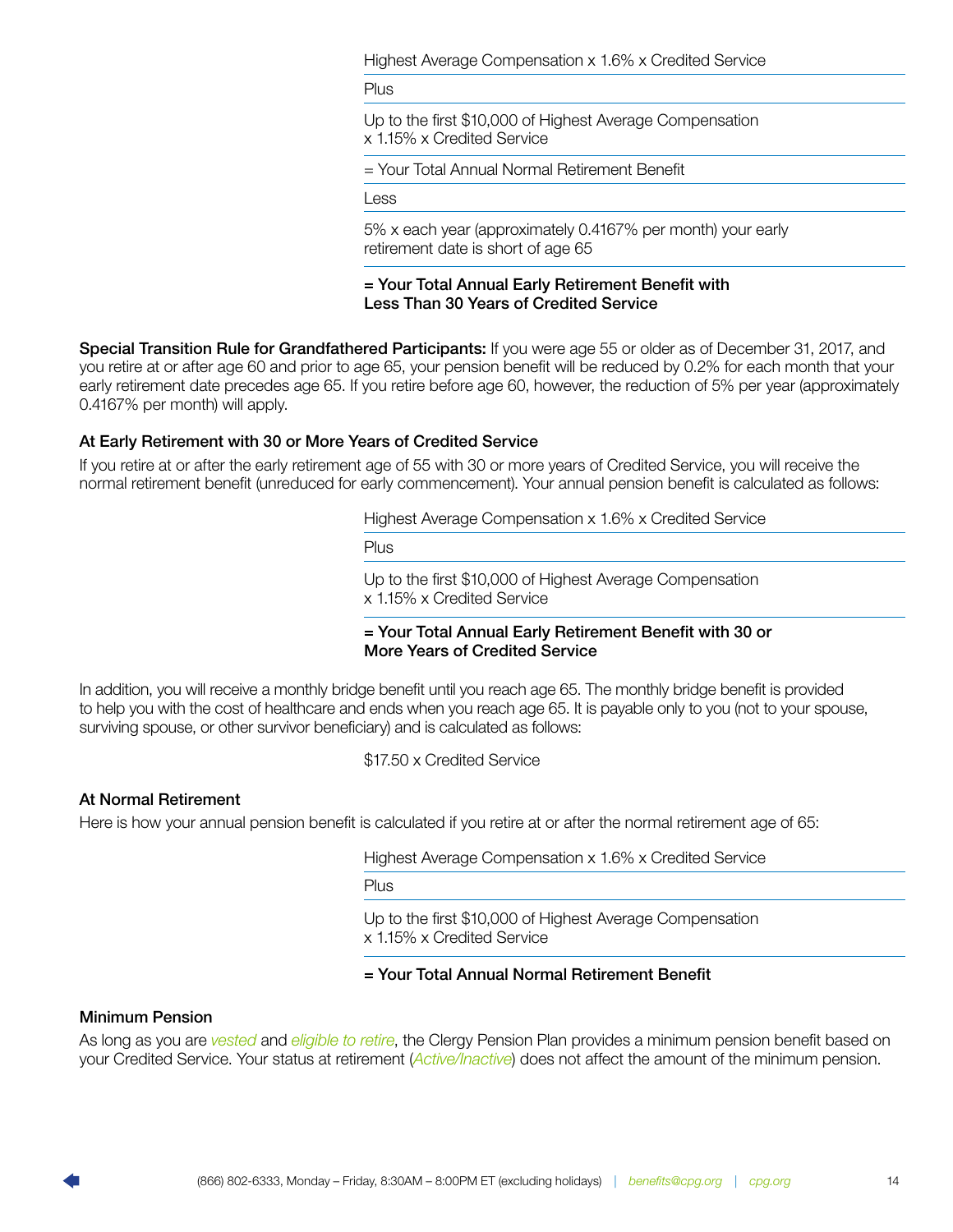<span id="page-16-0"></span>If you work a full career in the Church (that is, you have earned 25 years of Credited Service), the minimum pension equals the two-person Federal Poverty Level (for the 48 contiguous states and the District of Columbia) in effect in the year before the year in which you retire.

The minimum pension is prorated up or down if you have earned more or less than 25 years of Credited Service and is subject to the *[early retirement reduction](#page-18-0)*. In addition, the annual amount is capped at your *[Highest Average](#page-41-0)  [Compensation](#page-41-0)*. CPF will automatically determine if you are entitled to a minimum pension at the time your retirement package is prepared.

the Clergy Pension Plan also provides a minimum pension benefit for an *[eligible spouse](#page-41-0)*. The minimum spousal pension is set at 80% of your minimum pension, unless you elect an *[optional form of payment](#page-20-0)* at retirement. CPF will automatically determine if your eligible spouse is entitled to a minimum spousal pension.

### At Mandatory Church Retirement Age

The Mandatory Church Retirement Age is 72. If this applies to you, your annual pension benefit is calculated using the same formula that is used for *[normal retirement](#page-17-0)*.

If you are actively working in the Church and meet the eligibility requirements to participate in the Clergy Pension Plan, you may continue to earn Credited Service until age 72, assuming *[Assessments](#page-39-0)* are fully paid. If you are still working in the Church after age 72, you will not earn Credited Service for your work, and Assessment payments will end.

### Examples: Clergy Like You

The following scenarios offer examples of clergy who retire at normal or early retirement age. For illustrative purposes, these examples are based only on the formulas described in the section *[How Your Pension Benefit Is Calculated](#page-15-0)*. They do not take into consideration the *[normal or optional forms of payment](#page-19-0)*, which could change the amount of the benefit.

### Normal Retirement

The Rev. Mary Smith is vested and ready to retire. In addition,

- she is 65 years old (the normal retirement age),
- she has 28 years and six months (28.5 years) of Credited Service, and
- her Highest Average Compensation equals \$72,000.

Mother Smith will receive a **monthly pension benefit of \$3,009.13**. Here is how her benefit was determined:

| Highest Average Compensation x                                                                 | $$72,000 \times 1.6\% \times 28.5 =$               |
|------------------------------------------------------------------------------------------------|----------------------------------------------------|
| 1.6% x Credited Service                                                                        | \$32,832                                           |
| Plus up to the first \$10,000 of<br>Highest Average Compensation x<br>1.15% x Credited Service | $10,000 \times 1.15\% \times 28.5 =$<br>\$3,277.50 |
| Total annual normal                                                                            | \$36,109.50                                        |
| retirement benefit                                                                             | $(\$32,832 + \$3,277.50)$                          |
| Monthly pension benefit Mother                                                                 | \$3,009.13                                         |
| Smith receives                                                                                 | (\$36,109.50 / 12 months)                          |

### Early Retirement with Less Than 30 Years of Credited Service

The Rev. John Jones is vested and ready to retire. In addition,

- he has just turned 59 years old, which means he is retiring six years early,
- he has 25 years and three months (25.25 years) of Credited Service, and
- his Highest Average Compensation equals \$70,000.

Father Jones will receive a monthly pension benefit of \$1,819.05. Here is how his benefit was determined: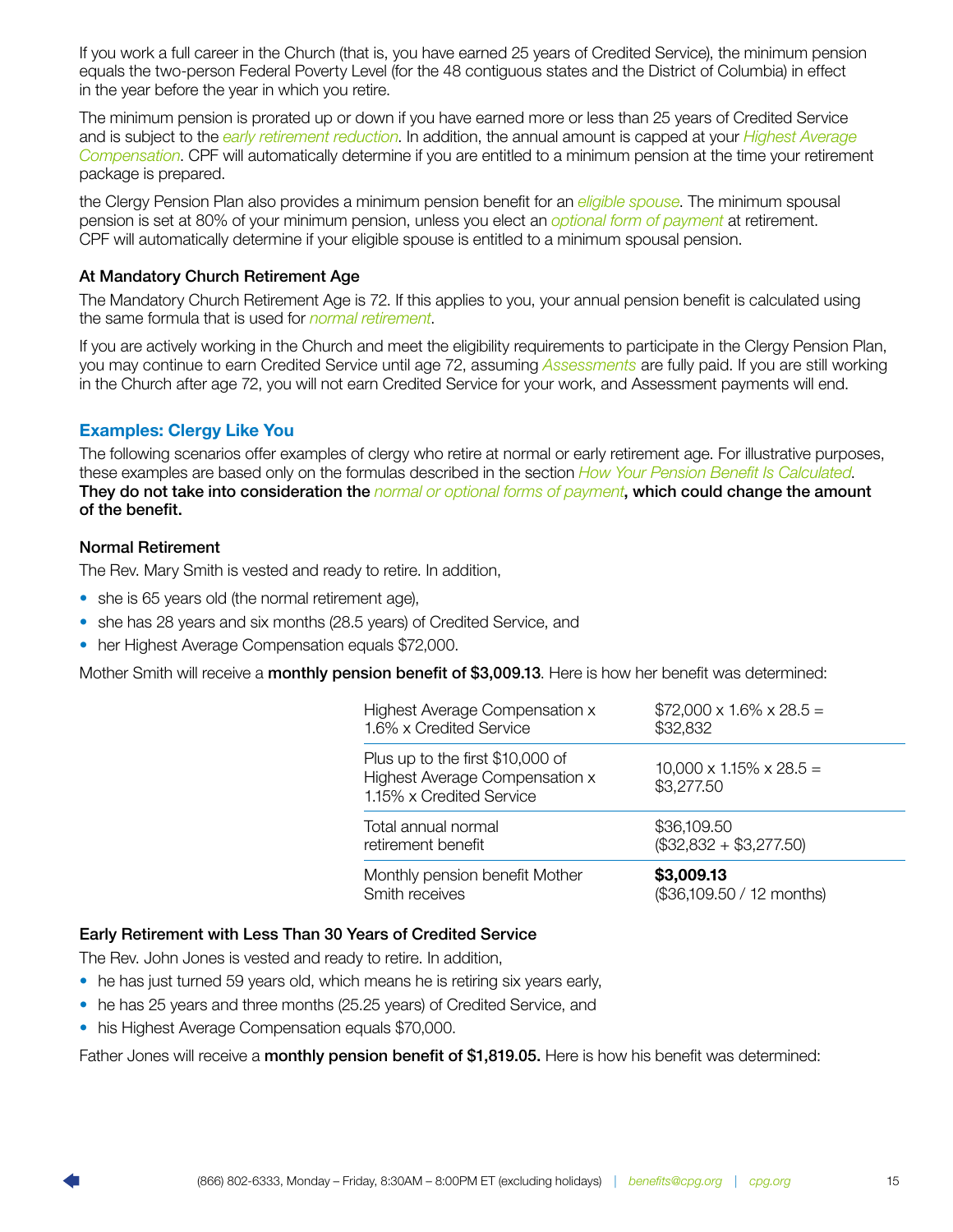<span id="page-17-0"></span>

| Highest Average Compensation x<br>1.6% x Credited Service                                      | $$70,000 \times 1.6\% \times 25.25 =$<br>\$28,280.00 |
|------------------------------------------------------------------------------------------------|------------------------------------------------------|
| Plus up to the first \$10,000 of<br>Highest Average Compensation x<br>1.15% x Credited Service | $$10,000 \times 1.15\% \times 25.25 =$<br>\$2,903.75 |
| Total annual normal retirement<br>benefit                                                      | \$31,183.75<br>$($28,280.00 + $2,903.75)$            |
| Early retirement reduction factor                                                              | $5\% \times 6$ years = 30%                           |
| Annual early retirement reduction                                                              | \$9,355.13<br>(\$31,183.75 x 30%)                    |
| Total annual early retirement benefit                                                          | \$21,828.62<br>(\$31,183.75 - \$9,355.13)            |
| Monthly pension benefit Father<br>Jones receives                                               | \$1,819.05<br>(\$21,828.62 / 12 months)              |

### Early Retirement with 30 or More Years of Credited Service

The Rev. Thomas Jordan is vested and ready to retire. In addition,

- he is 58½ years old, which means he is retiring 6.5 years early,
- he has 32 years of Credited Service, and
- his Highest Average Compensation equals \$80,000.

Since Father Jordan has more than 30 years of Credited Service, he will receive a monthly pension benefit of \$3,720 for the rest of his life and, in addition, a monthly bridge benefit of \$560 until he turns age 65. Here is how his benefit was determined:

| Highest Average Compensation x<br>1.6% x Credited Service                                                                                                                | $$80,000 \times 1.6\% \times 32 = $40,960$   |
|--------------------------------------------------------------------------------------------------------------------------------------------------------------------------|----------------------------------------------|
| Plus up to the first \$10,000 of<br>Highest Average Compensation x<br>1.15% x Credited Service                                                                           | $$10,000 \times 1.15\% \times 32 = $3,680$   |
| Total annual normal retirement<br>benefit (unreduced for early<br>commencement (prior to age 65)<br>because Father Jordan has more<br>than 30 years of Credited Service) | \$44,640<br>$(\$40,960 + \$3,680)$           |
| Monthly pension benefit Father<br>Jordan receives                                                                                                                        | \$3,720<br>(\$44,640 / 12 months)<br>٠       |
| Monthly bridge benefit equal to<br>\$17.50 x Credited Service<br>(ends at age 65)                                                                                        | \$560 (until age 65)<br>$($17.50 \times 32)$ |

### Pension Payment Options

### Normal Forms of Payment

You automatically receive one of the two forms of payment below unless you choose an *[optional form of payment](#page-20-0)* or your benefit is paid as a *[lump sum amount](#page-22-0)*.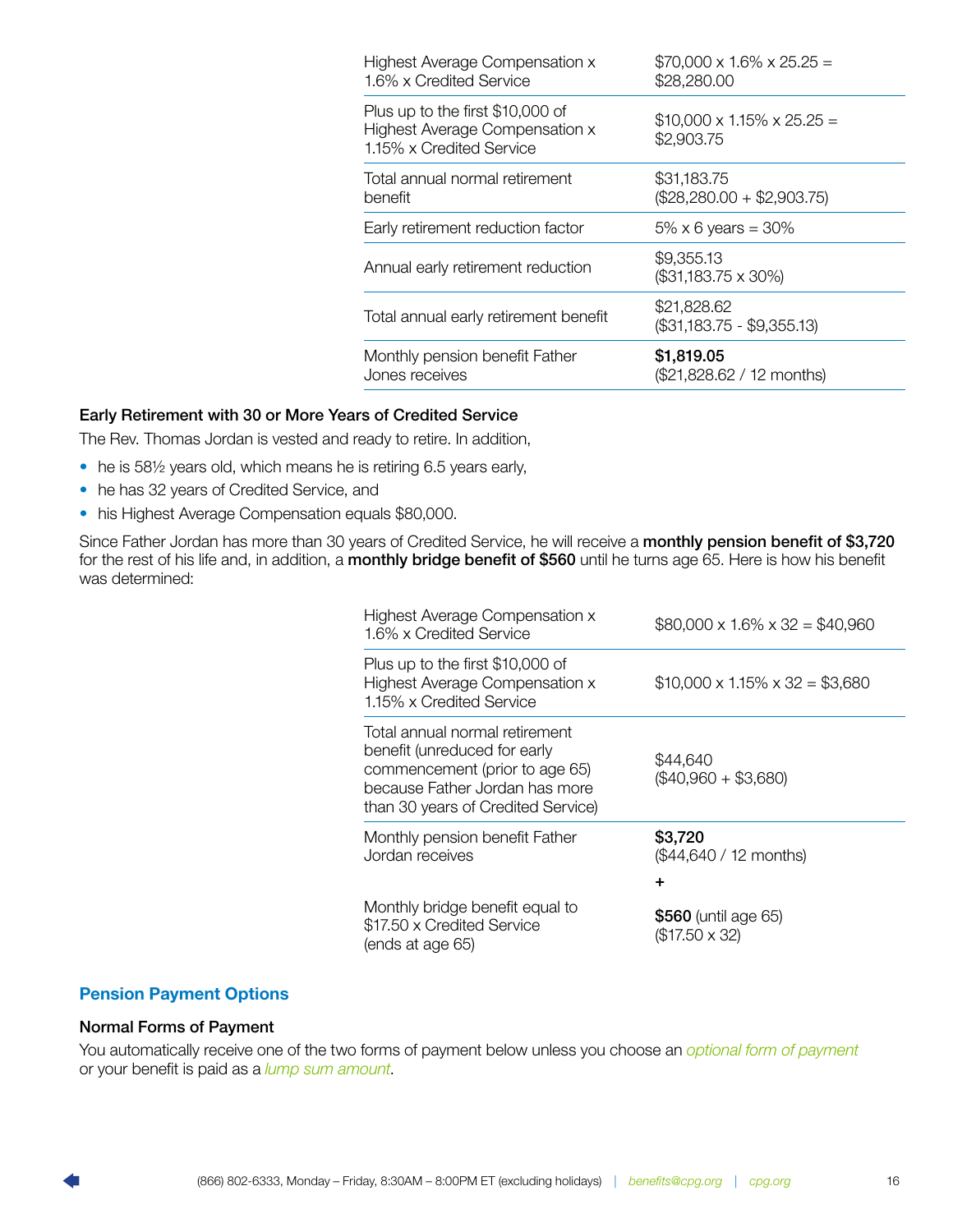### <span id="page-18-0"></span>If you are married and have an eligible spouse at retirement… continued

50% Joint and Survivor Option

You will automatically receive a 50% joint and survivor benefit, which entitles you to a monthly benefit for your lifetime.

After your death, your *[eligible spouse](#page-41-0)* will receive a monthly benefit equal to 50% of your pension at the time of your death. This benefit is payable to your eligible spouse for his or her lifetime. However, if your eligible spouse predeceases you, no survivor benefit will be paid even if you remarry after retirement.

CPF subsidizes the full cost of the 50% survivor benefit, which means that there is no reduction to your own pension to cover the cost of the 50% survivor benefit to your eligible spouse.

### Important to know:

- If the *[minimum spousal pension](#page-17-0)* is greater than a 50% survivor benefit, your eligible spouse will receive the minimum spousal pension instead.
- A spouse's eligibility for benefits varies considerably depending on factors such as date of marriage, survivor option chosen at retirement, date of death, date of divorce, status of paid Assessments, and other individual circumstances. Please make sure to report any change in your marital status to our *[Client Services](#page-44-0)* group when the change happens.

### Zero Option

You will automatically receive an enhanced single life option, called the zero option, which entitles you to an increased monthly benefit for the rest of your life. All payments end at your death, and no further pension benefits will be paid.

Because there is no 50% survivor benefit payable following your death (as there would be if you were married to an eligible spouse), CPF will increase your benefit by the actuarial value of a 50% survivor benefit.

The zero option is meant to provide equitable benefits for clergy who are not married to an eligible spouse when they retire.

If you are single or do not have an eligible spouse at retirement…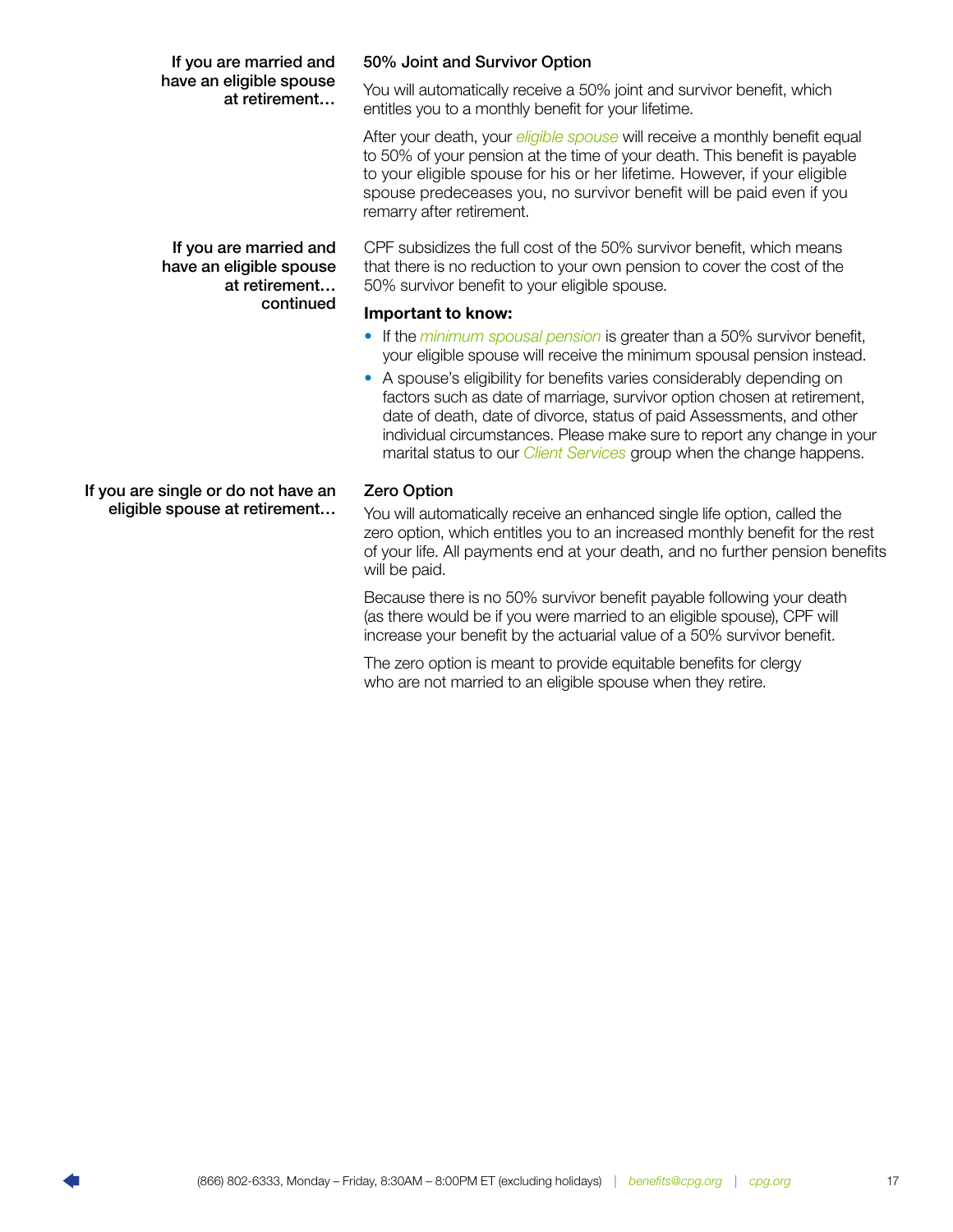### <span id="page-19-0"></span>Optional Forms of Payment

If you do not believe that your *[normal form of payment](#page-20-0)* is best for your personal situation, you may choose an optional form of payment (as described below) at the time you file a retirement application.

- If you are married to an *[eligible spouse](#page-41-0)*, you may choose
	- $\sim$  the zero option,
	- $\sim$  a 15-year certain and life option, or
	- $\sim$  a 75% or 100% joint and survivor option.
- If you are not married to an eligible spouse, you may choose
	- $\sim$  a 15-year certain and life option, or
	- $\sim$  a 50%, 75%, or 100% joint and survivor option

Benefits under each survivor option are determined using actuarial tables and depend on your age and the age of your eligible spouse or named survivor beneficiary. Our *[Client Services](#page-44-0)* group can provide details, including the costs of the various survivor options, upon request.

### Zero Option

This is the normal form of payment if you are single or if your spouse is not an eligible spouse. If you are married to an eligible spouse, you may only choose this form of payment with your spouse's written, notarized consent.

With the zero option, you will receive an enhanced monthly pension benefit for your lifetime. However, following your death, no survivor benefit will be paid.

If you are married to an eligible spouse, you may wish to consider this payment option if

- you have sufficient life insurance or other assets to provide for your eligible spouse, and/or
- your eligible spouse has adequate retirement benefits of his or her own, and/or
- you believe that your eligible spouse is more likely to predecease you by reason of age or infirmity.

### Fifteen-Year Certain and Life Option

Under this option, you will receive a monthly pension benefit for your lifetime. If you die after receiving payments for 15 years, there will be no further benefits payable after your death. However, if you die before receiving payments for 15 years, then your eligible spouse or designated beneficiary will receive a monthly benefit for the remainder of the 15-year period. If your eligible spouse or beneficiary dies before the end of the 15-year period, the balance of any remaining payments will be paid to the estate of whoever is the last to survive.

Electing this option means that the amount of your monthly pension will be increased or decreased as follows:

- If you are married to an eligible spouse, it will be increased.
- If you are single, or do not have an eligible spouse, it will be decreased.
- You can choose this payment option if you are
- single, or your spouse is not an eligible spouse, and you want to designate any person as your beneficiary or
- married to an eligible spouse and your spouse provides written, notarized consent.

### Joint and Survivor Option: 50%, 75%, or 100%

- This payment option provides an actuarially-reduced benefit over your lifetime.\* Benefits are reduced because they will be paid beyond your lifetime. In the event of your death, your beneficiary will receive a benefit equal to the percentage that you elected for his or her lifetime (that is, 50%, 75%, or 100%).
- If your beneficiary dies before you, you may not name a new or replacement beneficiary. In this case, no benefits will be payable after your death, even if you later remarry.

### No Changes Allowed After Retirement; Spousal Consent

You may not change the form of payment or your beneficiary designation after your retirement date under any circumstances. In addition, if your beneficiary predeceases you after you retire, you cannot name a new beneficiary as a replacement. In that case, no survivor benefit is payable, even if you later remarry.

Please note: If you have an eligible spouse, you must have your spouse's written, notarized consent to choose an option that would provide him or her with anything less than what would have been payable under the normal form of payment and/or to name someone other than your spouse as your beneficiary.

*<sup>\*</sup> If you are married to an eligible spouse and choose to receive the normal form of payment (50% joint and survivor option or, if applicable, the minimum spousal pension), the monthly pension benefit you receive is not actuarially reduced because CPF subsidizes the full cost of the survivor benefit.*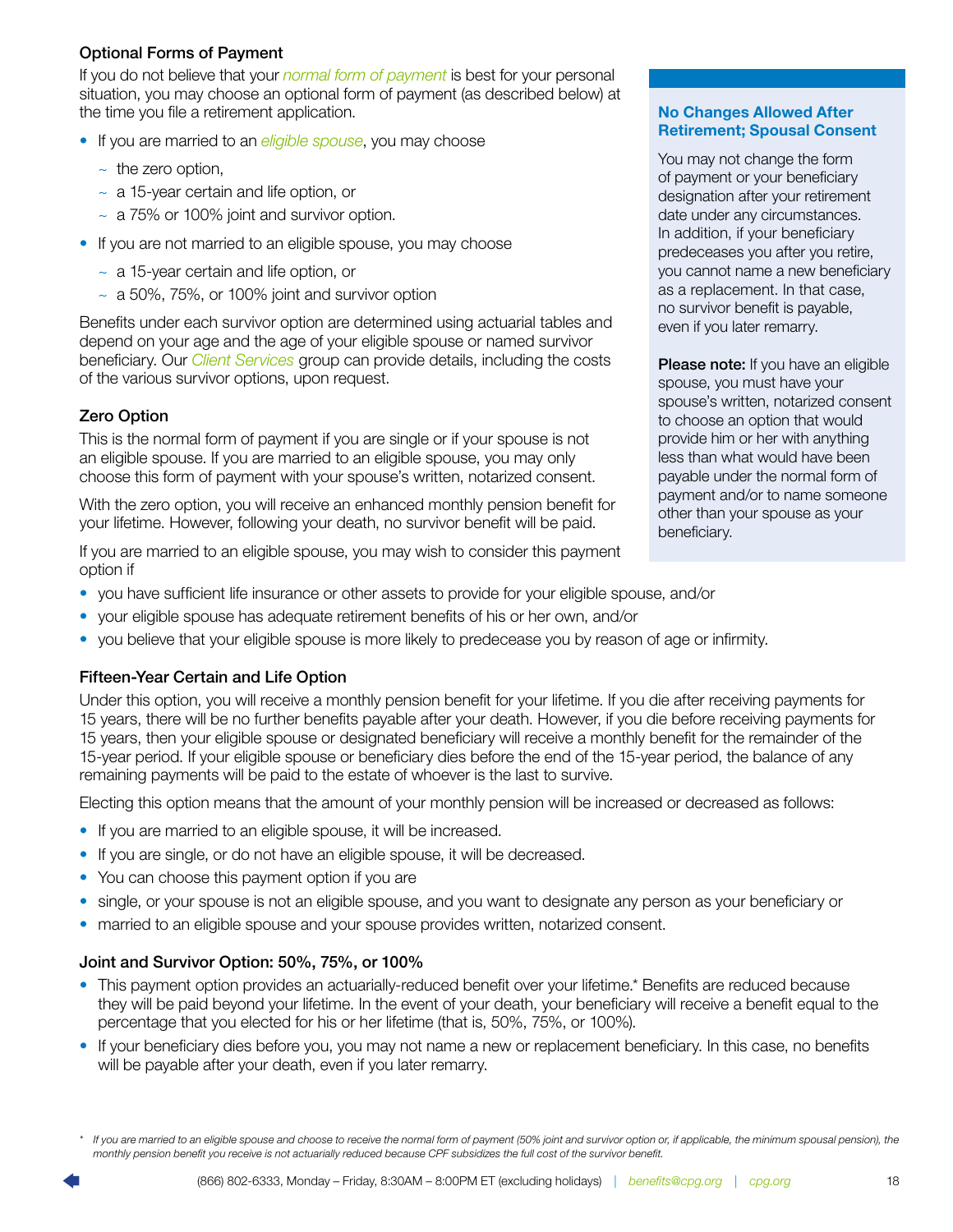<span id="page-20-0"></span>You can choose this payment option if you are

- single, or your spouse is not an eligible spouse, and you want to designate any person as your beneficiary, or
- married to an eligible spouse and want to choose the 75% or 100% joint and survivor option for your spouse instead of the 50% joint and survivor option, which is automatically the normal form of payment *[\(unless the minimum spousal](#page-16-0)  [pension applies\)](#page-16-0)*. Your spouse's written, notarized consent is not needed if you choose any of these options *[\(unless](#page-16-0)  [the minimum spousal pension applies\)](#page-16-0)*.

### Lump Sum Payment of Small Benefits

If the actuarial equivalent value (that is, present value) of your total pension is \$20,000 or less as of the date that you plan to retire, you will not receive your pension in the *[normal form of payment](#page-19-0)* (or an *optional form of payment*). Instead, your pension will be paid to you in a single lump sum payment. This means that you will not receive monthly pension payments for your lifetime from the Clergy Pension Plan.

You may take the lump sum payment as a cash distribution or roll it over to an eligible retirement plan or individual retirement account, subject to Internal Revenue Service requirements.

When calculating the present value of your pension, CPF will consider the lifetime value of monthly pension payments, your annual *[Christmas benefit](#page-31-0)*, and the value of the fully subsidized 50% survivor benefit or the zero option, whichever normal form of payment applies to you. *[Cost-of-living increases](#page-33-0)*, which are discretionary, will not be included in the present value calculation.

If you are eligible, you will continue to receive the *[resettlement benefit, retiree life insurance benefit, child benefit](#page-34-0)*, access to a Medicare Supplement Health Plan and/or dental plan offered through The Episcopal Church Medical Trust, and the *[Medicare Supplement Health Plan Subsidy](#page-28-0)*.

### Requesting Your Pension Benefits

In general, you must contact CPF to request a retirement package at least three months prior to the date you want to retire. Retroactive retirements are not generally permitted.

As part of the retirement process, you will choose a *[form of payment](#page-39-2)* and, if applicable, designate a beneficiary. You should plan to send your completed retirement application and all required forms to CPF at least four weeks prior to your anticipated retirement date in order for our Client Services group to process your retirement for that date, although there is one application filing exception noted below. If CPF receives your completed paperwork fewer than four weeks in advance, but in any event prior to your anticipated retirement date, then your retirement date will be honored, but payment of your benefit may not commence on time. If CPF receives your completed paperwork on or after your anticipated retirement date, then your retirement date will not be honored, and it will be pushed back to the first of the month following CPF's receipt of your completed paperwork.

### For example:

The Rev. Dr. Jane Roberts wishes to retire on January 1, 2022. She must contact CPF to request a retirement package by no later than October 1, 2021. If she contacts CPF on October 4, 2021, the earliest that she can retire is February 1, 2022.

**Important note:** You should obtain the signature of your canonical bishop (or, in his or her absence, the Ecclesiastical Authority of the diocese where you are canonically resident) on your application for retirement. Your canonical bishop's signature does not necessarily have to be submitted at the same time as your own signature on the retirement application (and the option election form, if applicable), but it does need to be submitted before you can commence receipt of your pension. If you are age 72, or are deposed or removed, your canonical bishop's signature is not required.

Let's assume that Dr. Roberts contacted CPF on or before October 1, 2021 to request a retirement package with a January 1, 2022 effective date. Dr. Roberts should plan to send CPF all completed paperwork by December 3 if she wants to receive her first benefit payment by January 1. If CPF receives her completed paperwork between December 3 - 31, her first payment may not be made until February 1, 2022, but she will receive a retroactive payment for her January benefit. If CPF receives her completed paperwork on January 3, 2022, then her January 1 retirement date will not be honored, and her retirement date will be pushed back to February 1.

Application filing exception: CPF recommends that you request and complete a retirement package to ensure that you select the *[payment option](https://www.cpg.org/active-clergy/retirement/clergy-pension-benefits/the-clergy-pension-plan/pension-payment-options/)* that meets your needs and, if you desire, designate a beneficiary to receive a benefit following your death. Please note, however, that CPF automatically will begin pension payments once you reach the Mandatory Church Retirement Age (age 72) even if you do not complete a retirement package.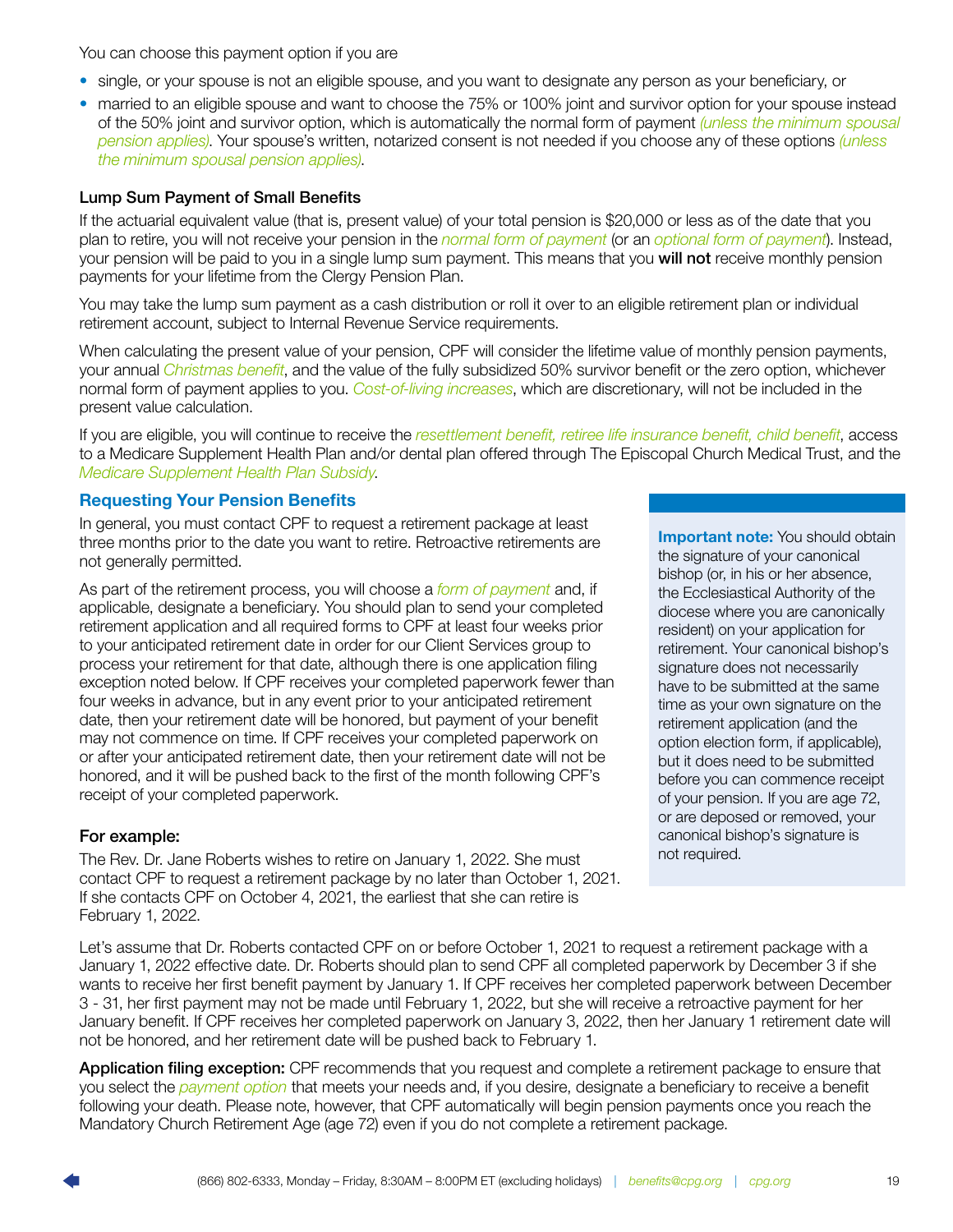<span id="page-21-0"></span>See *[When Your Pension Benefits Begin](#page-6-0)* for more information about this situation. If CPF does not receive a completed retirement package on time, your pension benefit will be based on the *[normal form of payment](#page-19-0)* and your marital status in CPF's records at that time. If you want to choose your form of pension payment and/or designate a beneficiary, we encourage you to contact our *[Client Services](#page-44-0)* group at least three months before you turn age 72.

### Receiving Your Pension Payments

CPF strongly encourages you to have all retirement benefit payments sent directly to your bank by electronic transfer. Using this method allows CPF to transmit retirement benefit payments into your bank account, which helps to ensure that they arrive safely and are deposited on time. All you need to do is complete a *[Payment Method Authorization](https://www.cpg.org/linkservid/A75E2D3D-CCEF-FF48-A6E498373E07F5F0/showMeta/0/?label=Payment%20Method%20Authorization%20Form)  [Form](https://www.cpg.org/linkservid/A75E2D3D-CCEF-FF48-A6E498373E07F5F0/showMeta/0/?label=Payment%20Method%20Authorization%20Form).* Once the banking relationship is established, there is no need for further maintenance, unless your banking information changes.

### Benefits Designated as Housing Allowance

CPF's Board of Trustees designates the full amount of each benefit paid to retired or disabled clergy, including the *[Christmas benefit](#page-30-0)*, the *resettlement benefit, disability benefits*, and the *[bridge benefit](#page-18-0)* (if applicable), as eligible for the Internal Revenue Code Section 107 housing allowance exclusion. This means that you may be able to exclude the portion of your benefits that is used for housing expenses from your taxable income. However, the amount of the housing allowance that you may exclude on your federal income tax return cannot exceed the lowest of

- the total amount you actually spend during the year for items that directly relate to renting or providing a home, or
- the fair rental value of your home (including garage, furniture, and appliances) plus the cost of utilities, or
- the retirement or disability benefits received.

The resettlement benefit is considered to be part of your retirement benefits for federal income tax purposes (unless you elect to roll it over to an eligible retirement plan or individual retirement account). As such, it is also included in the amount designated as a housing allowance. As a result, the limits above apply to both the monthly pension benefit and the resettlement benefit in the calendar year in which you receive them.

If you do not plan to take the housing allowance exclusion on the entire amount of retirement benefits that you receive in a calendar year, you may elect to have federal and/or state income taxes withheld. To do so, please contact our *[Client](#page-44-0)  [Services](#page-44-0)* group to obtain the proper forms. You may change your withholding at any time by contacting Client Services.

The housing allowance exclusion is only available to ordained clergy and ends in the event of your death. It is not available to your surviving spouse or dependents.

Each year, CPF publishes both a *[Tax Guide for Episcopal Ministers](https://www.cpg.org/?LinkServID=374FAF19-B7EE-EEB3-D813DC28435CCA43)* and the *[Federal Reporting Requirements for](https://www.cpg.org/?LinkServID=052C7100-E282-A5B8-8A47C4EBAE1C5599)  [Episcopal Churches](https://www.cpg.org/?LinkServID=052C7100-E282-A5B8-8A47C4EBAE1C5599)* that may contain useful information for you and your employer. We encourage you to share these materials with your individual accountant or tax advisor. You may also call our *[Tax Hotline](#page-44-0)* for assistance.

### Mistaken Payments

If you or your survivors receive incorrect payment(s) for any reason, overpayments may be charged against, and underpayments may be added to, any benefits otherwise payable to you or your survivors. Interest may be charged or paid, depending on the circumstances.

### Working After Retirement

### Working While Pensioned

If you are under age 72, retire under the Clergy Pension Plan, and work in The Episcopal Church in a position for which Assessments would be *[mandated](#page-7-0)*, you may continue to receive your pension only if the following Working While Pensioned rules are met:

- During a 12-month period, which begins when you start work after you have retired, the compensation and/or housing that you receive (except for temporary housing as explained below) cannot exceed a threshold amount equal to 50% of the U.S. median compensation for full-time clergy. The 2021 threshold is \$40,650.
	- ~ Temporary housing can consist of a cash housing allowance, utilities, and/or *[employer-provided housing](#page-41-0)* that, in any case, is (1) expected to be provided for 24 months or less and (2) not your permanent residence or used toward your permanent residence. The value of temporary housing is excluded when determining whether your compensation is above the threshold.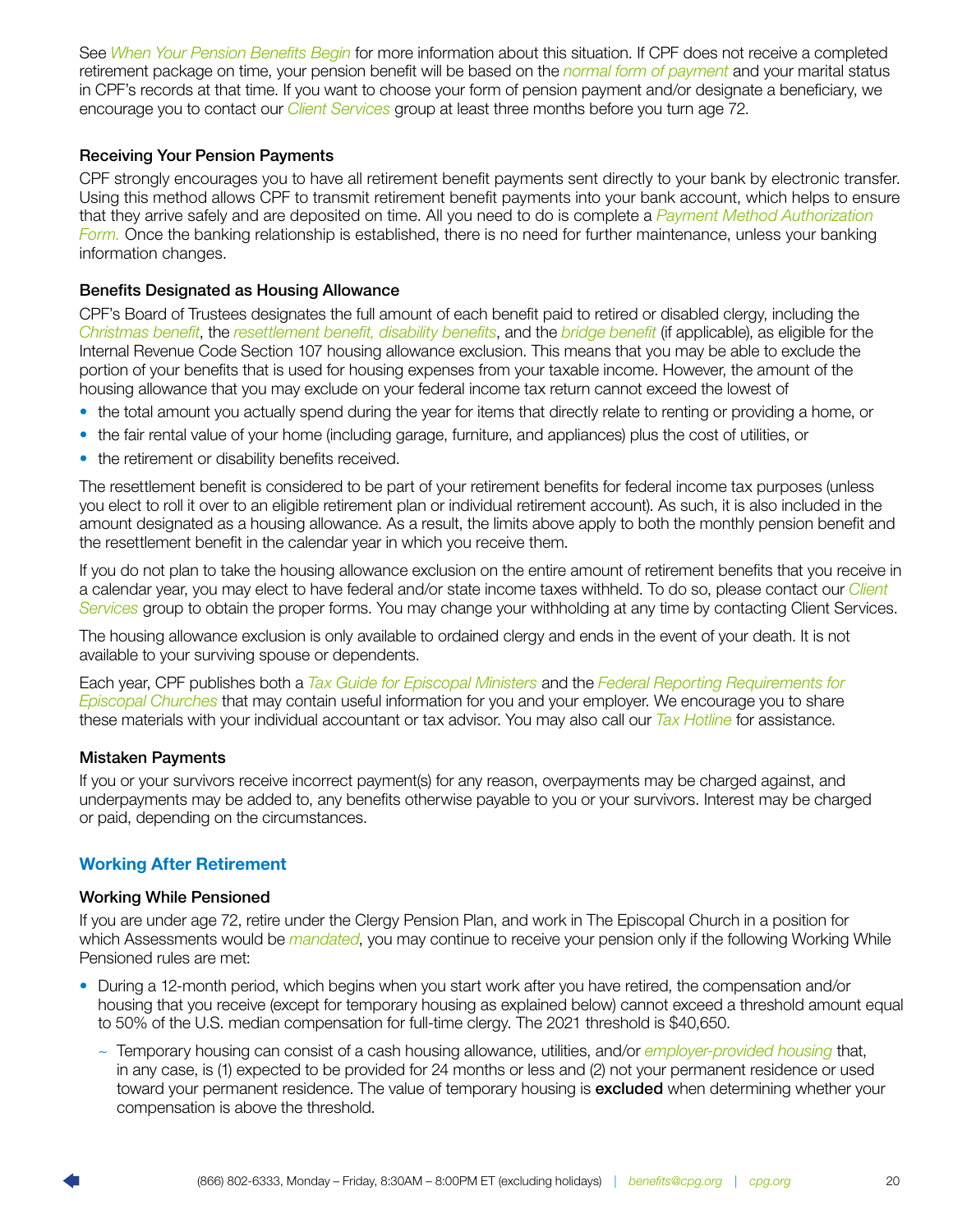<span id="page-22-0"></span>• You cannot work for the same employer from which you retired, regardless of the amount of compensation that you will receive.

If you do not meet all of these criteria, your pension benefits will be suspended, and you will be considered to have returned to active ministry. You may, however, apply for an exception to the rules so that you continue to receive your pension. You must meet the following requirements in order to receive an exception:

- Before beginning work, you must obtain the approval of the bishop (or, in the bishop's absence, the Ecclesiastical Authority) of the diocese where you will be working.
- If you are age 65 or older, your employer must comply with the *[Medicare Secondary Payer](#page-28-0)* rules.
- If you will be working for the same employer from which you retired,
	- $\sim$  you must serve in a capacity with limited scope and remuneration (in each case, as compared to all compensated Church work prior to retirement), and
	- $\sim$  if you are under age 65, you must demonstrate that you had a bona fide severance from employment prior to your return to work.

CPF must approve your exception request. The total exception period(s) cannot exceed two years. You may apply for one exception for two years, or you may apply for multiple exceptions for shorter periods, as long as the total period for exceptions is not more than two years over your lifetime. Exceptions granted prior to January 1, 2018, will not count toward this two-year limit. To request an exception, please contact our *[Client Services](#page-44-0)* group.

There are no restrictions if you return to work outside The Episcopal Church. In addition, if you are age 72, which is the Mandatory Church Retirement Age, or older, there are no restrictions on returning to work in The Episcopal Church because you are not eligible to earn any additional Credited Service under the Clergy Pension Plan. However, the Medicare Secondary Payer rules continue to apply, and your employer (Church or secular) must comply with those rules.

### If You Return to Active Ministry

If you return to active ministry before reaching age 72, your pension will be suspended, and your employer will be required to pay *[Assessments](#page-39-0)* on your *[Total Assessable Compensation](#page-43-0)*.

Any pension benefits that have been paid after you returned to active ministry, plus interest, must be repaid to the Clergy Pension Plan or deducted from future pension payments, at CPF's sole discretion. If full Assessments are paid, you will earn additional Credited Service, and your total pension benefit may be higher.

- When you end your active ministry again (or "re-retire" under the Clergy Pension Plan), a new pension benefit will be calculated, using
- your original pension benefit in the form of payment and the same beneficiary originally elected at your initial retirement, plus
- any discretionary cost-of-living increases that may have been granted on your original pension benefit during your return to active ministry, plus
- any additional pension benefit based on the Credited Service and compensation earned during your return to active ministry.

You may elect a separate *[form of payment](#page-19-0)* and a different beneficiary for the additional earned pension benefit, subject to any required consent from your *[eligible spouse](#page-41-0)*. If the present value of your additional pension benefit is \$20,000 or less when you retire again, it will be paid to you in a single *[lump sum payment.](#page-21-0)*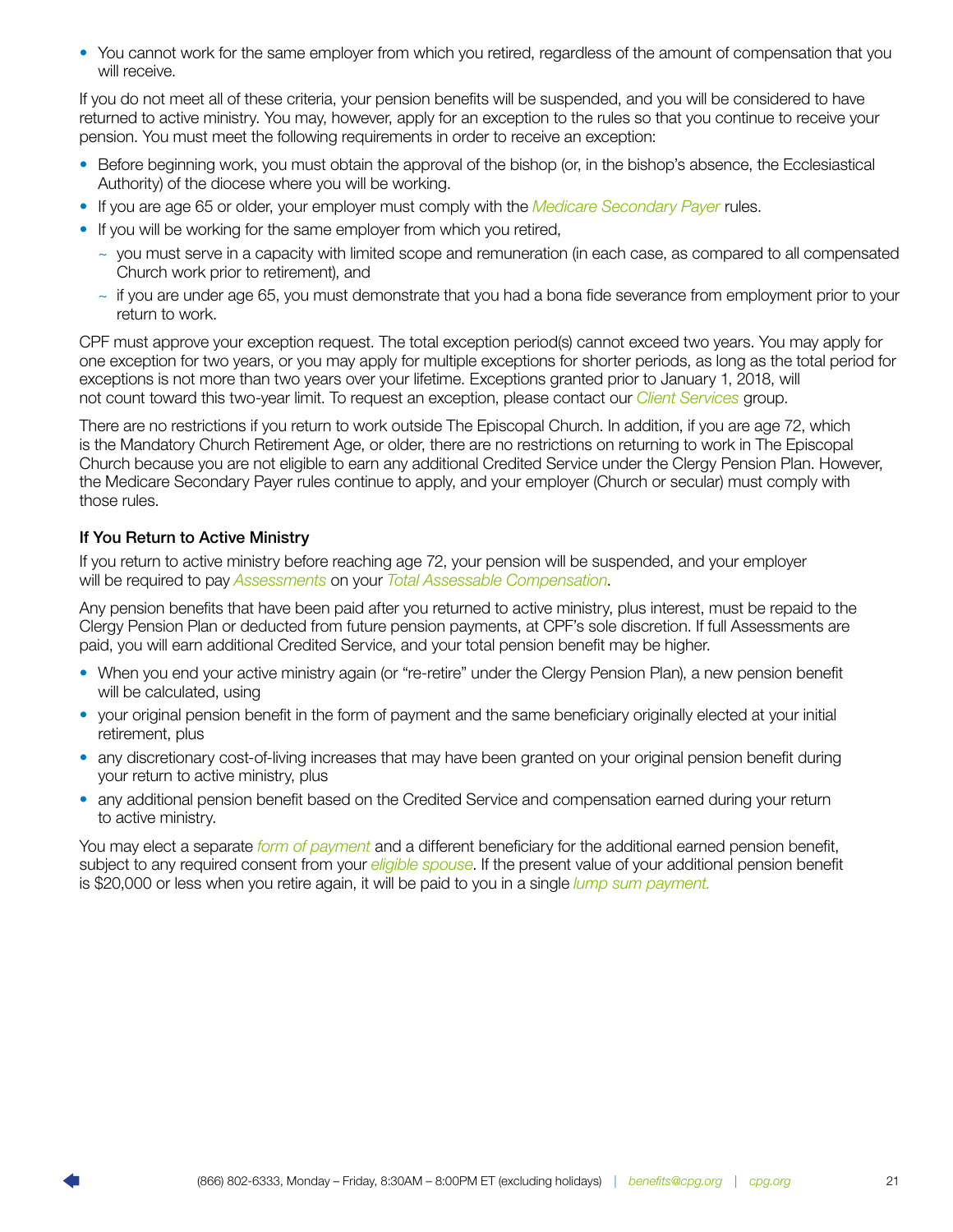## <span id="page-23-0"></span>Additional Benefits

### Benefits If You Are Disabled Prior to Retirement

CPF offers you two disability plans: short-term and long-term. If you have health issues and, as a result, plan to limit your work schedule or resign from a position, you should file an application for disability in advance to determine whether you qualify for benefits. If you have questions, please contact our *[Client Services](#page-44-0)* group.

### Short-Term Disability Benefits

The Short-Term Disability Plan is intended to provide an income replacement benefit to assist employers with expenses incurred if you are unable to work due to a short-term disability. To qualify, you must be an *[Active](#page-39-0)* participant in the Clergy Pension Plan immediately prior to the time you become disabled (as defined below), your physician must certify that you are disabled, and CPF's Medical Board, designated as *[Aflac,](#page-39-2)* must also concur. CPF may require that any determination of disability be made by a qualified health care provider of CPF's choosing and at CPF's expense. CPF may also require that you receive appropriate treatment and care from a qualified health care provider in order to continue to be considered disabled.

You will be considered disabled if you are unable to perform (or are limited in performing) the material and substantial duties of your own job for more than 14 calendar days due to illness or injury. (This 14-day period is referred to as an elimination period.) Interpersonal conflicts or environmental or other hazards in the workplace will not be a factor considered when determining whether you can perform your own job. You also will be considered disabled if you give birth to a child. (There is no elimination period if your disability is due to childbirth.)

Once approved for short-term disability, your employer will receive the benefits described below, but only if your employer continues to provide you with 100% of your compensation and benefits, including paying *[Assessments](#page-39-0)* to CPF, that it was providing prior to your disability.

### Weekly Benefit

The weekly short-term disability benefit is equal to 70% of your weekly compensation on which Assessments were last paid, as determined immediately prior to your disability, less any formal salary continuation and wages, salary, or other compensation (excluding passive income). The maximum weekly benefit is \$1,000.

### Commencement and Duration of Benefit

Short-term disability benefits will begin once the 14-day elimination period, if applicable, has ended. Benefits will be paid for up to 24 weeks or until you are no longer disabled, if earlier.

If your disability is due to childbirth, short-term disability benefits will begin on the date that you give birth and will continue for 12 weeks (or longer, in accordance with the paragraph above, if you continue to be disabled).

Short-term disability benefits will end if

- the benefit is paid for the maximum period described in the two paragraphs above, as applicable, or
- you are no longer disabled, as defined under the Short-Term Disability Plan, or
- you are able to earn 80% or more of your *[Total Assessable Compensation](#page-43-0)*, as determined immediately prior to your disability, or
- the Short-Term Disability Plan is no longer offered.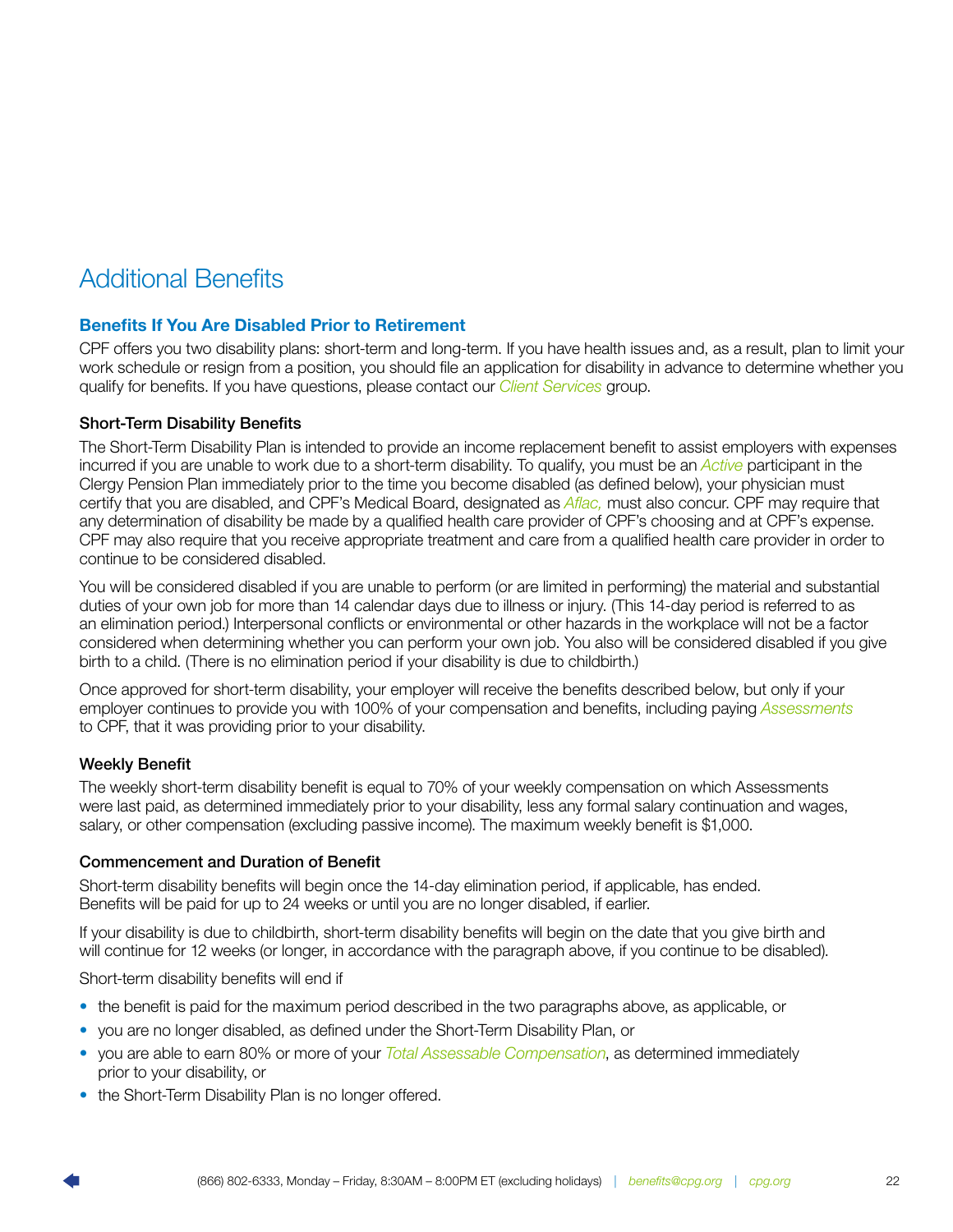### <span id="page-24-0"></span>Notice Requirement

You must notify CPF of your disability within 60 days of its occurrence in order for short-term disability benefits to begin immediately following the end of the elimination period (or, if applicable, as of the date of childbirth).

If you notify CPF after 60 days, no short-term disability benefits will be payable for any period that is more than two weeks before you provide notice, unless you can demonstrate that it was not reasonably possible to provide notice sooner (for example, you were hospitalized for a serious condition). No benefit is paid if you notify CPF more than 26 weeks after your disability occurred.

### Successive Period of Disability

A successive period of disability is a disability that

- occurs within 30 days after you return to work or are determined to be no longer disabled, and
- is related to the prior disability for which short-term disability benefits were previously paid.

If you receive short-term disability benefits due to a successive period of disability, it will be treated as part of the prior period of disability.

### When Short-Term Disability Benefits Are Payable to You

Although short-term disability benefits are usually paid to your employer, there are generally four situations when short-term disability benefits may be paid directly to you:

- During the period of short-term disability, your employer does not continue to provide you with the same compensation and benefits, including paying Assessments to CPF, that it was providing prior to your disability.
- Your employment is terminated while you are on short-term disability.
- You were not employed when you became disabled.
- You were paying your own Assessments on an *[Extension of Ministry](#page-8-0)*.

In addition, if both you and your employer were paying Assessments to CPF immediately prior to your disability, the short-term disability benefits will be split pro rata between you and your employer based on the percentage of the total Assessments paid by each of you.

### Credited Service for Short-Term Disability Period

If Assessments are paid while you are on short-term disability, you will earn *[Credited Service](#page-13-0)* toward your pension benefit and, if monthly Assessments are paid on at least 1/12 of the *[Hypothetical Minimum Compensation](#page-41-0)*, toward the *[Medicare Supplement Health Plan Subsidy](#page-27-0)*.

If Assessments are not paid in full, you will not earn any Credited Service while you are on short-term disability, although you will continue to be eligible for short-term disability benefits, even if you become *[Inactive](#page-42-0)* while receiving these benefits.

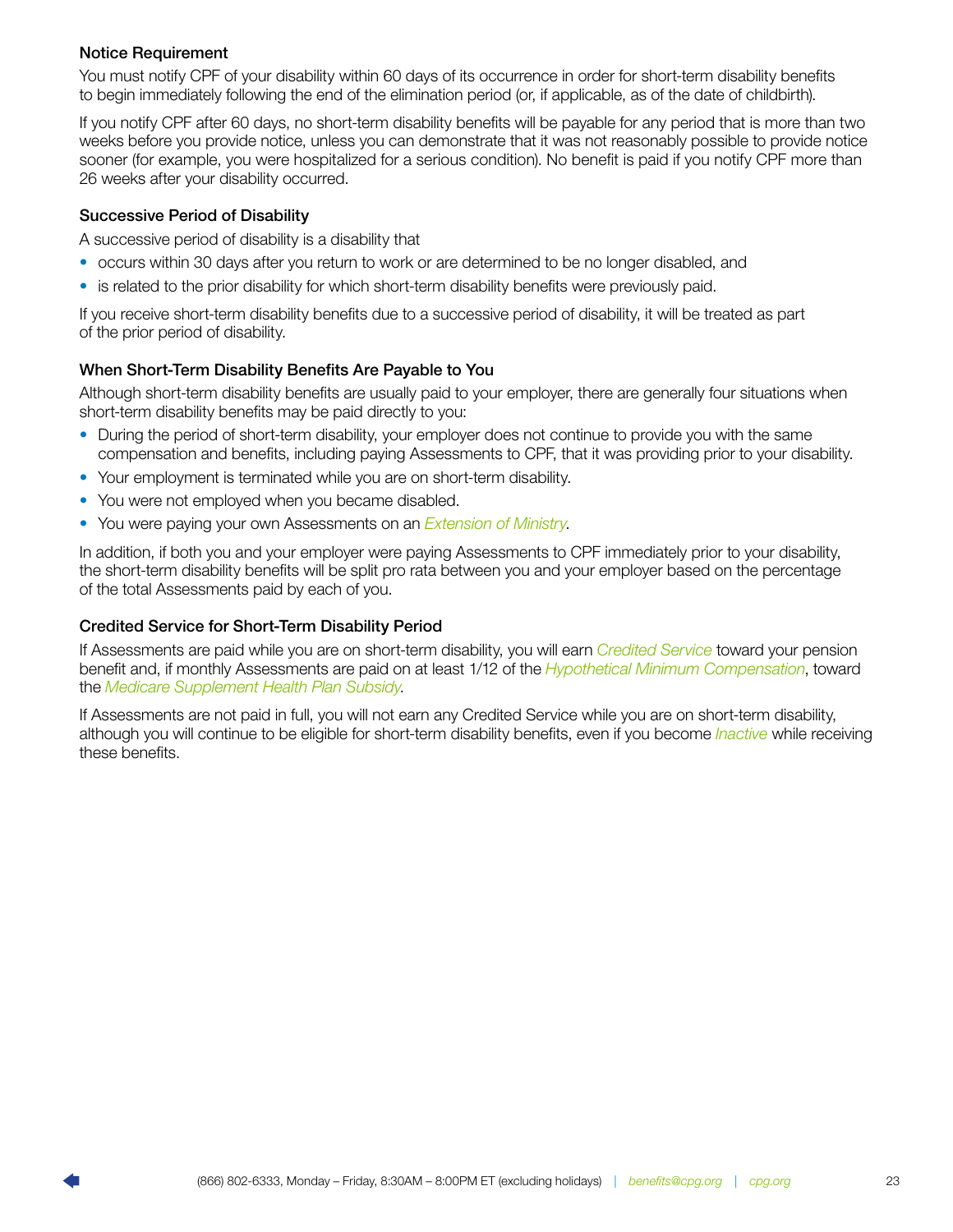### Long-Term Disability Benefits

If you are disabled for more than 26 weeks, you may be eligible for benefits under the Long-Term Disability Plan. (The 26-week period is the elimination period for a long-term disability and equal to the maximum short-term disability period.) To qualify, you must have been an *[Active](#page-39-0)* participant in the Clergy Pension Plan immediately prior to the date you were determined to be disabled under the Short-Term Disability Plan, your physician must certify that you are disabled (as defined below), and CPF's Medical Board, designated as *[Aflac,](#page-39-1)* must concur.

You will be considered disabled if you are unable to perform the material and substantial duties of your own job for up to the first 24 calendar months following approval of benefits under the Long-Term Disability Plan. After this 24-month period, you will be considered disabled if you are unable to perform any occupation by which you are able to earn at least 80% of your Highest Average Compensation, as determined immediately prior to your disability. Interpersonal conflicts or environmental or other hazards in the workplace will not be a factor considered when determining whether you can perform your own job. CPF may require that any determination of disability be made by a qualified health care provider of CPF's choosing and at CPF's expense. CPF may also require that you receive appropriate treatment and care from a qualified health care provider in order to continue to be considered disabled.

Once approved for long-term disability benefits, you will receive the following:

### Basic Benefit and Offsets

The monthly long-term disability benefit is equal to 1/12 of 70% of your *[Highest](#page-41-0) [Average Compensation](#page-41-0)*, as determined immediately prior to your disability.

The long-term disability benefit will be offset by any compensation (excluding passive income); benefits under workers' compensation laws, occupational disease laws, or similar laws; pension benefits from plans sponsored by CPF; and Social Security disability benefits or other government disability or retirement benefits that you earn or receive, but only if the total amount you receive from all sources exceeds 100% of your Highest Average Compensation as adjusted by cost-of-living increases.

Please note that your Highest Average Compensation for *[pension purposes](#page-5-0)* will not be affected by the long-term disability benefit paid to you or the costof-living increases that may be applied to determine whether any offsets should be applied to the long-term disability benefit.

### Resettlement Benefit

The resettlement benefit will be paid after you have received long-term disability benefits for six months, although it may be paid sooner at the discretion of CPF (for example, if you have a terminal illness). The amount of the resettlement benefit will be determined based on your actual Credited Service as of the date of disability plus projected Credited Service up to age 65.

### Disabilities Approved Prior to January 1, 2018

If you were approved for a disability retirement benefit under the Clergy Pension Plan prior to January 1, 2018, your disability retirement benefit will continue to be paid under the terms of the Clergy Pension Plan in effect prior to January 1, 2018. You will not be entitled to a benefit under the Long-Term Disability Plan unless you return to active ministry and subsequently become disabled and meet the eligibility requirements for a long-term disability benefit. Any such subsequent disability will not be considered a successive period of disability.

If you are receiving a disability retirement benefit under the Clergy Pension Plan and have any questions about your benefit, please contact our *[Client Services](#page-44-0)* group.

#### Be Sure to File for Social Security Benefits!

If you become disabled, you may be eligible for Social Security disability benefits, which could increase your monthly income and help you to qualify for Medicare and the *[Medicare Supplement Health Plan](#page-27-0)  [Subsidy](#page-27-0)*, when applicable. If you, your spouse, and/or dependent children need assistance with this process, please contact Allsup. (Access to Allsup is available through *Aflac.)* There is no cost to you for this.

### Certain Benefits Not Paid if You Are on Long-Term Disability

The Christmas benefit and bridge benefit are not paid if you are on long-term disability.

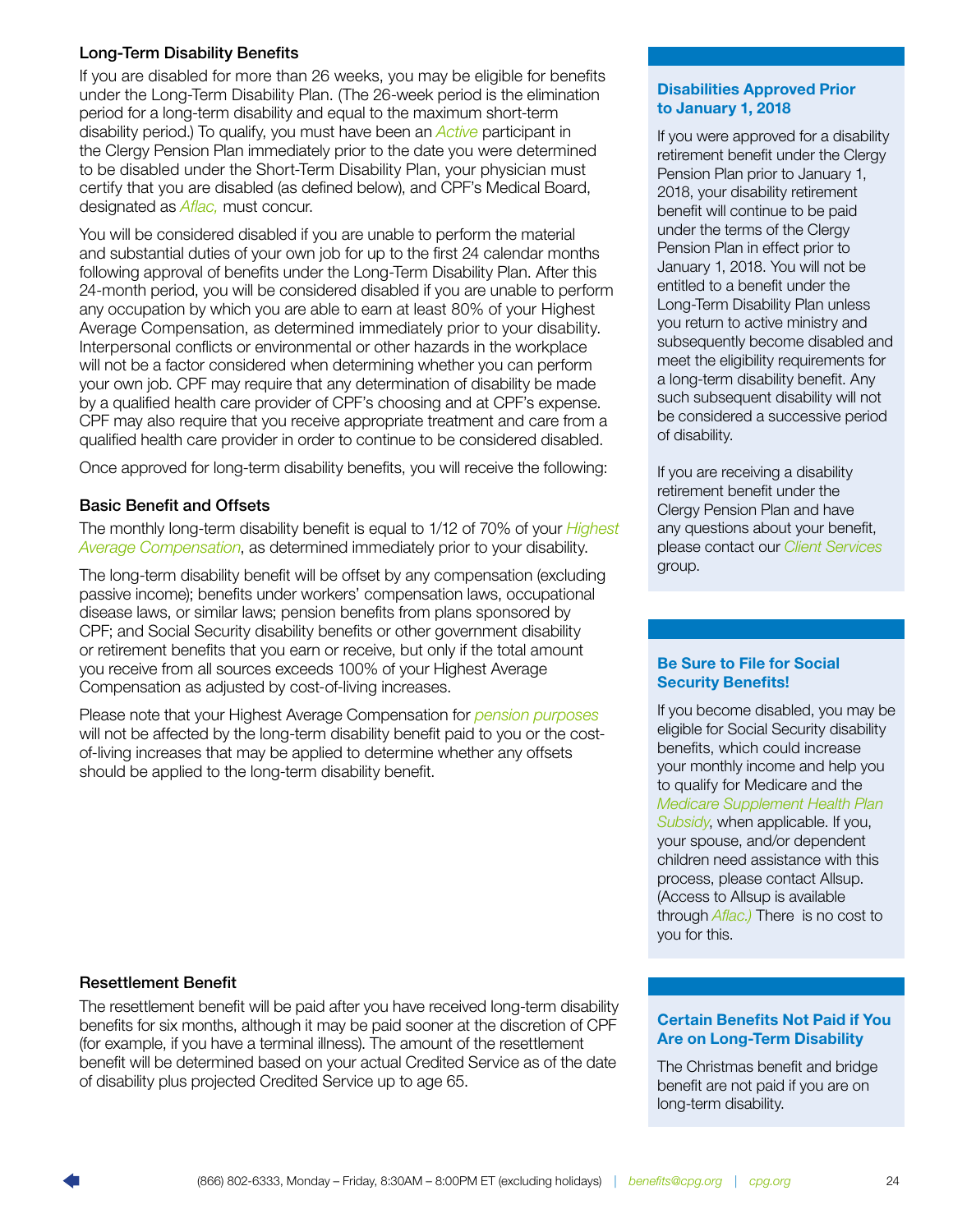If you receive a resettlement benefit while disabled and later return to active ministry under the Clergy Pension Plan, you will not be eligible to receive another resettlement benefit when you subsequently retire under the Clergy Pension Plan.

### Discretionary Cost-of-Living Adjustments

The basic benefit will be subject to any *[discretionary cost-of-living adjustments](#page-27-0)* that may be approved by CPF's Board of Trustees during the period of long-term disability.

### Medical Coverage

If you are covered under a medical plan offered through The Episcopal Church Medical Trust at the time you become eligible for a short-term disability benefit, CPF will provide you with medical coverage once you become eligible for long-term disability, at no cost to you, at the same medical coverage level. You will receive fully subsidized coverage for the first 23 months while you are on long-term disability or, if earlier, through the end of the month in which you become eligible for Medicare or long-term disability benefits stop. If the cost to cover your dependents is fully subsidized, coverage for your dependents continues as long as each one meets the eligibility rules under The Episcopal Trust Medical Trust plans.

If you are not eligible for the fully subsidized medical coverage described above when long-term disability benefits begin, but subsequently experience a significant life event that results in the loss of your medical coverage (for example, loss of your spouse's medical coverage due to a job termination), you may enroll in a medical plan offered through The Episcopal Church Medical Trust within 30 days following that life event. CPF will provide the medical coverage, at no cost to you, for up to the time specified in the paragraph above. For example, if you are covered under your spouse's medical plan when long-term disability benefits begin, and your spouse loses his or her job 12 months later, CPF will subsidize the cost of your medical coverage for the next 11 months, if you enroll in a medical plan offered through The Episcopal Church Medical Trust.

### Duration of Long-Term Disability Benefit

In general, you will receive long-term disability benefits for as long as you are disabled or until you elect to take *[early retirement](#page-40-0)* under the Clergy Pension Plan, attain age 65, or die, whichever occurs first. If you do not begin to receive long-term disability benefits until after age 63, however, your benefits will continue to be paid for as long as you are disabled or, if earlier, until they have been paid for 23 months, you elect to retire, or you die. In no event will the benefit continue beyond the Mandatory Church Retirement Age of 72.

### Long-term disability benefits will end upon the first of the following to occur:

- The benefit is paid for the maximum period described above.
- You are no longer disabled, as defined under the Long-Term Disability Plan.
- You are able to earn 80% or more of your Highest Average Compensation.
- The Long-Term Disability Plan is no longer offered.
- You die.

### Successive Period of Disability

A successive period of disability is a disability that

- occurs within 120 days after you return to active ministry or are determined to be no longer disabled, and
- is related to the prior disability for which long-term disability benefits were previously paid.

If you receive long-term disability benefits due to a successive period of disability, it will be treated as part of the prior period of disability.

### Credited Service for Long-Term Disability Period

Once approved for long-term disability, you will receive one month of *[Credited Service](#page-13-0)* (toward both the pension benefit and the Medicare Supplement Health Plan Subsidy) for each month that you receive long-term disability benefits up to age 65 (unless you are subsequently deposed or removed). Assessment payments are not required in order to receive Credited Service.

### Pension Payment Options

You will be able to select a *[form of](#page-19-0)  [payment](#page-19-0)* when you retire under the Clergy Pension Plan.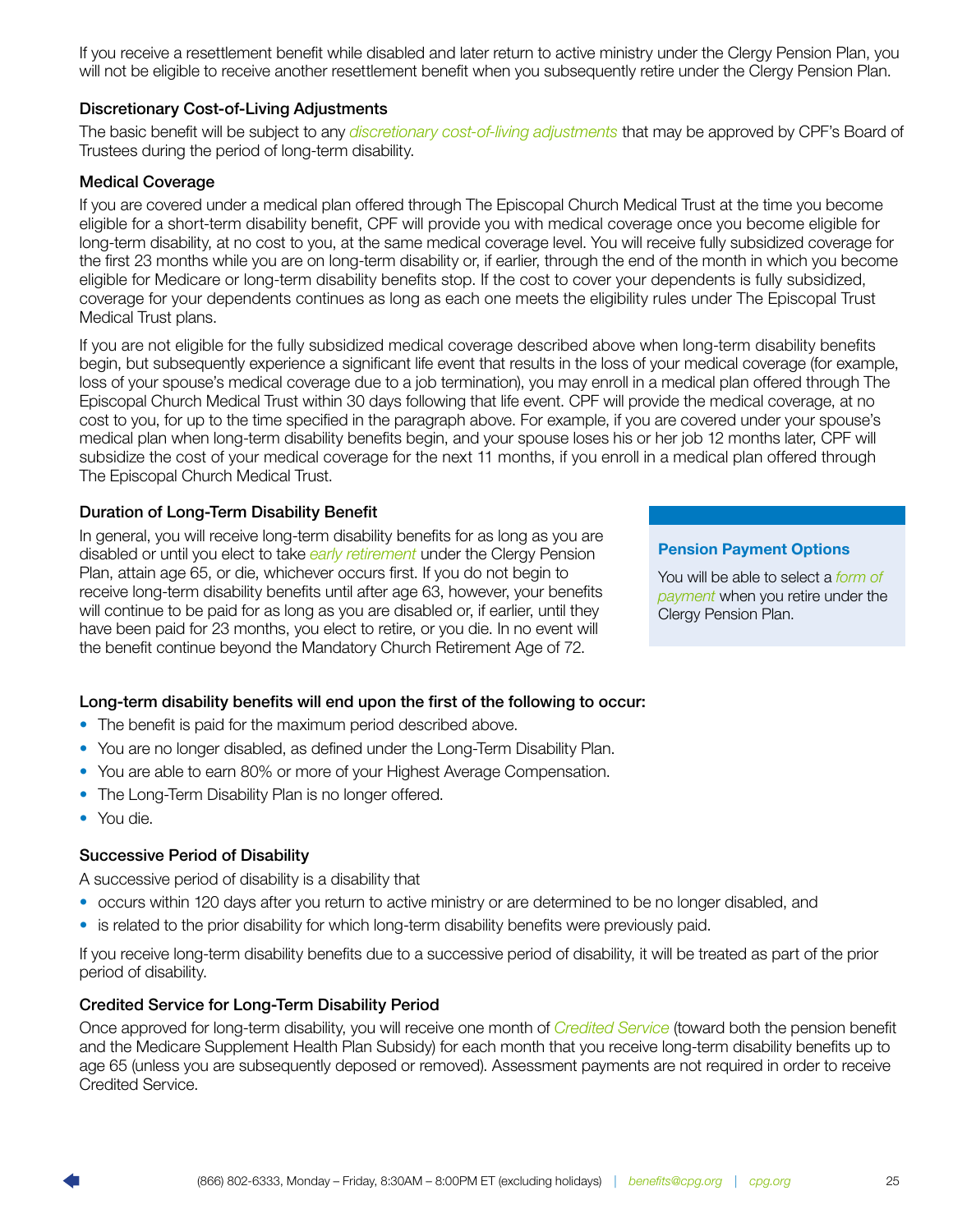### <span id="page-27-0"></span>Post-Retirement Health Benefits

You must be at least age 65 (unless disabled as determined by Social Security) to participate in Medicare. If you are enrolled in Medicare (Parts A and B) and retired, you and your eligible spouse or eligible surviving spouse (as defined below) may be eligible for financial assistance to purchase postretirement health benefits from The Episcopal Church Medical Trust. This financial assistance is a separate benefit provided by CPF outside of the Clergy Pension Plan and is referred to as the Medicare Supplement Health Plan Subsidy.

Here is how the subsidy works:

• You must have earned a minimum of 10 years of *[Credited Service](#page-13-0)* based on monthly compensation equal to at least 1/12 of the *[Hypothetical Minimum](#page-41-0)  [Compensation](#page-41-0)* (as of January 1, 2018, \$1,500 per month). (Note that if you earned any Credited Service under the Clergy Pension Plan prior to January 1, 2018, all of it will count as Credited Service toward the subsidy regardless of your compensation at the time.)

**Important note: CPF plans to** continue to provide the Medicare Supplement Health Plan Subsidy. However, CPF must maintain sufficient liquidity and assets to pay its pension and other benefit plan obligations. Given uncertain financial markets and their impact on assets, CPF has reserved the right, in its discretion, to change or discontinue providing a Medicare Supplement Health Plan Subsidy.

- If you are eligible for the Medicare Supplement Health Plan Subsidy, your spouse or surviving spouse is eligible for the Medicare Supplement Health Plan Subsidy as long as you were married when you retired under the
- Clergy Pension Plan, when you commenced receipt of a long-term disability benefit, or on the date of your death, whichever occurs first. In addition, you must have earned at least 12 months of Credited Service while married. Your spouse must also be enrolled in Medicare (Parts A and B).
	- ~ A different rule applies if you retire, *[return to active ministry](#page-24-0)*, and re-retire with a spouse to whom you were not married on your initial retirement date, or if you divorce your spouse before you retire under the Clergy Pension Plan. For information about this rule, please contact our *[Client Services](#page-44-0)* group.
- If you have earned at least 20 years of Credited Service (based on the compensation threshold referenced above), you will receive the full Medicare Supplement Health Plan Subsidy. If you have earned at least 10 but less than 20 years of Credited Service, the amount of your subsidy will be prorated based on your years of service.
- You may only use your Medicare Supplement Health Plan Subsidy to purchase a Medicare Supplement Health Plan and/or a dental plan offered through The Episcopal Church Medical Trust. If you choose to enroll in a plan that costs more than your subsidy, you must pay for any additional costs.

Here is more information about the plans available through The Episcopal Church Medical Trust:

- There are multiple Medicare Supplement Health Plans, with and without prescription drug coverage, and various dental plans from which to choose. The Medicare Supplement Health Plans that do not offer prescription drug benefits are tailored for those who are enrolled in Medicare Part D.
- All of the Medicare Supplement Health Plans offer coverage for hospitals, physicians, and outpatient and vision services, and currently provide additional benefits, including hearing aids and travel protection, at no additional cost.
- All of the Medicare Supplement Health Plans and dental plans have deductibles and copayments similar to other plans on the marketplace today but at different cost and coverage levels.
- Even if you are not eligible for the Medicare Supplement Health Plan Subsidy, once you retire under the Clergy Pension Plan, you and your spouse (or surviving spouse) will have access to the various Medicare Supplement Health Plans and/or dental plans available (by paying the full cost).
- For more information about the plans, please visit our website at *[cpg.org](http://cpg.org)*.

### Medicare Secondary Payer

Medicare Secondary Payer is a term generally used when Medicare is not the primary payer of health claims for individuals who are eligible for active health coverage through their employer. The U.S. government designed Medicare to provide health coverage for retired individuals, not actively employed individuals.

If you are age 65 or older and are eligible for active health coverage through your employer, then Medicare will not be the primary payer for your health claims. Instead, you should receive coverage under your employer's health plan for active employees. This is true regardless of whether or not you have retired under the Clergy Pension Plan.

If you have already retired, however, you need to pay particular attention to the Medicare Secondary Payer rules because they affect your eligibility to receive the Medicare Supplement Health Plan Subsidy. If you continue to work in The Episcopal Church after retirement (whether that work falls under a *[Working While Pensioned](#page-23-0)* exception or not) and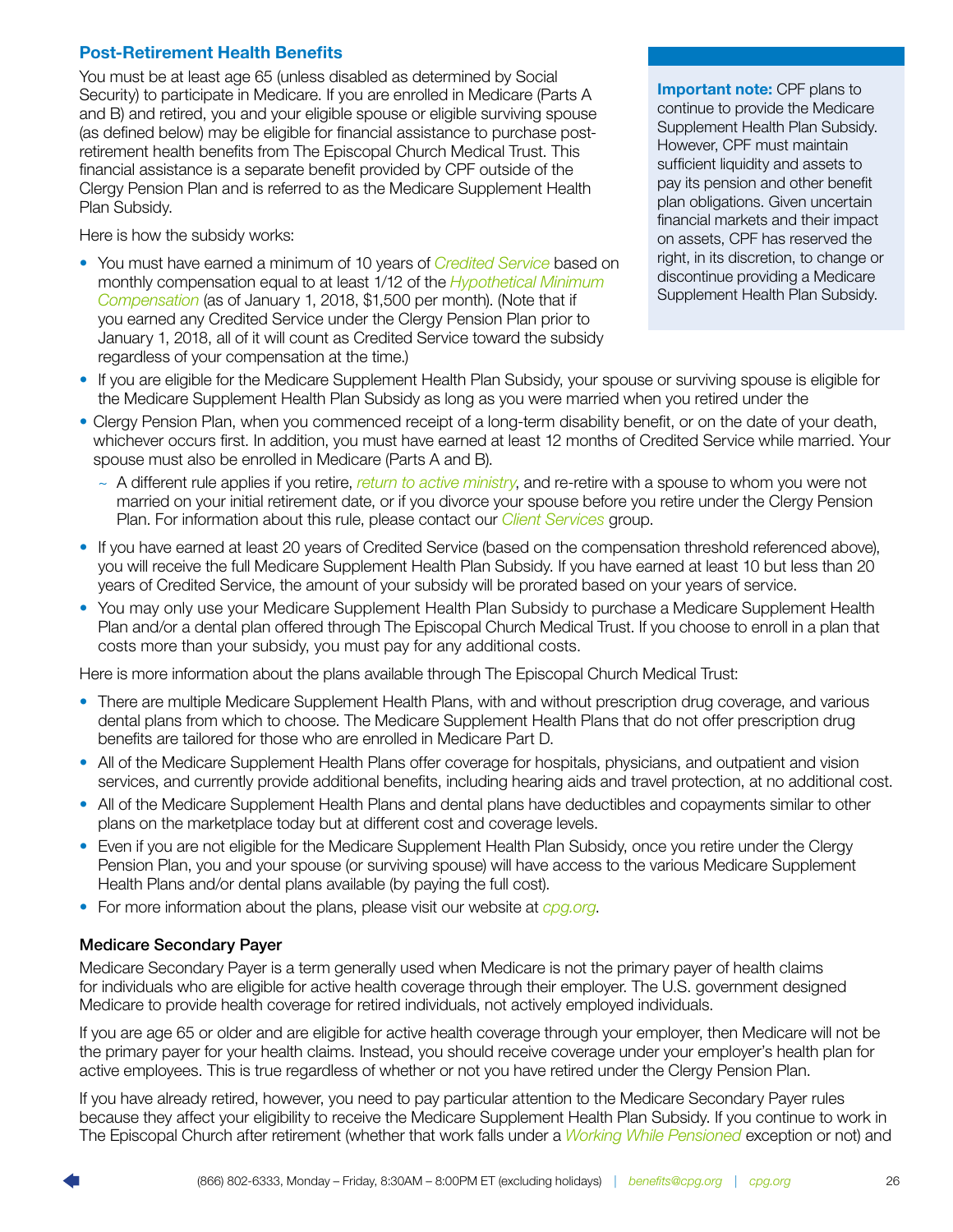<span id="page-28-0"></span>are eligible for your employer's active health coverage, you should receive coverage under your employer's active health plan. This means that you will not be eligible for coverage under a Medicare Supplement Health Plan offered by The Episcopal Church Medical Trust. If you were receiving the Medicare Supplement Health Plan Subsidy prior to your return to work, that subsidy will stop for as long as you continue to be eligible for active health coverage.

There is an exception from the Medicare Secondary Payer rules for active employees who are employed by small employers. Learn more about the *[Medicare Secondary Payer Small Employer Exception](https://www.cpg.org/?LinkServID=2682C7BC-B1BC-B186-34AC2147924BC7B4)*.

For details about Medicare, please visit the Medicare website at *[medicare.gov](http://medicare.gov)*.

Refer to the Bulletin for Group Benefit Administrators: *[Understanding Health Plan Options for Employees Age 65+](https://www.cpg.org/linkservid/84A6B15F-C1C4-020E-E5312A70372B62B3/showMeta/0/?label=Understanding%20Health%20Plan%20Options%20for%20Employees%20Age%2065%2B)* for more details.

### Other Post-Retirement Benefits

In addition to pension payments, eligible retired clergy may receive or have access to the following additional benefits:

- Resettlement Benefit
- Christmas Benefit
- Discretionary Cost-of-Living Adjustments
- Fund for Special Assistance
- Life Insurance Coverage (described in the section *[If You Die After You Retire\)](#page-31-0)*

This section provides information about each benefit (other than life insurance coverage), including who is eligible and benefit amounts.

### Resettlement Benefit

the Clergy Pension Plan provides a resettlement benefit to help eligible clergy relocate when they retire. Here is how it works:

- You are eligible if you are an *[Active](#page-39-0)* participant in the Clergy Pension Plan immediately prior to retirement.
- The resettlement benefit equals 12 times your monthly pension benefit based on your *[normal form of payment](#page-17-0)*.
- If eligible, you will receive a resettlement benefit ranging from a minimum of \$2,000 to a maximum of \$20,000.
- The resettlement benefit is only payable when you first retire under the Clergy Pension Plan or, if applicable, after you receive long-term disability benefits for six months (or sooner, in certain cases). If you later *[return to active ministry](#page-24-0)*, you will not be eligible to receive the resettlement benefit when you re-retire, even if you did not receive it when you first retired.
- You may receive the resettlement benefit as a lump sum cash payment when you retire or roll it over to an eligible retirement plan or individual retirement account, subject to Internal Revenue Service requirements.
- The resettlement benefit is considered taxable income in the year it is received if it is paid directly to you at retirement. However, as with many of the benefits provided by the Clergy Pension Plan, the resettlement benefit may be eligible for the *[housing allowance exclusion](#page-23-0)* under the Internal Revenue Code. You should talk to your personal accountant or tax advisor to learn more.

### Christmas Benefit

Each December during your retirement, the Clergy Pension Plan will provide a Christmas benefit (or 13th check) equal to \$25 times your Credited Service.

In the event of your death, your survivor beneficiary, if you have one, and any *[eligible children](#page-41-0)* will also receive a Christmas benefit each December equal to \$25 times your Credited Service.

### Discretionary Cost-of-Living Adjustments

Although not required by plan rules, the CPF Board of Trustees has generally granted a cost-of-living adjustment when inflation has justified it and the financial condition of the Clergy Pension Plan has allowed for it. While we make our own judgments regarding cost-of-living adjustments, it has been our practice to look to the U.S. Bureau of Labor Statistics' Consumer Price Index as a benchmark to guide our thinking on inflation. Many other organizations, such as the Social Security Administration, look to the Consumer Price Index when making decisions about cost-of-living adjustments. We realize the Social Security Administration's cost-of-living adjustment decision may not be a perfect proxy for retiree living expenses in every case, but it is the most well-recognized and objective measure available, so we continue to see value in referring to it when making our decision.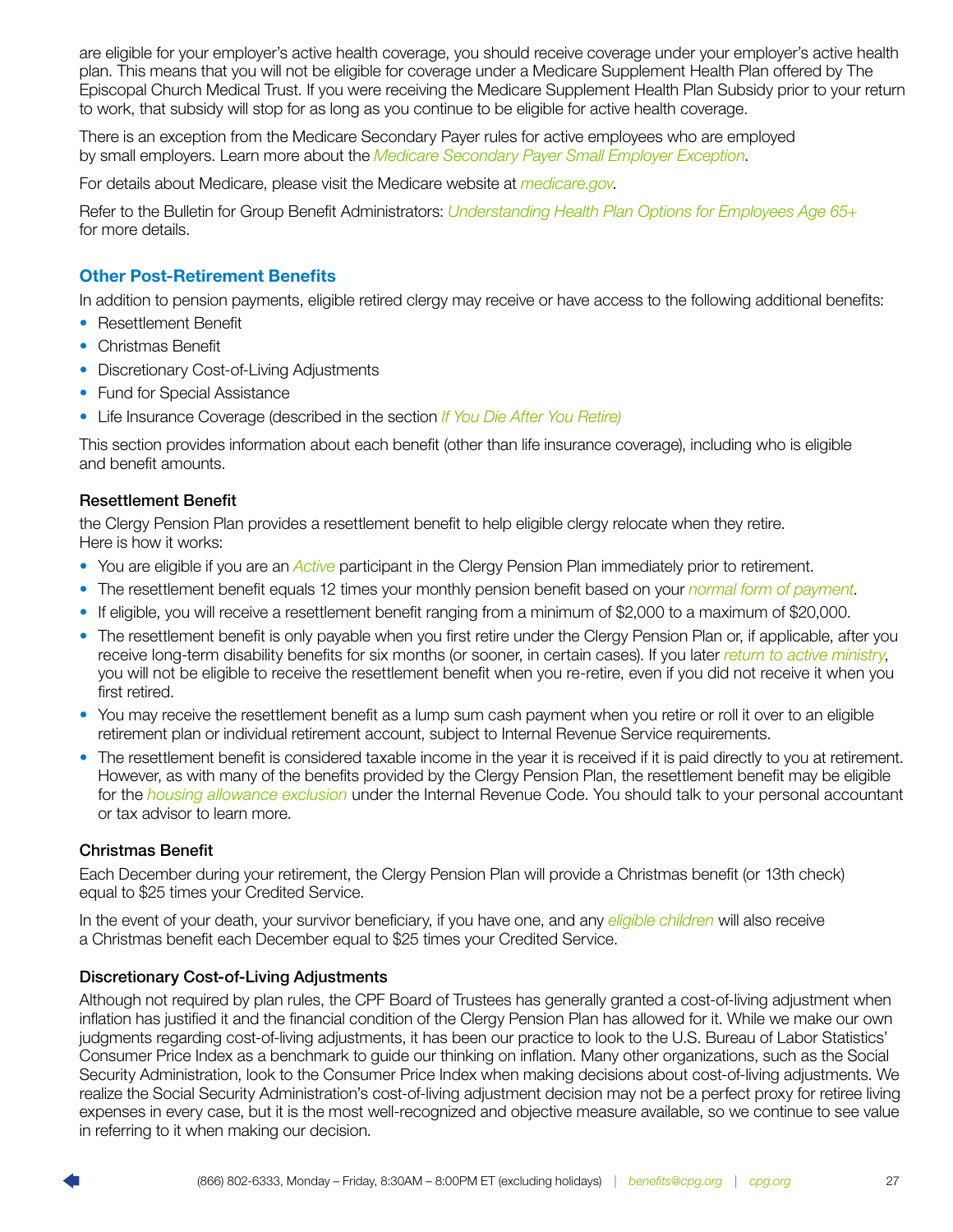### <span id="page-29-0"></span>Fund for Special Assistance

The Fund for Special Assistance has been created for the relief of specific and extraordinary financial needs. Specifically, it has been created to provide grants ranging from a minimum of \$1,000 to a maximum of \$10,000 per request. Retired clergy, surviving spouses, and dependents who are experiencing a specific financial challenge and are also receiving benefits from the Clergy Pension Plan, Long-Term Disability Plan, or Child Benefit Plan are eligible for grants. There is a maximum lifetime benefit of \$20,000 per eligible individual, and there are other limits on the total annual amount that can be granted under the Fund for Special Assistance.

Grants are not intended to pay for education expenses or long-term care expenses addressed by Medicaid or Medicare. The bishop or Ecclesiastical Authority of the diocese where the applicant resides or is canonically resident must submit a form in support of the applicant's request. The diocese must also agree to pay 10% of the grant unless waived by CPF. Each applicant must then complete and submit an application and a financial disclosure statement.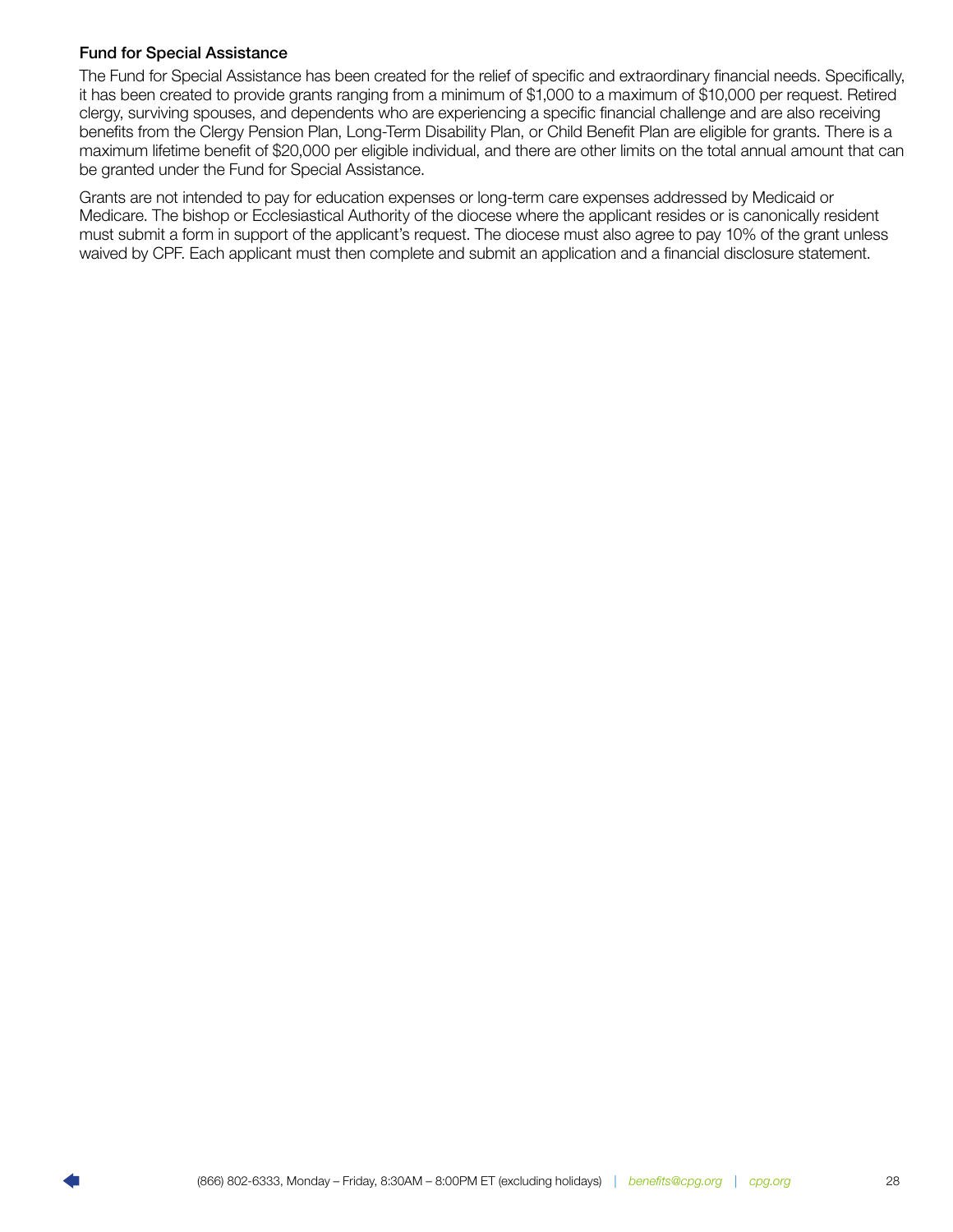# <span id="page-30-0"></span>Benefits for Your Survivors

### If You Die Before You Retire

### Preretirement Survivor Benefit

If you die before you retire, your eligible beneficiary(ies) may receive a monthly preretirement survivor benefit. To be eligible, you must be an *[Active](#page-39-0)* participant in the Clergy Pension Plan (or, if you are not Active, then you must be *[vested](#page-6-0)*) at the time of your death. The amount and duration of the preretirement survivor benefit will vary depending on your status under the Clergy Pension Plan, age at the time of death, and your eligible beneficiaries.

Eligible beneficiaries include these:

- Your surviving spouse
- Your *[eligible children](#page-41-0)*
- Any disabled person who is your tax dependent

You can choose to designate a beneficiary; however, if anyone you designate is not considered an eligible beneficiary at the time you file a beneficiary form with CPF and/or at the time of your death, your beneficiary designation will be void. This means that no preretirement survivor benefit will be payable unless you are survived by your spouse or eligible children.

If you name a beneficiary for the preretirement survivor benefit, the following rules will apply:

- The beneficiary must be a person. Please note that if the eligible beneficiary is disabled, a special needs trust may be designated.
- If you are married, your spouse must provide written, notarized consent if you do not name him or her as the sole primary beneficiary.
- If you marry after filing a beneficiary designation with CPF, your beneficiary designation will become void after CPF is notified about your marriage. In this case, your spouse becomes your beneficiary.
- If you designate more than one eligible beneficiary, the preretirement survivor benefit will be divided equally, and each beneficiary will receive only his or her own share.
- If you do not designate a beneficiary, if your beneficiary dies before you, or if your beneficiary designation is invalid or void, the preretirement survivor benefit will be paid to
	- ~ your surviving spouse, or
	- ~ if you were not married, any *[eligible children](#page-41-0)*.
- If you do not have a spouse, eligible child(ren), or an eligible designated beneficiary at the time of your death, no preretirement survivor benefit will be paid from the Clergy Pension Plan.

### Minimum Spousal Pension

The Clergy Pension Plan provides a *[minimum pension](#page-17-0)* to your surviving spouse. The minimum spousal pension is set at 80% of what your minimum pension would have been based on your actual Credited Service and, if applicable, projected Credited Service. CPF will automatically determine if your spouse is entitled to a minimum spousal pension.

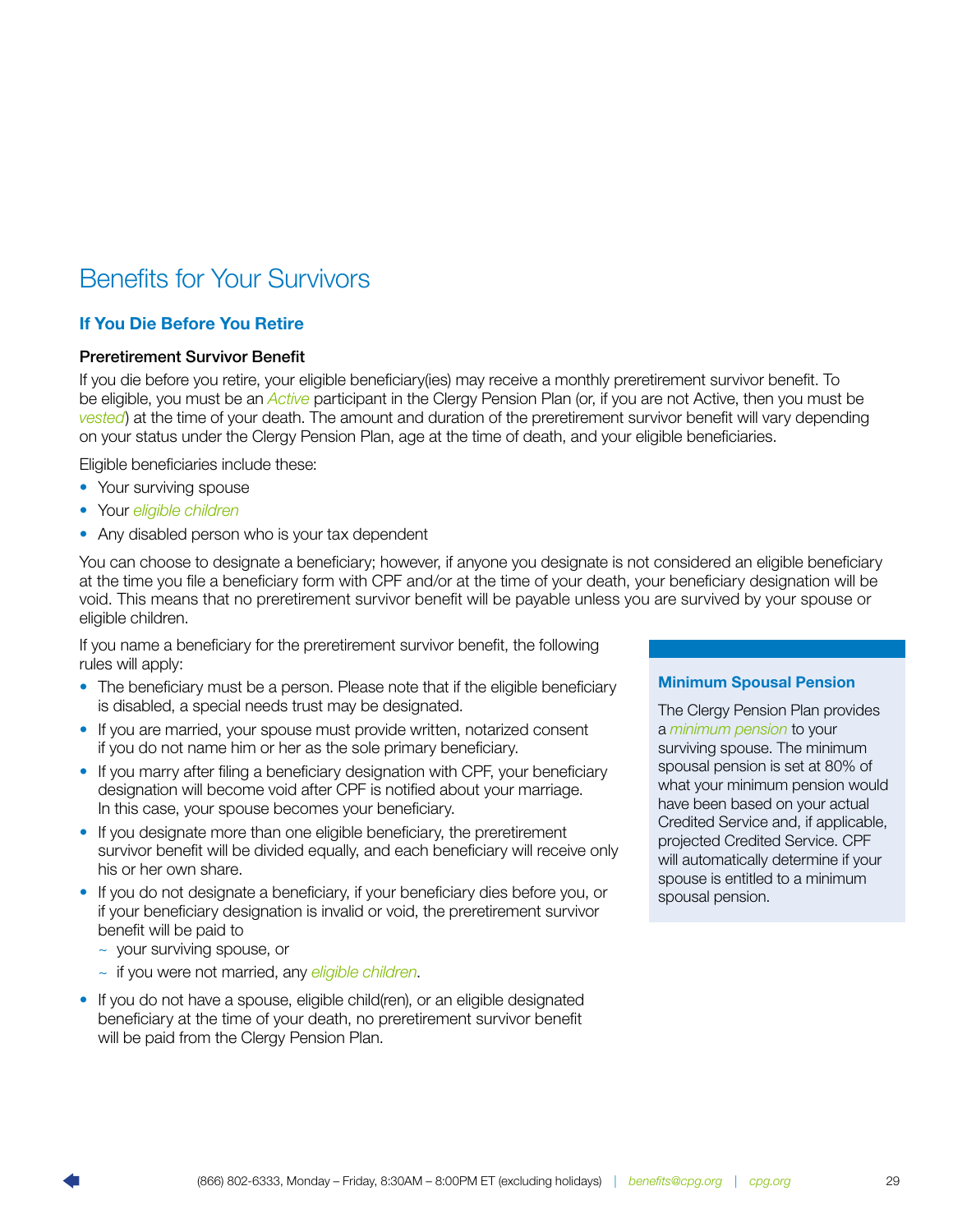### <span id="page-31-0"></span>Preretirement Survivor Benefit Amount

If you were an *[Active](#page-39-0)* participant and *[eligible to retire](#page-6-0)* under the Clergy Pension Plan at the time of your death, the preretirement survivor benefit generally will be the greater of

- 50% of the *[pension benefit](#page-16-0)* that you would have received based on your actual Credited Service, projected Credited Service to age 65, and your Highest Average Compensation, or
- 100% of the pension benefit that you would have received based on your actual Credited Service and your Highest Average Compensation, subject to any applicable early retirement and actuarial reductions.

This is how the preretirement survivor benefit works under different situations:

| If you were an Active participant                                                                                              | The preretirement survivor benefit generally will equal 50% of the                                                                                                                       |
|--------------------------------------------------------------------------------------------------------------------------------|------------------------------------------------------------------------------------------------------------------------------------------------------------------------------------------|
| and were not eligible to retire                                                                                                | pension benefit that you would have received based on your actual                                                                                                                        |
| under the Clergy Pension Plan at                                                                                               | Credited Service, projected Credited Service to age 65, and your                                                                                                                         |
| the time of your death                                                                                                         | Highest Average Compensation.                                                                                                                                                            |
| If you were an Inactive participant<br>but were otherwise vested under<br>the Clergy Pension Plan at the<br>time of your death | The preretirement survivor benefit will equal 50% of the pension benefit that<br>you would have received based on your actual Credited Service and your<br>Highest Average Compensation. |

In addition to the preretirement survivor benefit, the following benefits may be payable:

| <b>Resettlement Benefit</b>                        | If you were an Active participant at the time of your death, the resettlement<br>benefit will be paid to your eligible beneficiary(ies). If, however, you had already<br>received the resettlement benefit yourself (either because you were disabled<br>or because you retired and then subsequently returned to active ministry),<br>no resettlement benefit will be payable to your eligible beneficiary (ies). |
|----------------------------------------------------|--------------------------------------------------------------------------------------------------------------------------------------------------------------------------------------------------------------------------------------------------------------------------------------------------------------------------------------------------------------------------------------------------------------------|
| <b>Christmas Benefit</b>                           | Every December in which the preretirement survivor benefit is payable,<br>a Christmas benefit equal to \$25 times your actual Credited Service and,<br>if applicable, projected Credited Service will be paid. If you have more than<br>one eligible beneficiary who is receiving a preretirement survivor benefit,<br>one Christmas benefit will be divided equally among all of your beneficiaries.              |
| <b>Discretionary Cost-of-Living</b><br>Adjustments | The monthly preretirement survivor benefit will be subject to any <i>discretionary</i><br>cost-of-living adjustments that may be approved by CPF's Board of Trustees.                                                                                                                                                                                                                                              |

### Duration of the Preretirement Survivor Benefit

How long the preretirement survivor benefit is payable depends on who your beneficiary is. If your surviving spouse, *[eligible child](#page-41-0)* who is disabled, or any other disabled person who is your tax dependent is your beneficiary, he or she will receive a monthly preretirement survivor benefit for his or her lifetime. If your eligible child who is not disabled is your beneficiary, he or she will receive a monthly benefit only until he or she reaches age 25.

### Child Benefit

In addition to the Clergy Pension Plan's preretirement survivor benefit, CPF provides a benefit to the *[eligible children](#page-41-0)* of deceased clergy under the Child Benefit Plan.

If you are an *[Active](#page-39-0)* participant in the Clergy Pension Plan or are *[vested](#page-6-0)* at the time of your death, your eligible children will receive benefits as follows:

**Monthly Child Benefit** Each eligible child will receive a flat dollar monthly benefit (\$628.04 as of 2021), subject to the maximum limitation described below. If an eligible child is an orphan, the monthly benefit is doubled.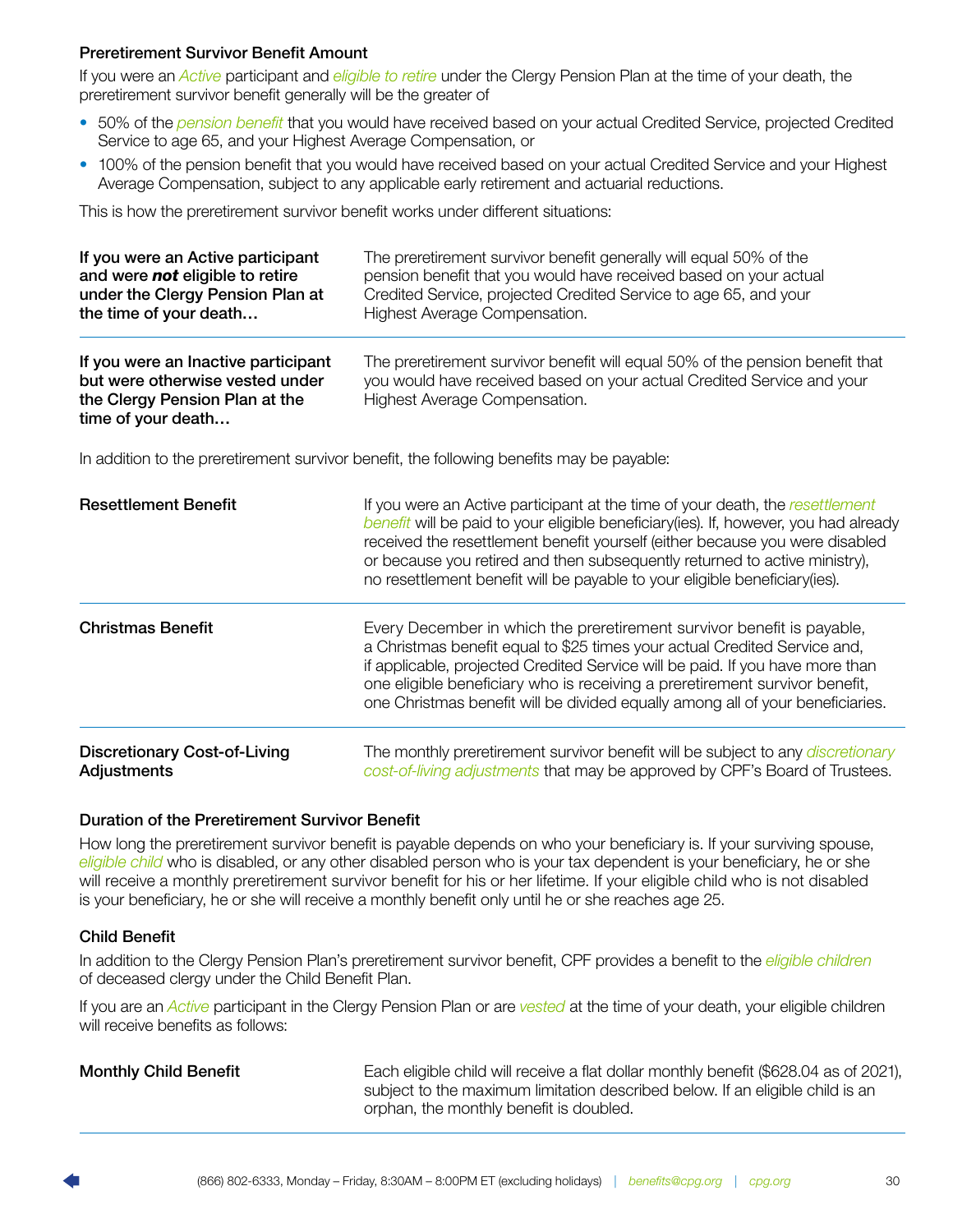<span id="page-32-0"></span>

| <b>Christmas Benefit</b>          | Each eligible child will receive his or her own Christmas benefit (an additional<br>13th check that is separate from the monthly child benefit) every December<br>in which the monthly child benefit is payable to him or her. The Christmas<br>benefit for each eligible child equals \$25 times your actual Credited Service<br>and, if applicable, projected Credited Service.                                                                                                                                                                                                                                                                                                      |
|-----------------------------------|----------------------------------------------------------------------------------------------------------------------------------------------------------------------------------------------------------------------------------------------------------------------------------------------------------------------------------------------------------------------------------------------------------------------------------------------------------------------------------------------------------------------------------------------------------------------------------------------------------------------------------------------------------------------------------------|
| <b>Cost-of-Living Adjustments</b> | The monthly child benefit will be subject to <i>discretionary cost-of-living</i><br>adjustments that may be approved by CPF's Board of Trustees.                                                                                                                                                                                                                                                                                                                                                                                                                                                                                                                                       |
| <b>Duration of Benefit</b>        | Child benefits are paid until the eligible child reaches age 25, unless the child<br>is disabled, as described below.                                                                                                                                                                                                                                                                                                                                                                                                                                                                                                                                                                  |
|                                   | If your child is disabled before age 25, he or she will receive the child benefit<br>for life regardless of how old he or she is at the time of your death. If your child<br>is receiving Social Security disability benefits, then he or she will automatically<br>be considered disabled under the Child Benefit Plan. If your child is not<br>receiving Social Security disability benefits, he or she may still be considered<br>disabled, but only if your child's physician certifies that your child is totally<br>and permanently incapacitated and incapable of self-support. CPF's Medical<br>Board, designated as <i>Aflac</i> , must concur with the physician's findings. |
|                                   | Important note: You should report any eligible child (or an eligible child's<br>disability) to CPF as soon as possible to ensure that your child receives the<br>full protection of the Child Benefit Plan in the event of your death. If CPF<br>is notified more than two years after your death, benefits will not be paid<br>retroactive to your death, although they may be payable going forward.                                                                                                                                                                                                                                                                                 |
| <b>Maximum Limitation</b>         | Annual total child benefits (not including the Christmas benefit and future cost-<br>of-living adjustments) payable to all eligible children cannot exceed your Highest<br>Average Compensation. This limitation is determined at the time of your death.                                                                                                                                                                                                                                                                                                                                                                                                                              |
|                                   | If total child benefits exceed the maximum allowable amount, the maximum<br>amount will be divided equally among all eligible children, and each child will<br>only receive his or her share for the duration of the benefit, as described above.                                                                                                                                                                                                                                                                                                                                                                                                                                      |

### Child Benefits That Commenced Before January 1, 2018

If a child benefit commenced before January 1, 2018, the child benefit will continue to be paid under the terms of the Clergy Pension Plan in effect prior to January 1, 2018. For any questions about the terms in effect prior to January 1, 2018, please contact our *[Client Services](#page-44-0)* group.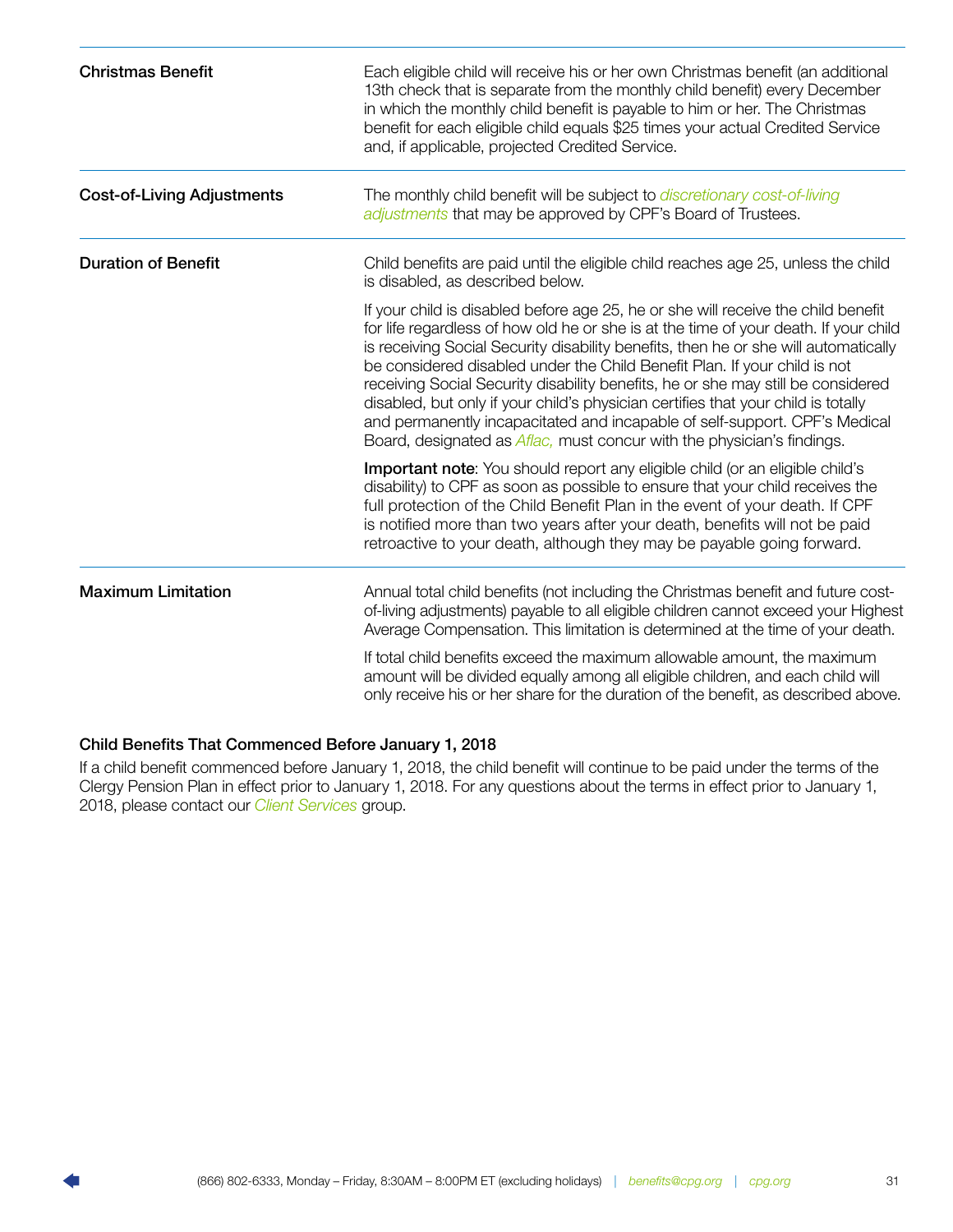### <span id="page-33-0"></span>Life Insurance Benefit

CPF makes a life insurance benefit available under the Life Insurance Plan to eligible participants in the Clergy Pension Plan. If you die while an *[Active](#page-39-0)* participant in the Clergy Pension Plan, your beneficiary(ies) will receive a life insurance benefit equal to six times your *[Total Assessable Compensation](#page-43-0)*, up to a maximum of \$150,000.

You may name anyone you wish as the beneficiary of the life insurance benefit and can change the beneficiary designation at any time. Please note, however, that if you have designated your spouse as the beneficiary of the life insurance benefit and you subsequently divorce or legally separate, your former spouse will continue to be the beneficiary unless you designate a new beneficiary or revoke your designation in writing.

If you do not name a beneficiary, your life insurance benefit will default to the first of the following categories in which there is a survivor (multiple survivors in the same category share equally):

- 1. Your spouse
- 2. Your children
- 3. Your parents
- 4. Your brothers and sisters
- 5. Your estate

For a schedule of benefits, please see the *[applicable certificate](https://www.cpg.org/redirects/clergy-pension-plan-life-certificates/)*.

### If You Die After You Retire

### Post-Retirement Survivor Benefit

If you die after retirement, the person who was designated as your beneficiary at the time of your retirement will receive a benefit based on the form of payment you elected when you retired. If you elected the zero option or received a lump sum payout of your pension, no benefit will be payable following your death. See *[Pension Payment Options](#page-19-0)* for more information.

### Child Benefit

CPF provides a benefit to eligible children of deceased retired clergy under the *[Child Benefit Plan](#page-32-0)*. The benefit is the same as the benefit payable upon an Active participant's death.

### Life Insurance Benefit

CPF makes a life insurance benefit available under the Life Insurance Plan to eligible retired clergy.

If you were an *[Active](#page-39-0)* participant in the Clergy Pension Plan immediately prior to your retirement, your beneficiary(ies) will receive a life insurance benefit equal to six times your *[Highest Average Compensatio](#page-41-0)n*, up to a maximum of \$50,000.

For information about designating a beneficiary or the default beneficiary provisions that apply under the Life Insurance Plan, see the *[Life Insurance](#page-34-0)  [Benefit](#page-34-0)* section above.

### Accidental Death and Dismemberment (AD&D)

If you are an Active participant in the Clergy Pension Plan and under age 70, you may be eligible for AD&D benefits in addition to life insurance.

### Early Payment of Life Insurance Benefit

If you are an Active participant in the Clergy Pension Plan and have been diagnosed with a terminal condition, you may be eligible for an early payment of your life insurance benefit.

For more information, please contact our *[Client Services](#page-44-0)* group.

### Keep Your Beneficiary Information Updated

To be sure that the preretirement survivor and life insurance benefits are paid to the beneficiaries you intend should something happen to you, it is important to keep your designations up to date, especially if you have a change in your family status (for example, marriage, divorce, dissolution of domestic partnership, birth, adoption, etc.). Please contact our *[Client Services](#page-44-0)* group to request new forms or download them *[here](https://www.cpg.org/forms-and-publications/forms/pensions/)*. Please also make sure to keep your beneficiaries' contact information up to date.

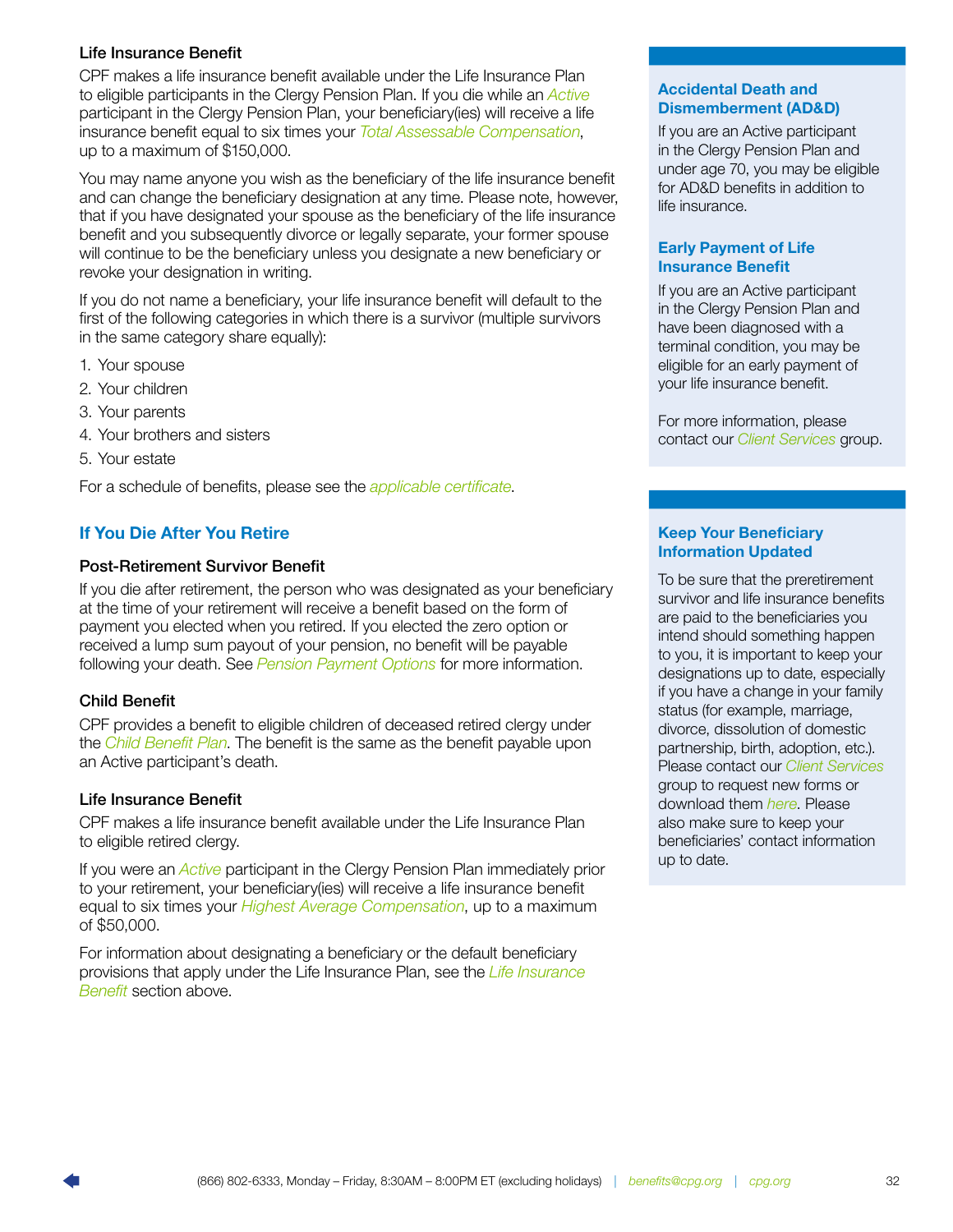### <span id="page-34-0"></span>Life Event Changes

There are certain life events, such as marriage, divorce, dissolution of domestic partnership, disability, birth, or adoption, that can affect your benefits under the Clergy Pension Plan and other benefit plans. It is important that you notify our *[Client Services](#page-44-0)* group as soon as possible whenever there is a change in your family status. This will help to ensure that your benefits are provided as you intend, especially in the event of your death.

| If You                                           | Then                                                                                                                                                                                                                                                                                                                                                                                          |
|--------------------------------------------------|-----------------------------------------------------------------------------------------------------------------------------------------------------------------------------------------------------------------------------------------------------------------------------------------------------------------------------------------------------------------------------------------------|
| are on maternity leave                           | The Short-Term Disability Plan provides income replacement benefits to assist<br>employers with expenses incurred while an <b>Active</b> participant is on maternity<br>leave after giving birth.                                                                                                                                                                                             |
|                                                  | There is no elimination period requirement for childbirth, although the 14-day<br>elimination period, described in the Short-Term Disability Benefits section,<br>does apply prior to the birth of a child (for example, if there is a pregnancy<br>complication).                                                                                                                            |
| are on paternity leave                           | There are no short-term disability benefits for clergy who are new fathers.<br>If you decide to take unpaid leave in order to help care for your newborn,<br>you may continue to earn Credited Service under the Clergy Pension Plan<br>and maintain your eligibility for benefits by personally paying Assessments.<br>See Cost of Coverage for more information about personal Assessments. |
| are between cures                                | If you are between cures or otherwise experience a break in service, you<br>can personally pay Assessments for up to 24 months in order to maintain<br>your eligibility for benefits and continue to earn Credited Service. See<br>Cost of Coverage for more information about personal Assessments.                                                                                          |
| get married within one<br>year before retirement | If you are thinking of retiring and have recently married, your retirement date<br>could affect your spouse's eligibility for benefits, including the fully subsidized<br>50% survivor benefit and the Medicare Supplement Health Plan Subsidy.                                                                                                                                               |
| get married after retirement                     | If you marry after retirement, your new spouse is not a beneficiary of the Clergy<br>Pension Plan and is therefore not eligible for a survivor benefit. (If you elected a<br>marriage after retirement option before January 1, 2018, however, the spouse<br>whom you designated will receive a survivor benefit following your death.)                                                       |
|                                                  | You may not change the form of payment that you elected at retirement under<br>any circumstances; therefore, whoever you designated as your beneficiary at<br>that time, if you did so, will receive the Clergy Pension Plan's survivor benefit<br>that you elected in the event of your death.                                                                                               |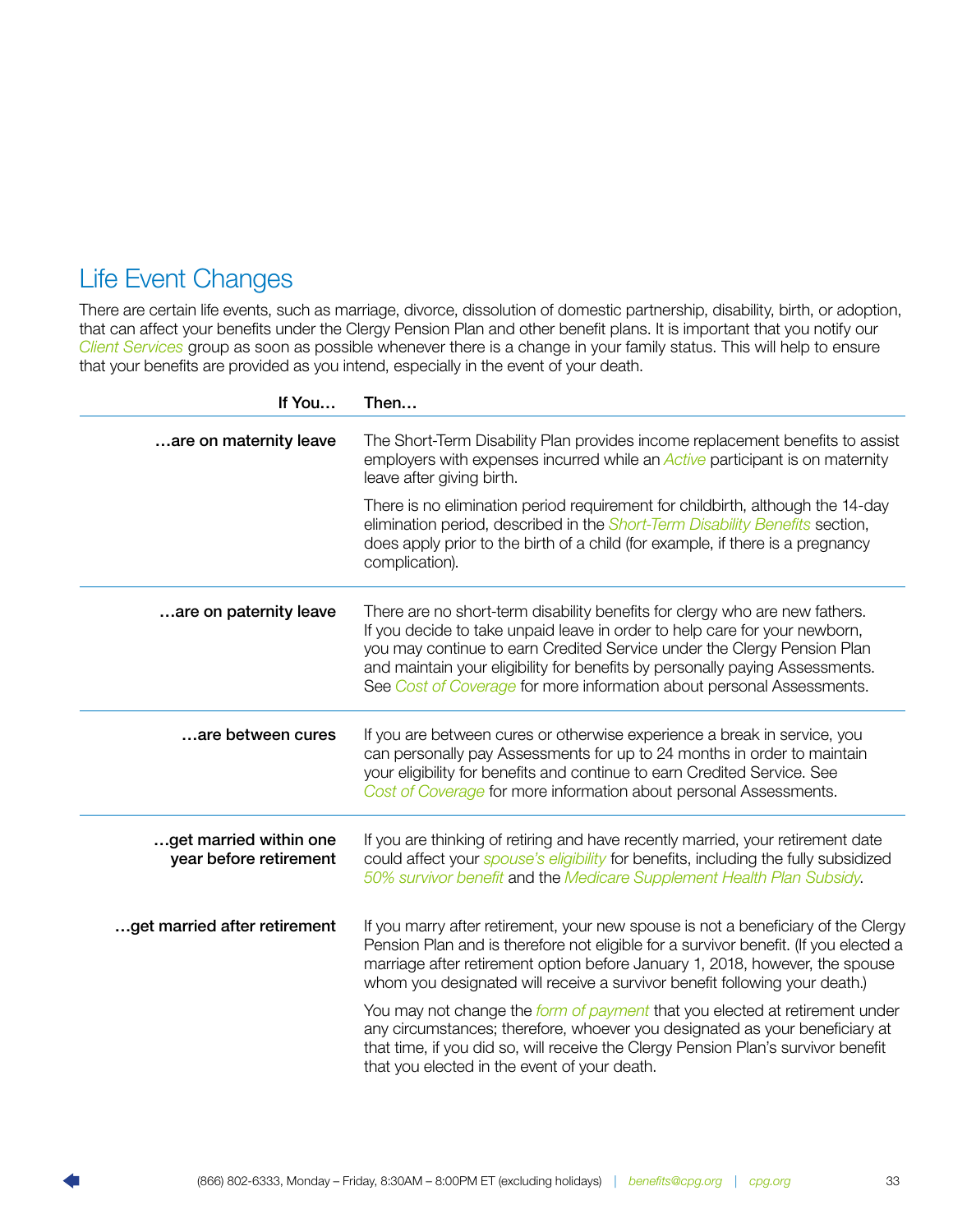| If You                                    | Then                                                                                                                                                                                                                                                                                                                                                                                                                                                                                                                                                                                                                                                                                                                                                                                                                                                                                                                                                                  |
|-------------------------------------------|-----------------------------------------------------------------------------------------------------------------------------------------------------------------------------------------------------------------------------------------------------------------------------------------------------------------------------------------------------------------------------------------------------------------------------------------------------------------------------------------------------------------------------------------------------------------------------------------------------------------------------------------------------------------------------------------------------------------------------------------------------------------------------------------------------------------------------------------------------------------------------------------------------------------------------------------------------------------------|
| get married after retirement<br>continued | If your beneficiary predeceases you and you marry after retirement, you<br>cannot substitute your new spouse as the beneficiary, even though the person<br>you designated at retirement is no longer living. In this case, no survivor benefit<br>is payable following your death.                                                                                                                                                                                                                                                                                                                                                                                                                                                                                                                                                                                                                                                                                    |
|                                           | A spouse whom you marry after retirement is also not eligible for the <i>Medicare</i><br>Supplement Health Plan Subsidy.                                                                                                                                                                                                                                                                                                                                                                                                                                                                                                                                                                                                                                                                                                                                                                                                                                              |
|                                           | (Different rules apply if you marry after retirement and return to active ministry.<br>Contact our <i>Client Services</i> group for more information.)                                                                                                                                                                                                                                                                                                                                                                                                                                                                                                                                                                                                                                                                                                                                                                                                                |
| divorce before retirement                 | If you divorce before retiring, the court that has jurisdiction over the dissolution<br>of your marriage may require that your pension be divided with your former<br>spouse because it constitutes marital property. The division of your pension<br>may be determined by a divorce decree or marital property settlement<br>agreement. In either case, if your former spouse is entitled to a share of your<br>pension, and you would like CPF to pay that share directly to your former<br>spouse, then you and your former spouse must file a qualified domestic<br>relations order with the appropriate court. The qualified domestic relations<br>order also must be approved by CPF. Your divorce decree and/or marital<br>property settlement agreement generally will not act as the qualified domestic<br>relations order because a qualified domestic relations order must meet certain<br>specific requirements before CPF will approve and implement it. |
|                                           | In the event of your divorce, you should also consider whether to update your<br>beneficiary designations for the preretirement survivor benefit and the life<br>insurance benefit, if necessary.                                                                                                                                                                                                                                                                                                                                                                                                                                                                                                                                                                                                                                                                                                                                                                     |
| divorce after retirement                  | If you divorce after retiring, the person you designated as your beneficiary<br>(if any) remains eligible for the survivor benefit elected at retirement.<br>This cannot be changed.                                                                                                                                                                                                                                                                                                                                                                                                                                                                                                                                                                                                                                                                                                                                                                                  |
|                                           | You may enter into a qualified domestic relations order in order to divide<br>your pension with your former spouse, as noted above.                                                                                                                                                                                                                                                                                                                                                                                                                                                                                                                                                                                                                                                                                                                                                                                                                                   |
|                                           | In the event of your divorce, you should also consider whether to update<br>your beneficiary designation for the life insurance benefit, if necessary.                                                                                                                                                                                                                                                                                                                                                                                                                                                                                                                                                                                                                                                                                                                                                                                                                |

### Qualified Domestic Relations Order (QDRO)

A QDRO is a special court order that grants someone (usually a former spouse) a right to receive all or a portion of the retirement benefits that a participant has earned under an employer-sponsored retirement plan.

CPF has developed two different types of model QDROs that you may use as a template when preparing your own. (The type that you use will depend on your own personal situation.) Using a model can greatly speed approval of the QDRO by CPF, saving you both time and legal fees. We strongly recommend that you submit a draft QDRO to CPF for pre-approval before signing it and filing it with the appropriate court. If we receive an order that has been executed by both you and your former spouse (or your attorneys) or an order that has been certified by a court, CPF will suspend any pension payments until we either approve the order or the order is withdrawn.

Once a QDRO has been approved by CPF, you will not have to pay income taxes on any amounts paid from the Clergy Pension Plan to your former spouse in accordance with the terms of the QDRO.

Unless a QDRO has been approved by CPF, CPF will not pay any portion of your pension to your former spouse. However, even if you do not have an approved QDRO, you may still be legally obligated to pay a portion of your pension directly to your former spouse, if required by your divorce decree and/or marital property settlement agreement.

If you are about to enter or have entered the divorce process, we recommend that you contact our *Client Services* group well before your court date.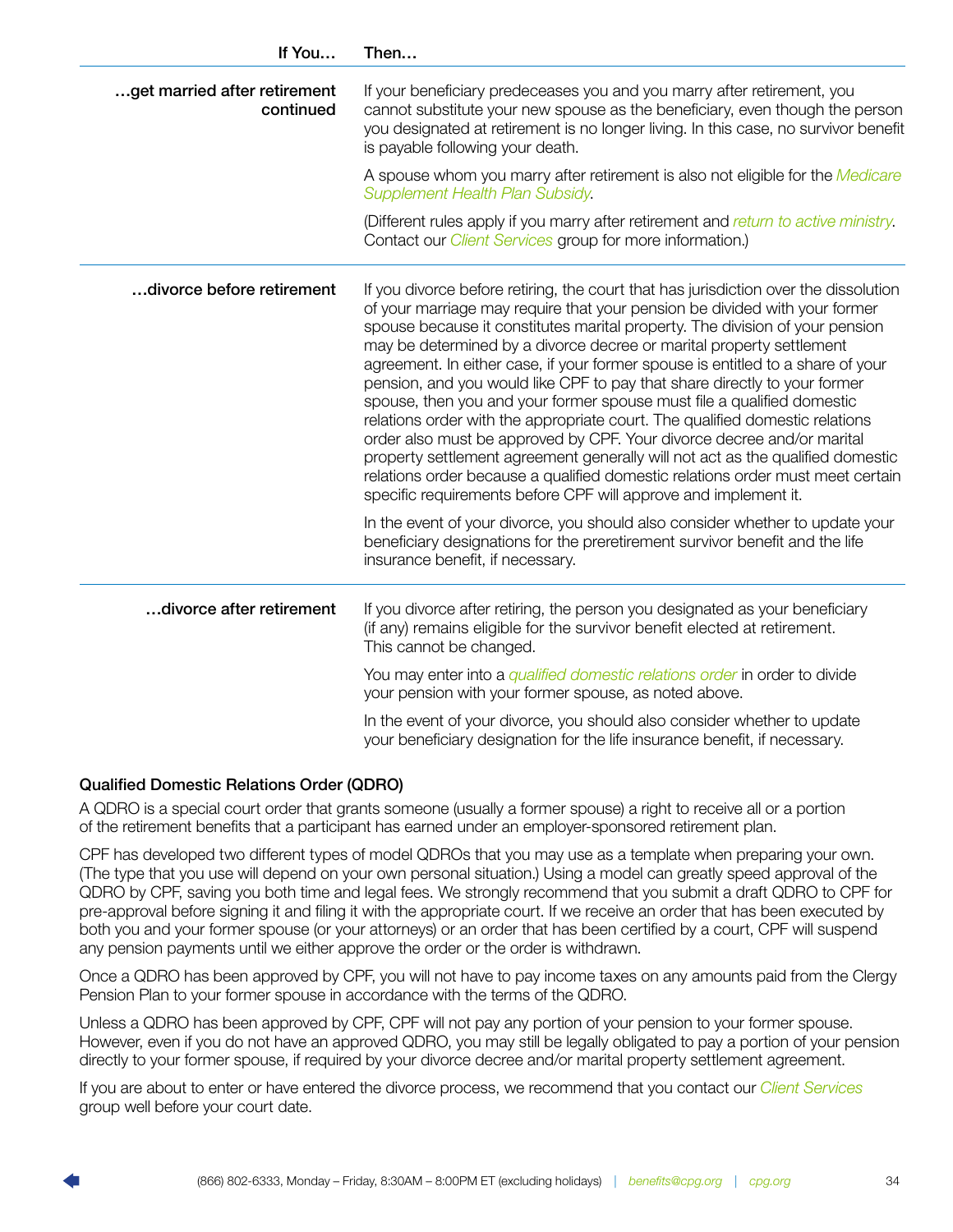# <span id="page-36-0"></span>The Appeals Process

### Appeal Not Related to a Disability Determination

### First-Level Appeal

If you, your beneficiary, or any other person (a "claimant") believes that he or she has been denied benefits under the Clergy Pension Plan or any other benefit plan described in this Guide, the claimant may file an appeal with CPF, which will be subject to a full and fair review. A filed appeal must

- be in writing.
- be submitted by either the claimant or his or her authorized representative, and
- provide detailed reasons, including any supporting evidence, about why the claimant believes that CPF's initial decision was incorrect. You should submit a first-level appeal to

Church Pension Group P.O. Box 2745 New York, NY 10163-2745 Attn: Appeals – First-Level Review

The claimant generally will receive a written response to his or her appeal within 60 days after the appeal is received by CPF. If CPF needs additional time (up to 60 days) to review the appeal, the claimant will be notified of the reason(s) for the delay and the anticipated response date, which may not exceed a total of 120 days from the date CPF receives the appeal.

If CPF denies the appeal, in whole or in part, CPF's written response to the claimant will include

- the specific reason(s) for the denial,
- specific reference to the applicable plan's provision(s) on which the denial is based, and
- a description of the applicable plan's procedures for filing a second-level appeal.

### Second-Level Appeal

Within 60 days following the date the claimant receives CPF's denial letter for the first-level appeal, the claimant, or his or her authorized representative, may submit a second-level appeal to CPF. (CPF may, in its sole discretion, extend the 60-day period to file a second-level appeal.)

The appeal letter must be in writing and should give a detailed explanation of why the claimant believes the first-level appeal should not have been denied. It should also include any other documents or supporting information that may have a bearing on the appeal. The second-level appeal will be subject to a full and fair review that does not give deference to the determination of the first-level appeal. You should submit a second-level appeal to

> Church Pension Group P.O. Box 2745 New York, NY 10163-2745 Attn: Benefit Appeals Committee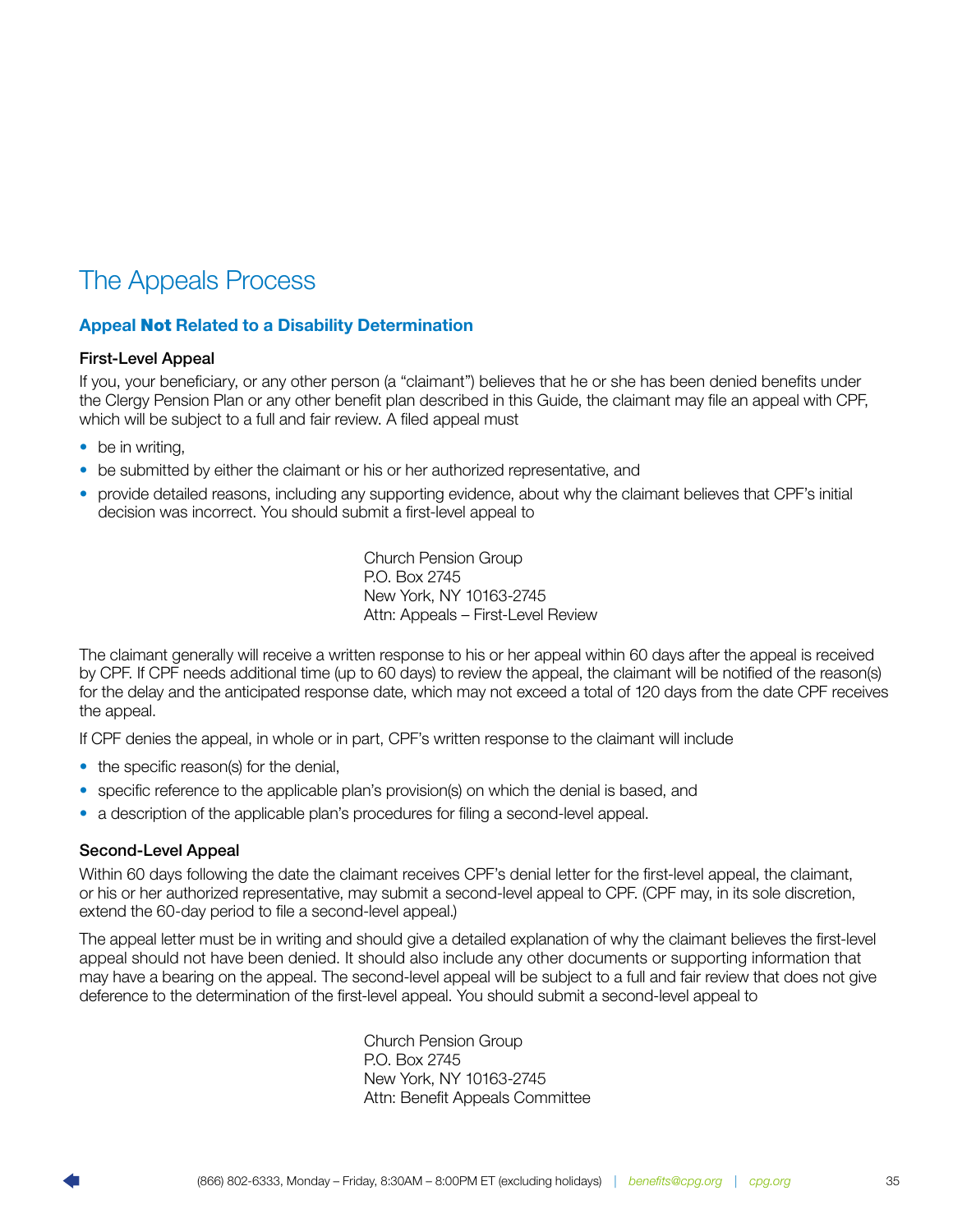The claimant will generally receive a written response to his or her second-level appeal within 90 days after it is received by CPF. If CPF needs additional time (up to 90 days) to review the second-level appeal, the claimant will be notified of the reason(s) for the delay and the anticipated response date, which may not exceed a total of 180 days from the date CPF receives the second-level appeal.

If the second-level appeal is denied, CPF's written response will give the specific reason(s) for the denial and the applicable plan's provision(s) on which the final denial decision is based.

### Appeal Relating to a Disability Determination

### First-Level Appeal

All disability claims are reviewed by CPF's Medical Board, Aflac. If Aflac denies your claim, in whole or in part, and you do not agree with Aflac's decision, you, your attorney, or a person legally authorized as your representative may request a review of your claim by filing a first-level appeal. The appeal must be in writing and submitted within 180 days after the date you receive Aflac's denial letter.

Aflac will complete a full and fair review of your appeal. The review will be independent and will not be completed by the person who made the initial decision. Aflac will provide you with a full written explanation of its decision generally within 45 days after its receipt of your first-level appeal. If Aflac needs additional time (up to 45 days) to review your appeal, it will let you know of the extension before the expiration of the first 45 days.

You have the following options to submit a first-level appeal to Aflac:

- By fax to (800) 206-4063; or
- Take a photo of or scan your appeal information and upload it to your case at https://mygrouplifedisability.aflac.com or send it by email to myzurichleave@zurichna.com(make sure to include your case number in the subject line of the email); or
- By mail to:

Aflac PO Box 1725 Grand Rapids MI 49501

### Second-Level Appeal

After Aflac's appeals procedures have been exhausted and the denial determination has been upheld, the claimant, or his or her authorized representative, may submit a second-level appeal to CPF. This must be done within the following number of days after the date the claimant receives Aflac's denial letter for the first-level appeal:

- For a short-term disability appeal, 60 days
- For all other disability appeals, 180 days

(CPF may, in its sole discretion, extend the time period to file a second-level appeal.)

The appeal must be in writing and should give a detailed explanation of why the claimant believes the first-level appeal should not have been denied. It also should include any other documents or supporting information that may have a bearing on the appeal. You should submit a second-level appeal to

> Church Pension Group P.O. Box 2745 New York, NY 10163-2745 Attn: Benefit Appeals Committee

### If a Disability Claim is Denied

Disability benefits will be suspended. However, if the denial is subsequently overturned, disability benefits will be paid retroactively.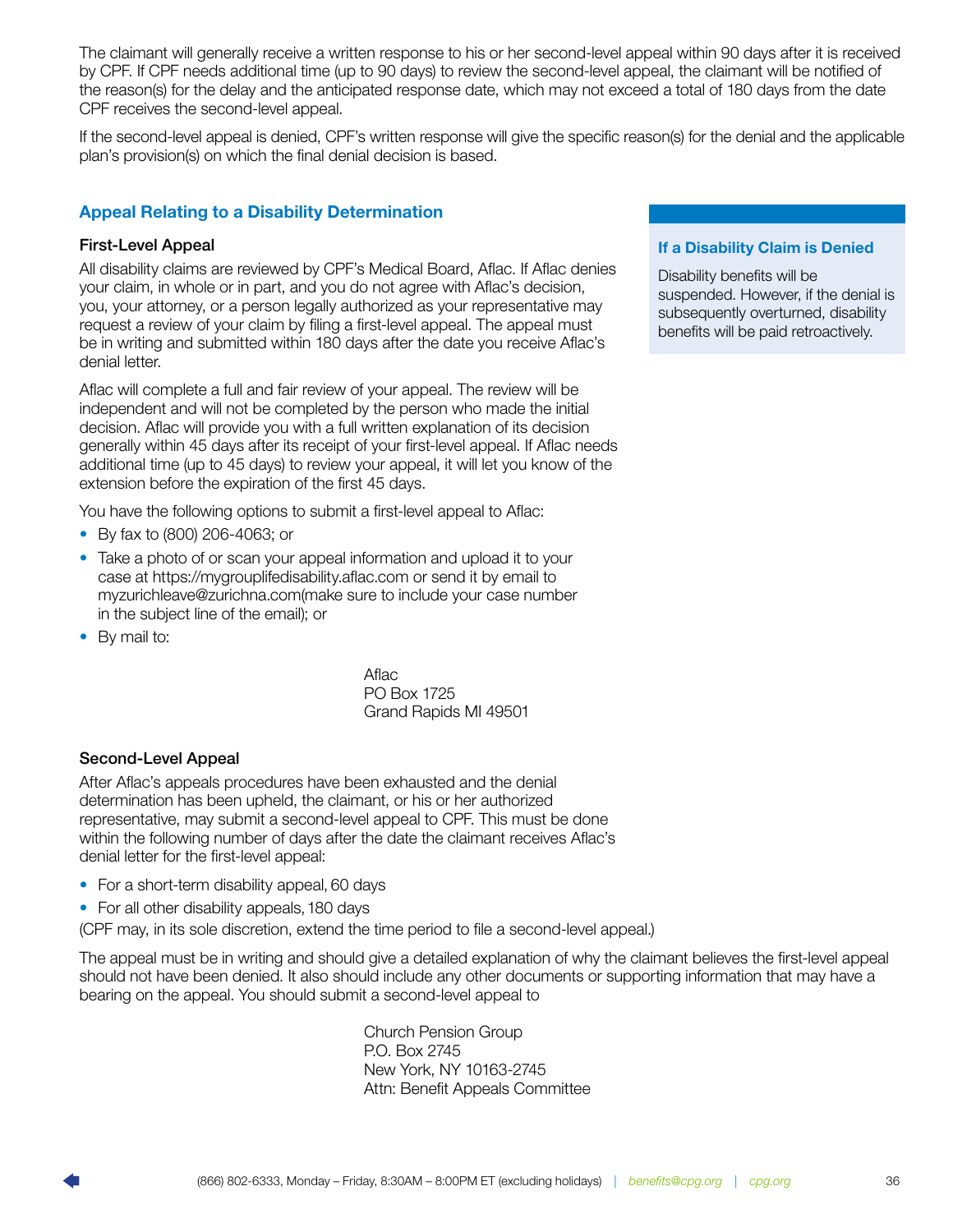The second-level appeal will be subject to a full and fair review that does not give deference to the determination of the first-level appeal. CPF may, in its sole discretion, consult with an independent expert of its choosing when it reviews the second-level appeal.

The claimant will generally receive a written response to his or her second-level appeal within 90 days after it is received by CPF. If CPF needs additional time (up to 90 days) to review the second-level appeal, the claimant will be notified of the reason(s) for the delay and the anticipated response date, which may not exceed a total of 180 days from the date CPF receives the second-level appeal.

If the second-level appeal is denied, CPF's written response will give the specific reason(s) for the denial and the applicable plan's provision(s) on which the final denial decision is based.

### After CPF's Final Determination

A claimant may not file a civil suit until he or she has exhausted the appeals procedures outlined above. If a claimant is not satisfied with CPF's final determination (of the second-level appeal), the claimant must file a civil suit within 180 days after receiving CPF's final determination. As a participant or beneficiary in a CPF benefit plan, the claimant has consented to the venue and exclusive jurisdiction of the courts located in New York City. Therefore, any civil action must be filed in New York City.

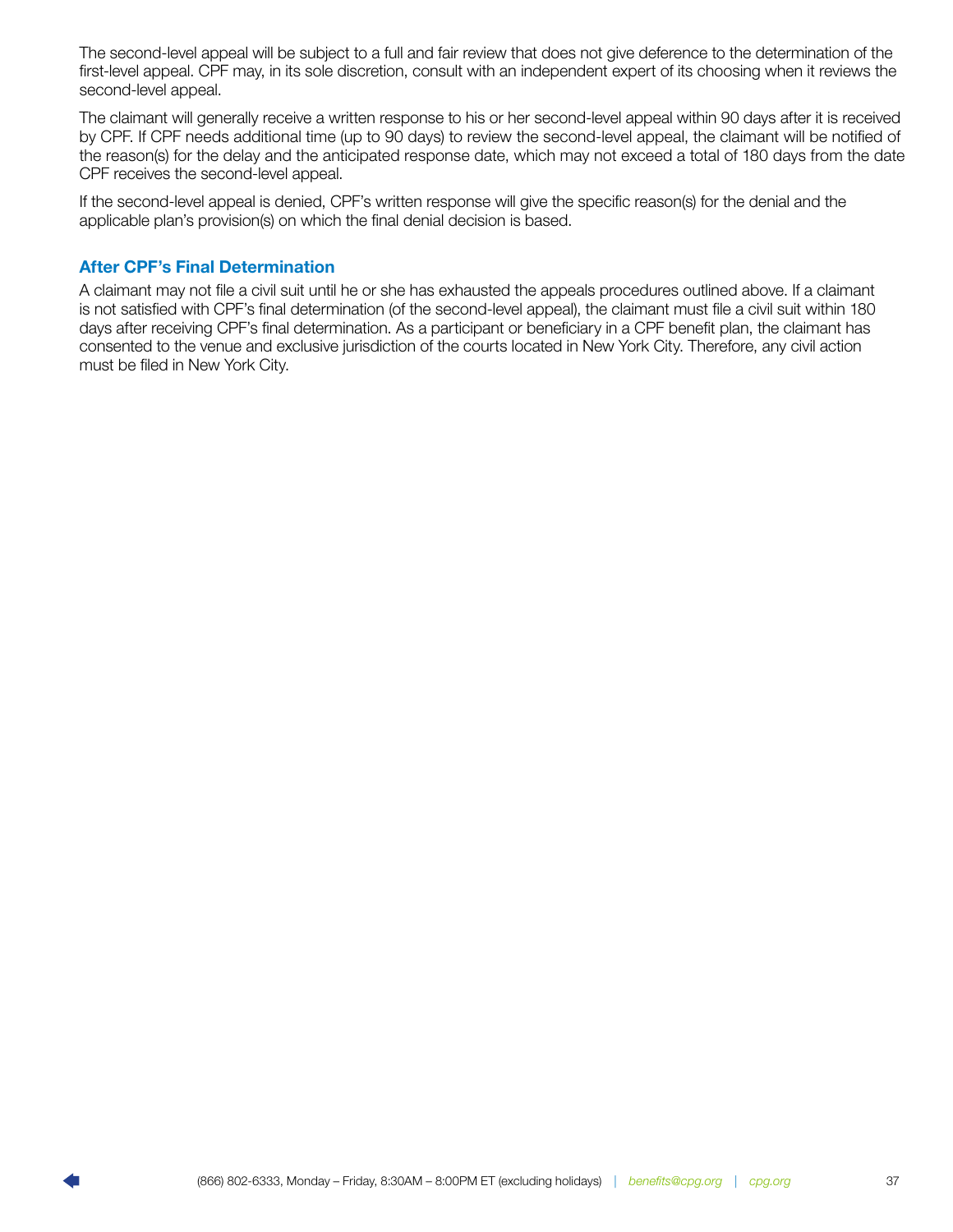# <span id="page-39-2"></span><span id="page-39-0"></span>Glossary of Terms

<span id="page-39-1"></span>

| Active                    | You are considered an Active participant if                                                                                                                                                                                                                                                                                                    |
|---------------------------|------------------------------------------------------------------------------------------------------------------------------------------------------------------------------------------------------------------------------------------------------------------------------------------------------------------------------------------------|
|                           | • you are regularly employed and enrolled in the Clergy Pension Plan, have<br>earned at least one month of <i>Credited Service</i> , and <i>Assessments</i> are no<br>more than 24 months past due, or                                                                                                                                         |
|                           | your enrollment in the Clergy Pension Plan has ended because you are<br>no longer employed and no more than six calendar months have passed<br>following your last day of employment (referred to as a six-month grace<br>period), or                                                                                                          |
|                           | • your six-month grace period is over, and you have paid <i>personal</i><br>Assessments for each month following your last day of employment up<br>to the current month, or                                                                                                                                                                    |
|                           | • you have earned 25 or more years of Credited Service, or                                                                                                                                                                                                                                                                                     |
|                           | you were classified as Deemed Active as of December 31, 2017. (In general,<br>to be Deemed Active means you were eligible to retire at the time that you<br>stopped earning Credited Service. As of January 1, 2018, Deemed Active<br>is no longer a status under the Clergy Pension Plan.)                                                    |
|                           | In addition, after you are approved for short- or long-term disability benefits,<br>you will be considered Active under the Clergy Pension Plan as long as you<br>are receiving disability benefits.                                                                                                                                           |
|                           | Notwithstanding the rules above, if you are deposed or removed in<br>accordance with the Constitution and Canons, you generally will not be<br>considered Active unless you have earned 25 or more years of Credited<br>Service or were classified as Deemed Active as of December 31, 2017.                                                   |
| <b>Aflac</b>              | Aflac Incorporated, which is designated as CPF's Medical Board.                                                                                                                                                                                                                                                                                |
| Assessment(s)             | This is the contribution amount that your employer is required to pay CPF on<br>your behalf. The contribution amount is equal to 18% of your Total Assessable<br>Compensation. If you are employed by multiple employers, each one is billed<br>based on the portion of your Total Assessable Compensation that it pays or<br>provides to you. |
|                           | There are certain situations in which you may pay personal Assessments.                                                                                                                                                                                                                                                                        |
|                           | Assessments are used to fund the benefits that CPF provides to eligible clergy<br>and their beneficiaries, including pension, post-retirement health, disability, life<br>insurance, and other death benefits.                                                                                                                                 |
| <b>Child Benefit Plan</b> | The Church Pension Fund Clergy Child Benefit Plan, as amended from time<br>to time.                                                                                                                                                                                                                                                            |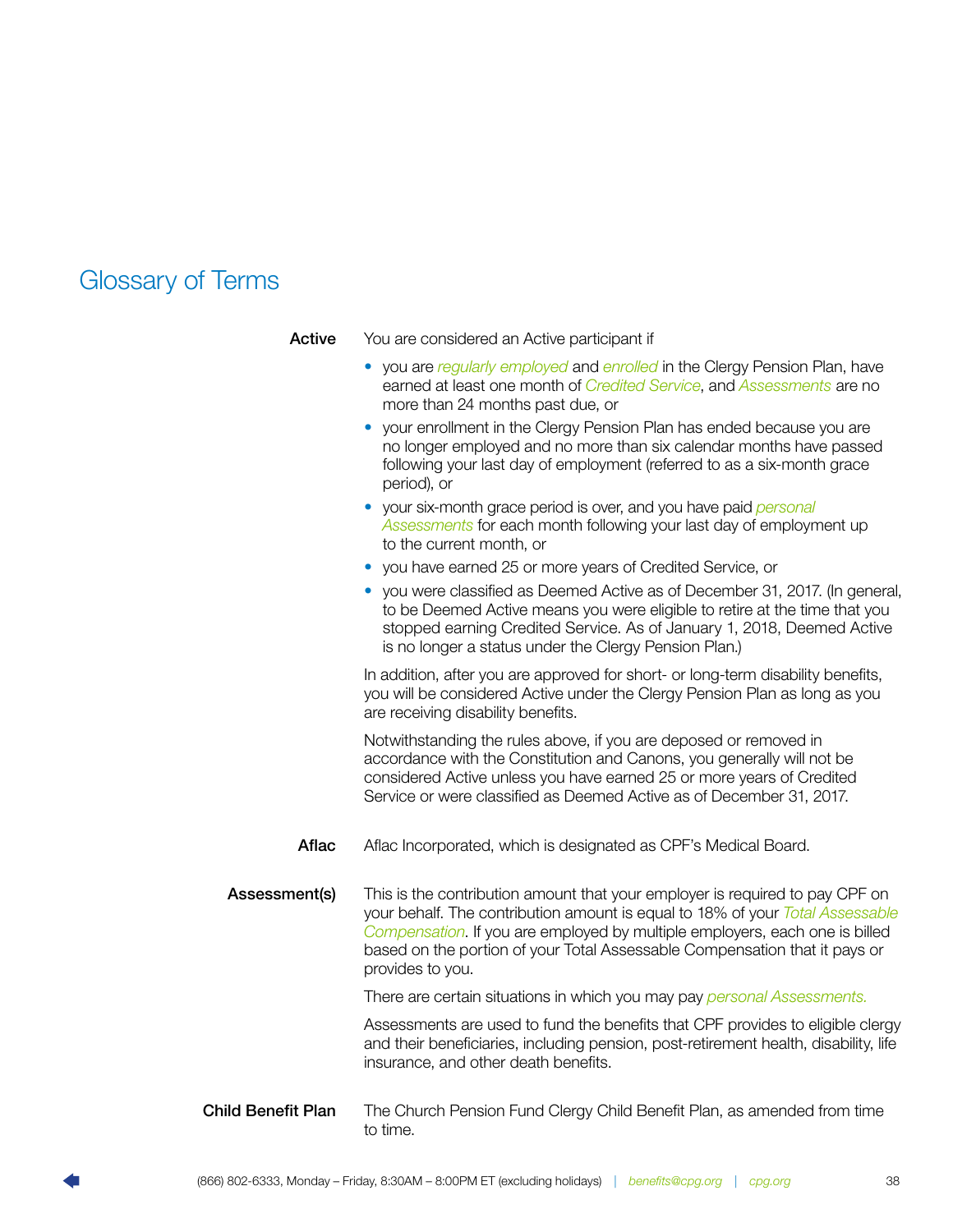<span id="page-40-0"></span>

| Church                                                      | The Episcopal Church.                                                                                                                                                                                                                                                                                                                                                                                                                                                                                                                                                                                                                  |
|-------------------------------------------------------------|----------------------------------------------------------------------------------------------------------------------------------------------------------------------------------------------------------------------------------------------------------------------------------------------------------------------------------------------------------------------------------------------------------------------------------------------------------------------------------------------------------------------------------------------------------------------------------------------------------------------------------------|
| <b>Clergy Pension Plan</b>                                  | The Church Pension Fund Clergy Pension Plan, as amended from<br>time to time.                                                                                                                                                                                                                                                                                                                                                                                                                                                                                                                                                          |
| <b>Constitution and Canons</b>                              | The Constitution and Canons for the Government of the Protestant<br>Episcopal Church in the United States of America, otherwise known<br>as The Episcopal Church, as amended from time to time.                                                                                                                                                                                                                                                                                                                                                                                                                                        |
| <b>CPF</b>                                                  | The Church Pension Fund, a New York State not-for-profit corporation.                                                                                                                                                                                                                                                                                                                                                                                                                                                                                                                                                                  |
|                                                             | CPF is the plan administrator of the benefit plans explained in this Guide.<br>As the plan administrator, CPF is responsible for the operation of the<br>plans, including interpreting plan provisions and authorizing benefit<br>payments. The plan administrator has the power and authority to interpret<br>and construe the provisions of a plan and has sole discretion in making<br>determinations under a plan. This includes but is not limited to determinations<br>of fact and eligibility for benefits and deciding any dispute that may arise<br>regarding the rights of participants or their beneficiaries under a plan. |
|                                                             | All interpretations and decisions of the plan administrator are final<br>and binding on all interested parties. The plan administrator may<br>delegate any or all of this authority to a third party. To the extent that<br>the plan administrator has delegated its authority, the third party has<br>all of the powers and responsibility of the plan administrator.                                                                                                                                                                                                                                                                 |
| <b>Credited Service</b>                                     | The years and months for which full <b>Assessments</b> have been paid<br>by your employer on your Total Assessable Compensation and, if<br>applicable, for which you have personally paid Assessments. You<br>earn one month of Credited Service toward your pension benefit<br>and possibly toward the Medicare Supplement Health Plan Subsidy<br>for each month that the applicable Assessment is paid in full.                                                                                                                                                                                                                      |
|                                                             | Credited Service is used to calculate your pension benefit and to determine<br>your status (Active/Inactive) under the Clergy Pension Plan and your eligibility<br>for, and the amount of, the Medicare Supplement Health Plan Subsidy. Please<br>note that, effective January 1, 2018, you only earn Credited Service under the<br>Medicare Subsidy Plan if you pay Assessments on monthly compensation that<br>is equal to or greater than 1/12 of the Hypothetical Minimum Compensation.                                                                                                                                            |
| Disabled (under<br>the Long-Term<br><b>Disability Plan)</b> | You are unable to perform the material and substantial duties of your own<br>job for the first 24 calendar months following approval of benefits under the<br>Long-Term Disability Plan. After this 24-month period, you will be considered<br>disabled if you are unable to perform any occupation by which you are able<br>to earn at least 80% of your Highest Average Compensation, as determined<br>immediately prior to your disability. Interpersonal conflicts or environmental<br>or other hazards in the workplace will not be a factor considered when<br>determining whether you can perform your own job.                 |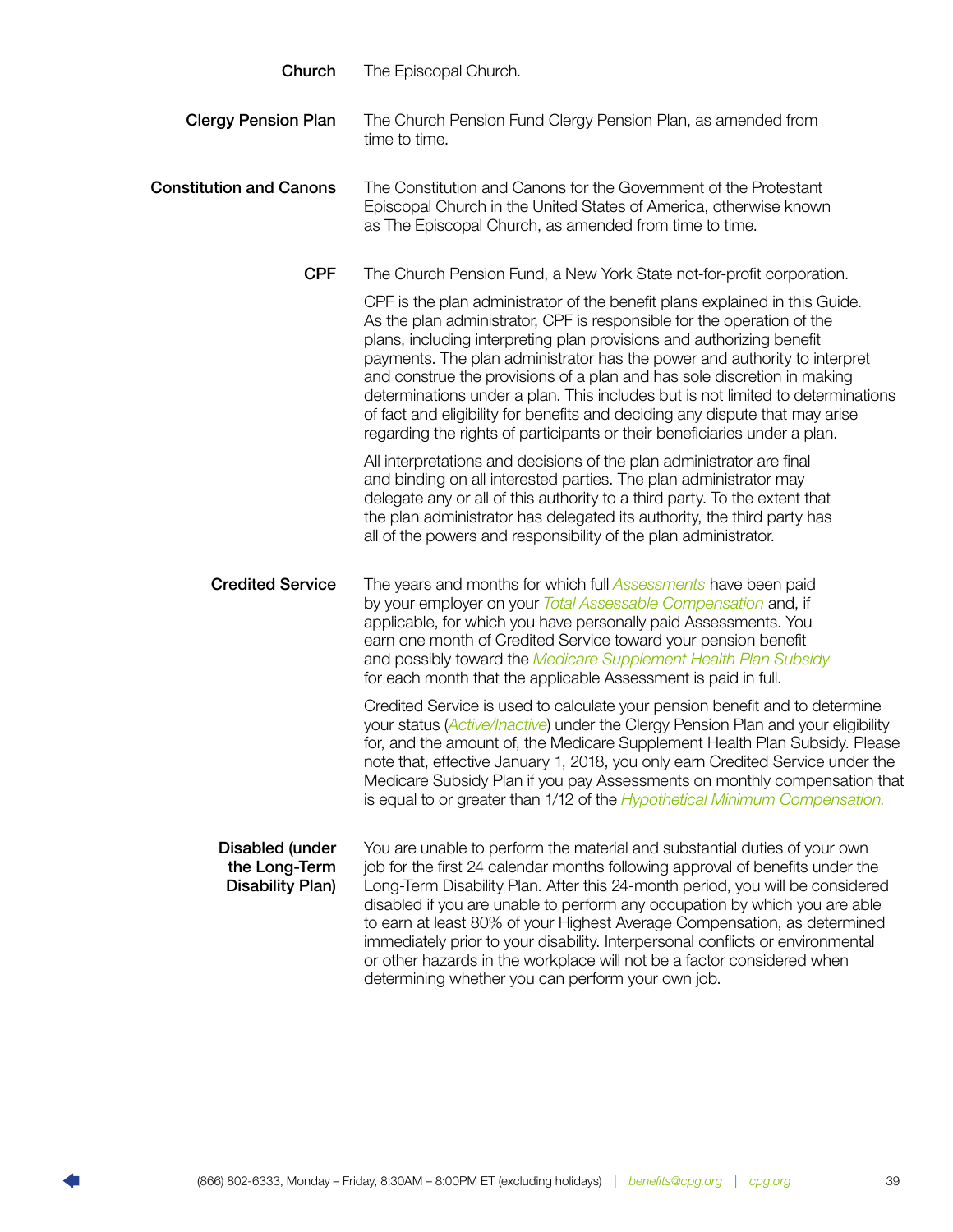<span id="page-41-0"></span>

| <b>Disabled (under</b><br>the Short-Term<br><b>Disability Plan)</b> | You are unable to perform (or are limited in performing) the material and<br>substantial duties of your own job for more than 14 calendar days due to<br>illness or injury. You also will be considered disabled under the Short-Term<br>Disability Plan if you have given birth to a child. You will not be considered<br>disabled if you are able to earn 80% of your Total Assessable Compensation,<br>as determined immediately prior to your disability. Interpersonal conflicts<br>or environmental or other hazards in the workplace will not be a factor<br>considered when determining whether you can perform your own job. |
|---------------------------------------------------------------------|---------------------------------------------------------------------------------------------------------------------------------------------------------------------------------------------------------------------------------------------------------------------------------------------------------------------------------------------------------------------------------------------------------------------------------------------------------------------------------------------------------------------------------------------------------------------------------------------------------------------------------------|
| Early retirement age                                                | Age 55 through age 64.                                                                                                                                                                                                                                                                                                                                                                                                                                                                                                                                                                                                                |
| <b>Ecclesiastical Authority</b>                                     | The Ecclesiastical Authority of a diocese as determined under the<br>Constitution and Canons.                                                                                                                                                                                                                                                                                                                                                                                                                                                                                                                                         |
| Eligible child(ren)                                                 | Eligible children include                                                                                                                                                                                                                                                                                                                                                                                                                                                                                                                                                                                                             |
|                                                                     | • your legal child who was living on the date that you stopped earning<br>Credited Service under the Clergy Pension Plan (or was born or adopted<br>within 12 months thereafter), and                                                                                                                                                                                                                                                                                                                                                                                                                                                 |
|                                                                     | your stepchild, foster child, or legal ward who was your tax dependent both<br>in the calendar year in which you stopped earning Credited Service (or<br>in the calendar year immediately following the year in which you stopped<br>earning Credited Service) and in the calendar year of your death.                                                                                                                                                                                                                                                                                                                                |
|                                                                     | In addition, an eligible child must be under the age of 25 at the time of your<br>death or must be disabled. If disabled, an eligible child must have become<br>disabled prior to attaining age 25. (CPF will consider a child to be disabled<br>if he or she is receiving Social Security disability benefits or has been<br>determined to be disabled by Aflac.)                                                                                                                                                                                                                                                                    |
| Eligible spouse                                                     | The person to whom you are legally married (1) both on the date that you stop<br>earning Credited Service and on your retirement date or (2) on the date of your<br>death, whichever occurs first. In addition, a spouse is an eligible spouse only if<br>you earn at least 12 months of Credited Service while married to him or her.                                                                                                                                                                                                                                                                                                |
|                                                                     | An eligible spouse is entitled to full spousal benefits, including a fully<br>subsidized 50% survivor benefit (or, if applicable, a minimum spousal pension)<br>from the Clergy Pension Plan and the Medicare Supplement Health Plan<br>Subsidy, but only if you yourself are eligible for the subsidy. (A different rule<br>applies if you retire, return to active ministry, and re-retire with a spouse to<br>whom you were not married on your initial retirement date.)                                                                                                                                                          |
|                                                                     | A civil union or domestic partnership does not constitute a marriage under<br>the Clergy Pension Plan.                                                                                                                                                                                                                                                                                                                                                                                                                                                                                                                                |
| Employer                                                            | An organization that is required to pay <b>Assessments</b> to CPF on behalf<br>of an Episcopal cleric, including<br>any organization that is subject to the authority of the Church, and<br>any organization that is associated with the Church and elects to participate<br>in the Clergy Pension Plan.                                                                                                                                                                                                                                                                                                                              |

П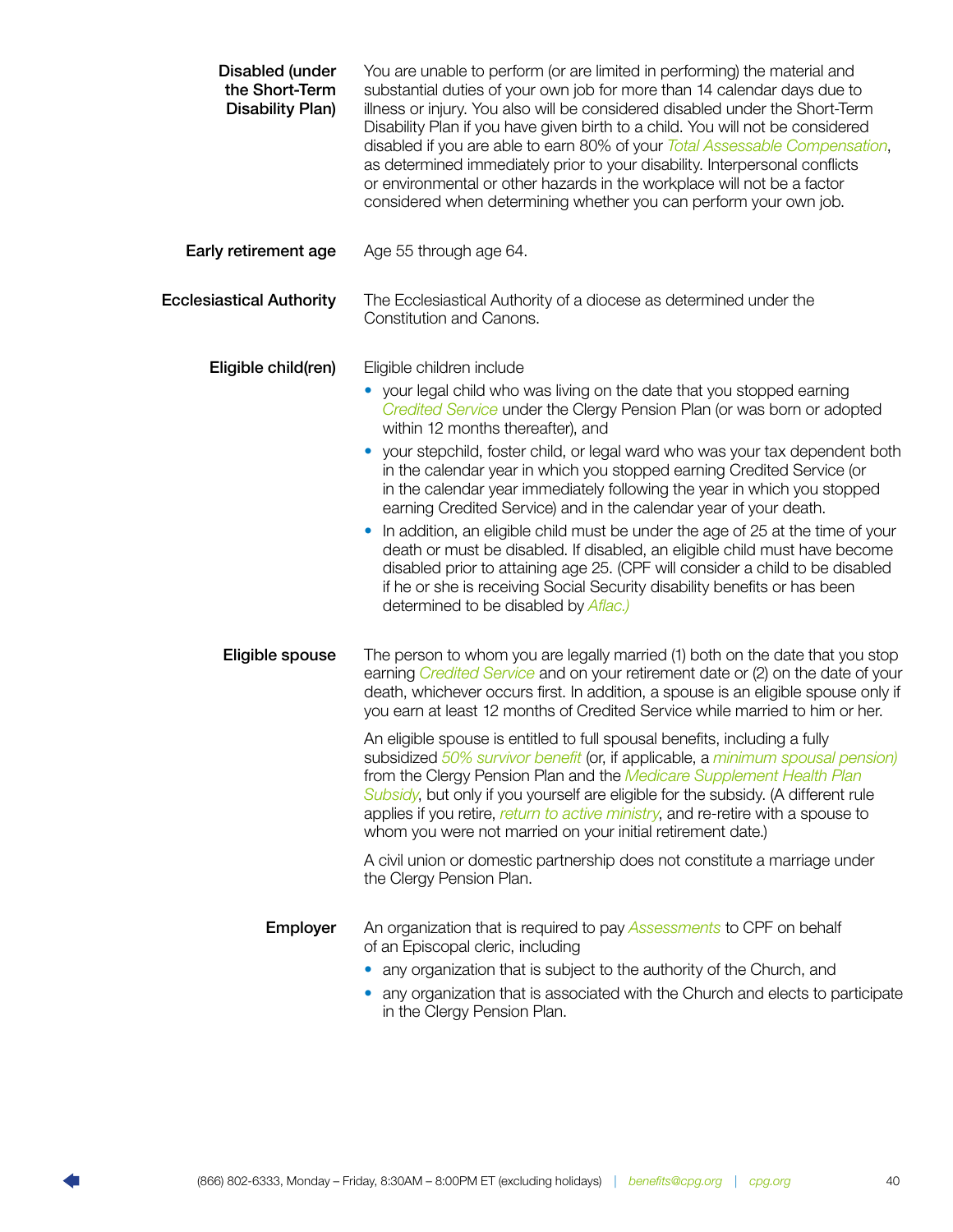<span id="page-42-0"></span>

| <b>Employer-provided housing</b>                         | A physical residence that is provided to you by your employer, including (1)<br>housing that is owned or rented directly by your employer and provided cost-<br>free to you or (2) housing that your employer arranges to provide cost-free to<br>you but that is not owned or rented directly by either you or your employer. A<br>physical residence owned or rented directly by you is not considered employer-<br>provided housing even if your employer pays or reimburses you for the full<br>amount of the mortgage or rent.                                                                                                                                                                                                                                                                                 |
|----------------------------------------------------------|---------------------------------------------------------------------------------------------------------------------------------------------------------------------------------------------------------------------------------------------------------------------------------------------------------------------------------------------------------------------------------------------------------------------------------------------------------------------------------------------------------------------------------------------------------------------------------------------------------------------------------------------------------------------------------------------------------------------------------------------------------------------------------------------------------------------|
| <b>Extension of Ministry</b>                             | The ability to participate in the Clergy Pension Plan if you exercise active<br>ordained ministry in pastoral, educational, or social work at a non-Episcopal<br>organization or any society, organization, or body associated with The<br>Episcopal Church that has not elected to participate in the Clergy Pension<br>Plan. See Types of Participation for more information.                                                                                                                                                                                                                                                                                                                                                                                                                                     |
| <b>Highest Average Compensation</b>                      | If you earn <i>Credited Service</i> on or after January 1, 2018, generally the average<br>of the seven highest-paid, non-overlapping, 12-month periods during which<br>you earned Credited Service over your entire career.                                                                                                                                                                                                                                                                                                                                                                                                                                                                                                                                                                                         |
| <b>Hypothetical Minimum</b><br>Compensation              | An amount established by the Clergy Pension Plan to determine Total<br>Assessable Compensation in certain cases, whether Credited Service<br>is earned toward the Medicare Supplement Health Plan Subsidy, and<br>the amount of Assessments in certain situations. As of January 1, 2018,<br>the amount is $$18,000$ per year (or $$1,500$ per month).                                                                                                                                                                                                                                                                                                                                                                                                                                                              |
| Inactive                                                 | Under the Clergy Pension Plan, you will be an Inactive participant if<br>your enrollment in the Clergy Pension Plan has ended because you are no<br>longer employed, more than six calendar months have passed following<br>your last day of employment, and you have not paid personal Assessments<br>(or your personal Assessments are past due), or<br>you are regularly employed and enrolled in the Clergy Pension Plan, but<br>$\bullet$<br>your employer has not paid <b>Assessments</b> for more than 24 months, or<br>you are not otherwise <i>Active</i> .<br>$\bullet$<br>Notwithstanding the rules above, if you are deposed or removed in<br>accordance with the Constitution and Canons, you generally will become<br>Inactive as of the first day of the month following your deposition or removal. |
| Life Insurance Plan                                      | The Church Pension Fund Clergy Life Insurance Plan,<br>as amended from time to time.                                                                                                                                                                                                                                                                                                                                                                                                                                                                                                                                                                                                                                                                                                                                |
| Long-Term Disability Plan                                | The Church Pension Fund Clergy Long-Term Disability Plan,<br>as amended from time to time.                                                                                                                                                                                                                                                                                                                                                                                                                                                                                                                                                                                                                                                                                                                          |
| <b>Mandatory Church</b><br><b>Retirement Age</b>         | Age 72.                                                                                                                                                                                                                                                                                                                                                                                                                                                                                                                                                                                                                                                                                                                                                                                                             |
| <b>Medicare Subsidy Plan</b>                             | The Church Pension Fund Clergy Post-Retirement Medical Assistance Plan,<br>as amended from time to time.                                                                                                                                                                                                                                                                                                                                                                                                                                                                                                                                                                                                                                                                                                            |
| <b>Medicare Supplement</b><br><b>Health Plan Subsidy</b> | A monthly post-retirement health subsidy that CPF provides to eligible retired<br>clergy and their eligible spouses or surviving spouses under the Medicare<br>Subsidy Plan. See Post-Retirement Health Benefits for more information.                                                                                                                                                                                                                                                                                                                                                                                                                                                                                                                                                                              |

П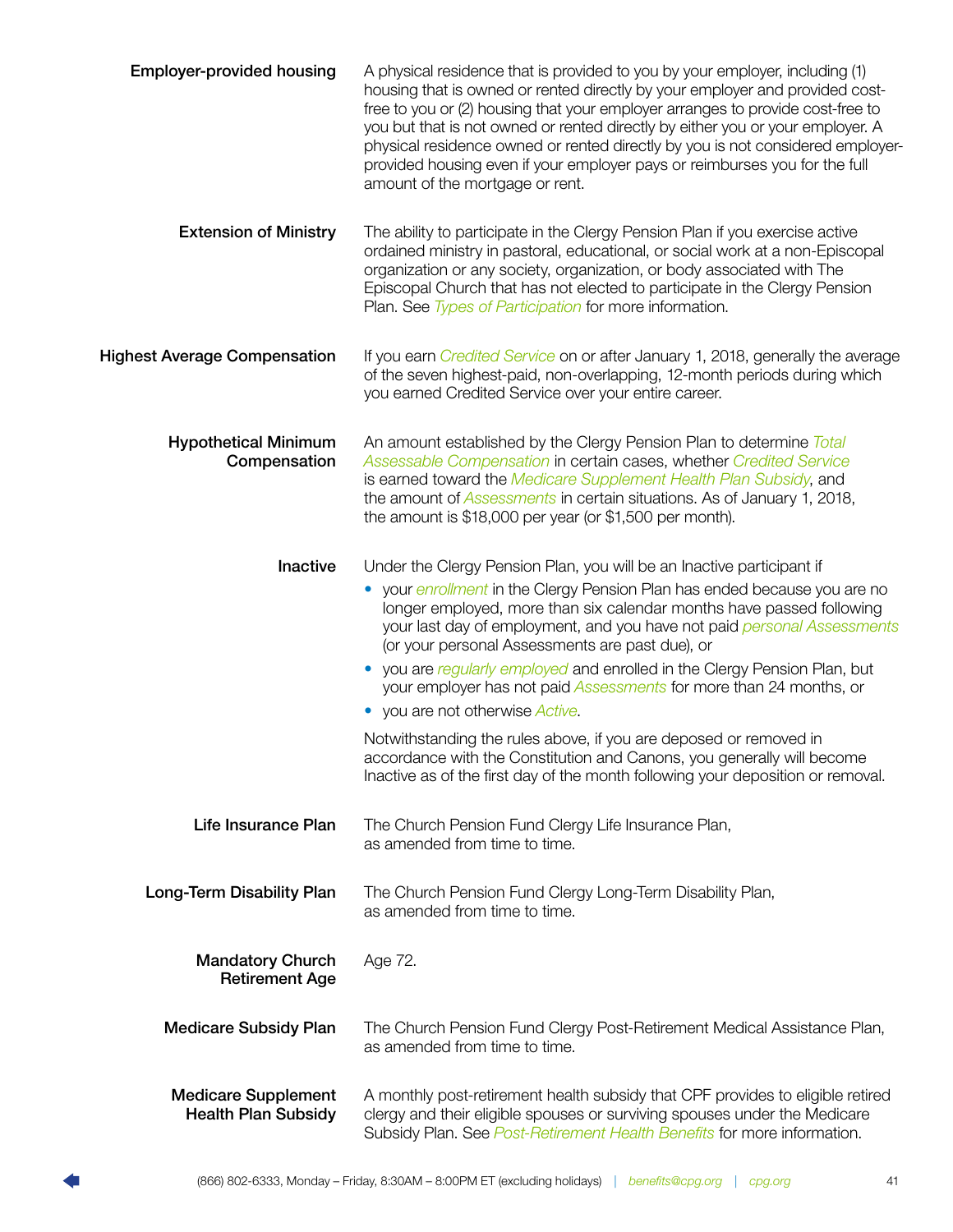<span id="page-43-0"></span>

| <b>Normal Retirement Age</b>                               | Age 65.                                                                                                                                                                                                                                                                                                                                                                                                                                                                                                                                                                                                                                                                                                                                                                                                                                                                     |
|------------------------------------------------------------|-----------------------------------------------------------------------------------------------------------------------------------------------------------------------------------------------------------------------------------------------------------------------------------------------------------------------------------------------------------------------------------------------------------------------------------------------------------------------------------------------------------------------------------------------------------------------------------------------------------------------------------------------------------------------------------------------------------------------------------------------------------------------------------------------------------------------------------------------------------------------------|
| <b>Qualified Domestic</b><br><b>Relations Order (QDRO)</b> | A court order that has been approved by CPF that is used to divide<br>your pension with an alternate payee (usually your former spouse). A<br>QDRO may be used only for the Clergy Pension Plan. See Life Event<br>Changes for more information.                                                                                                                                                                                                                                                                                                                                                                                                                                                                                                                                                                                                                            |
| Retired                                                    | You will be a retired participant if you have started to receive your pension<br>benefits from the Clergy Pension Plan and have not subsequently returned<br>to active ministry                                                                                                                                                                                                                                                                                                                                                                                                                                                                                                                                                                                                                                                                                             |
| <b>Short-Term Disability Plan</b>                          | The Church Pension Fund Clergy Short-Term Disability Plan,<br>as amended from time to time.                                                                                                                                                                                                                                                                                                                                                                                                                                                                                                                                                                                                                                                                                                                                                                                 |
| <b>Total Assessable Compensation</b>                       | The sum of the following annualized amounts* on which your employer<br>is required to pay Assessments:<br>1. Base salary (excluding housing) and scheduled taxable cash payments<br>2. Cash housing allowance and/or utilities<br>3. Employer contributions to a qualified and/or non-qualified plan<br>4. One-time payments (applies to month when paid)<br>5. The value of <i>employer-provided housing</i> , which equals 30% of the sum<br>of #1 through #4 above. (However, if the sum of #1 through #4 above is<br>less than the <i>Hypothetical Minimum Compensation</i> , the value of employer-<br>provided housing equals 30% of the Hypothetical Minimum Compensation.)<br>Note that if the only type of compensation that your employer provides<br>is housing, then your Total Assessable Compensation equals 30% of the<br>Hypothetical Minimum Compensation. |
|                                                            | * Any form of severance (including pay continuation following a termination of employment) should be excluded<br>in all cases. In addition, employer-paid tuition for dependents is not assessable unless it is taxable, and imputed                                                                                                                                                                                                                                                                                                                                                                                                                                                                                                                                                                                                                                        |

*income is not assessable.*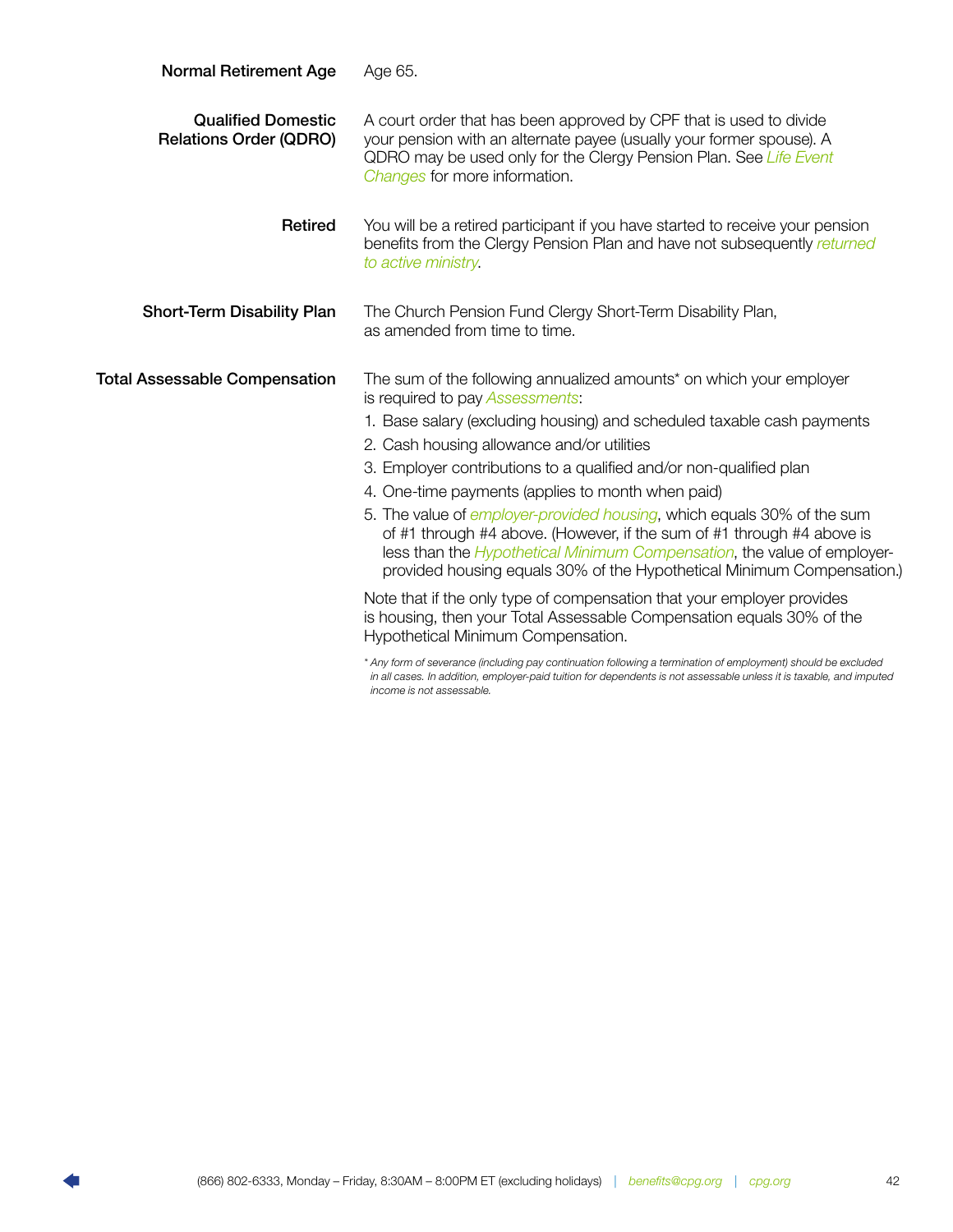### <span id="page-44-0"></span>**Contacts**

| Aflac                              |                                                                                                                                                                         | Member Services: (800) 206-8826<br>https://Mygrouplifedisability.aflac.com                                                                                                 |
|------------------------------------|-------------------------------------------------------------------------------------------------------------------------------------------------------------------------|----------------------------------------------------------------------------------------------------------------------------------------------------------------------------|
| <b>Client Services</b>             | • For assistance with the following:<br>Pensions<br>$\bullet$<br>Life insurance<br>$\bullet$<br>Annuities<br>$\bullet$<br>Retirement savings<br>Disability<br>$\bullet$ | (866) 802-6333<br>(Monday – Friday, 8:30AM – 8:00PM<br>ET (excluding holidays)<br>benefits@cpg.org<br>The Church Pension Fund<br>19 East 34th Street<br>New York, NY 10016 |
| <b>Financial and Life Planning</b> | For planning your financial<br>future, including reviewing your<br>retirement needs and goals<br>and understanding your benefit<br>choices                              | (888) 735-7114<br>Monday - Friday, $8:30AM - 8:00PM$<br>ET (excluding holidays)                                                                                            |
| <b>Health Plans</b>                | • For assistance with medical,<br>dental, and vision plans                                                                                                              | (800) 480-9967                                                                                                                                                             |
| <b>Tax Hotline</b>                 | For general questions concerning<br>clergy taxes                                                                                                                        | Nancy N. Fritschner, CPA<br>(877) 305-1414                                                                                                                                 |
|                                    |                                                                                                                                                                         | Mary Ann Hanson, CPA<br>(877) 305-1415                                                                                                                                     |
|                                    |                                                                                                                                                                         | Dolly Rios, CPA<br>(833) 363-5751                                                                                                                                          |